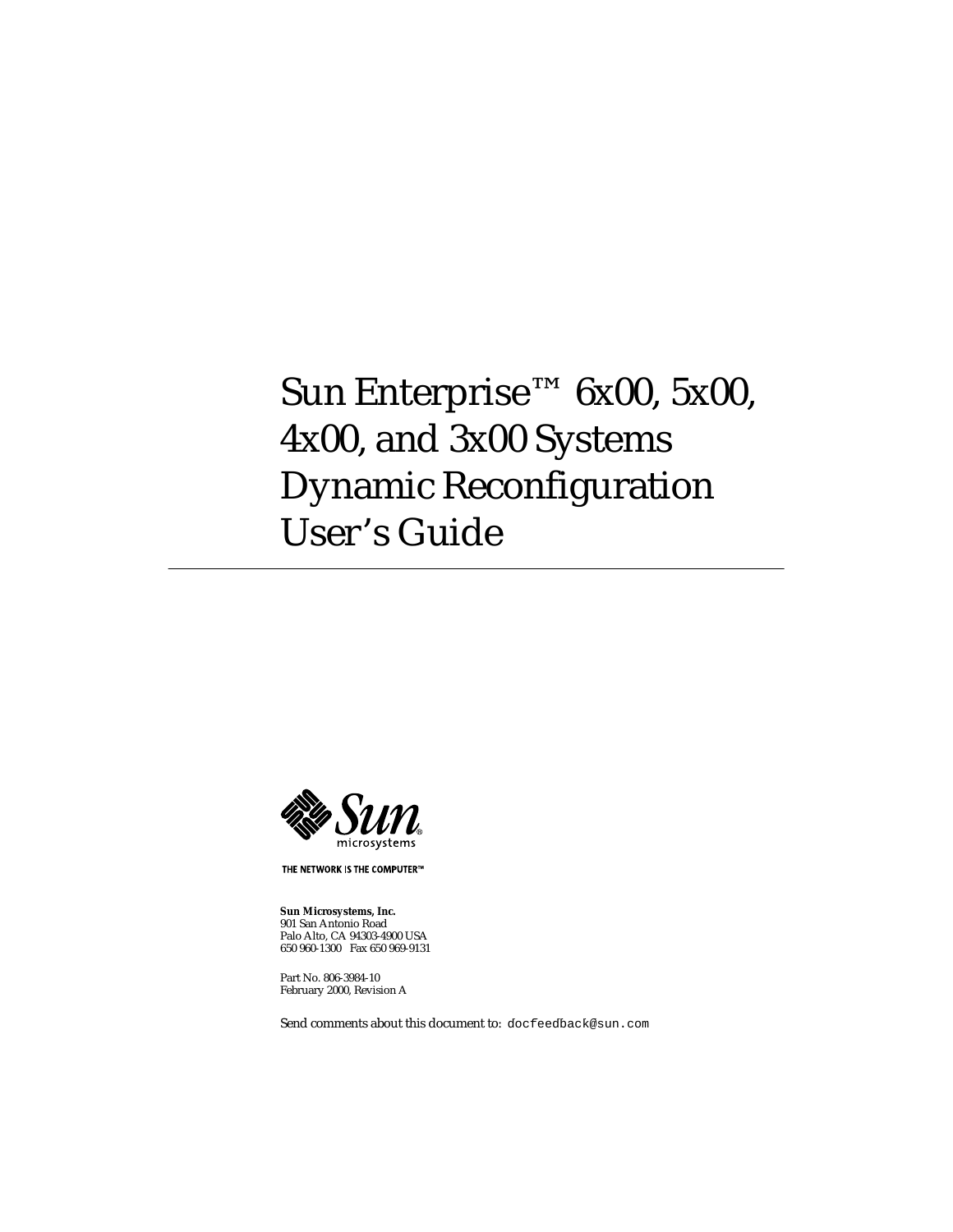Copyright 2000 Sun Microsystems, Inc., 901 San Antonio Road, Palo Alto, California 94303-4900 U.S.A. All rights reserved.

This product or document is protected by copyright and distributed under licenses restricting its use, copying, distribution, and decompilation. No part of this product or document may be reproduced in any form by any means without prior written authorization of Sun and its licensors, if any. Third-party software, including font technology, is copyrighted and licensed from Sun suppliers.

Parts of the product may be derived from Berkeley BSD systems, licensed from the University of California. UNIX is a registered trademark in the U.S. and other countries, exclusively licensed through X/Open Company, Ltd. For Netscape Communicator™, the following notice applies: (c) Copyright 1995 Netscape Communications Corporation. All rights reserved.

Sun, Sun Microsystems, the Sun logo, AnswerBook2, docs.sun.com, and Solaris are trademarks, registered trademarks, or service marks of Sun Microsystems, Inc. in the U.S. and other countries. All SPARC trademarks are used under license and are trademarks or registered trademarks of SPARC International, Inc. in the U.S. and other countries. Products bearing SPARC trademarks are based upon an architecture developed by Sun Microsystems, Inc.

The OPEN LOOK and Sun™ Graphical User Interface was developed by Sun Microsystems, Inc. for its users and licensees. Sun acknowledges the pioneering efforts of Xerox in researching and developing the concept of visual or graphical user interfaces for the computer industry. Sun holds a non-exclusive license from Xerox to the Xerox Graphical User Interface, which license also covers Sun's licensees who implement OPEN LOOK GUIs and otherwise comply with Sun's written license agreements.

**RESTRICTED RIGHTS:** Use, duplication, or disclosure by the U.S. Government is subject to restrictions of FAR 52.227-14(g)(2)(6/87) and FAR 52.227-19(6/87), or DFAR 252.227-7015(b)(6/95) and DFAR 227.7202-3(a).

DOCUMENTATION IS PROVIDED "AS IS" AND ALL EXPRESS OR IMPLIED CONDITIONS, REPRESENTATIONS AND WARRANTIES, INCLUDING ANY IMPLIED WARRANTY OF MERCHANTABILITY, FITNESS FOR A PARTICULAR PURPOSE OR NON-INFRINGEMENT, ARE DISCLAIMED, EXCEPT TO THE EXTENT THAT SUCH DISCLAIMERS ARE HELD TO BE LEGALLY INVALID.

Copyright 2000 Sun Microsystems, Inc., 901 San Antonio Road, Palo Alto, Californie 94303-4900 U.S.A. Tous droits réservés.

Ce produit ou document est protégé par un copyright et distribué avec des licences qui en restreignent l'utilisation, la copie, la distribution, et la décompilation. Aucune partie de ce produit ou document ne peut être reproduite sous aucune forme, par quelque moyen que ce soit, sans l'autorisation préalable et écrite de Sun et de ses bailleurs de licence, s'il y en a. Le logiciel détenu par des tiers, et qui comprend la technologie relative aux polices de caractères, est protégé par un copyright et licencié par des fournisseurs de Sun.

Des parties de ce produit pourront être dérivées des systèmes Berkeley BSD licenciés par l'Université de Californie. UNIX est une marque déposée aux Etats-Unis et dans d'autres pays et licenciée exclusivement par X/Open Company, Ltd. La notice suivante est applicable à Netscape Communicator™: (c) Copyright 1995 Netscape Communications Corporation. Tous droits réservés.

Sun, Sun Microsystems, le logo Sun, AnswerBook2, docs.sun.com, et Solaris sont des marques de fabrique ou des marques déposées, ou marques de service, de Sun Microsystems, Inc. aux Etats-Unis et dans d'autres pays. Toutes les marques SPARC sont utilisées sous licence et sont des marques de fabrique ou des marques déposées de SPARC International, Inc. aux Etats-Unis et dans d'autres pays. Les produits portant les marques SPARC sont basés sur une architecture développée par Sun Microsystems, Inc.

L'interface d'utilisation graphique OPEN LOOK et Sun™ a été développée par Sun Microsystems, Inc. pour ses utilisateurs et licenciés. Sun reconnaît les efforts de pionniers de Xerox pour la recherche et le développement du concept des interfaces d'utilisation visuelle ou graphique pour l'industrie de l'informatique. Sun détient une licence non exclusive de Xerox sur l'interface d'utilisation graphique Xerox, cette licence couvrant également les licenciés de Sun qui mettent en place l'interface d'utilisation graphique OPEN LOOK et qui en outre se conforment aux licences écrites de Sun.

CETTE PUBLICATION EST FOURNIE "EN L'ETAT" ET AUCUNE GARANTIE, EXPRESSE OU IMPLICITE, N'EST ACCORDEE, Y COMPRIS DES GARANTIES CONCERNANT LA VALEUR MARCHANDE, L'APTITUDE DE LA PUBLICATION A REPONDRE A UNE UTILISATION PARTICULIERE, OU LE FAIT QU'ELLE NE SOIT PAS CONTREFAISANTE DE PRODUIT DE TIERS. CE DENI DE GARANTIE NE S'APPLIQUERAIT PAS, DANS LA MESURE OU IL SERAIT TENU JURIDIQUEMENT NUL ET NON AVENU.



Please Recycle

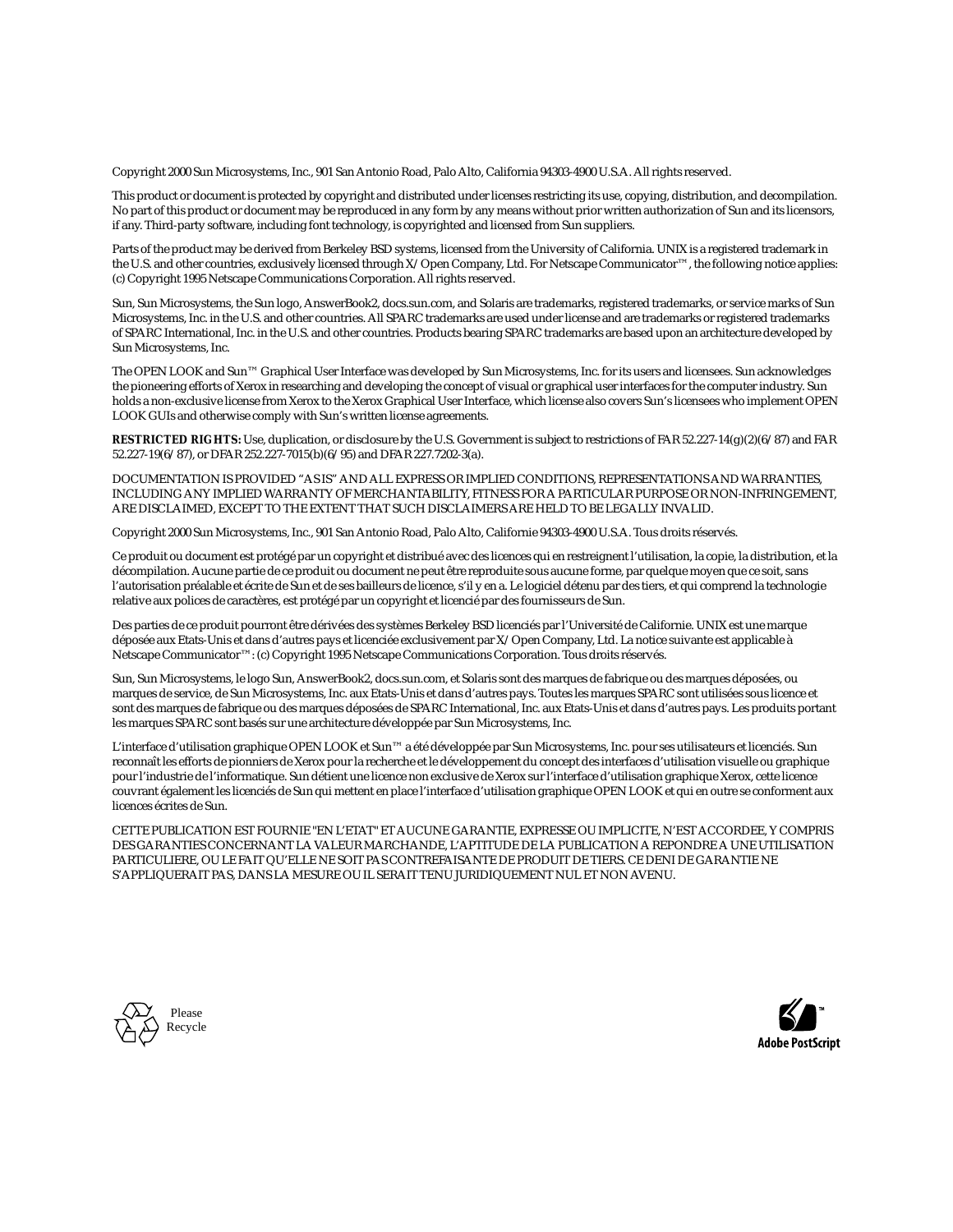# **Contents**

| <b>Preface</b> | ıx |
|----------------|----|
|                |    |

**1.** 

| Overview 1                                                 |
|------------------------------------------------------------|
| How to Locate Service Procedures and Related Information 1 |
| Sun Enterprise DR Web Site 2                               |
| Software Patches 2                                         |
| Limitations 3                                              |
| Hardware 3                                                 |
| Hot Plug Support 3                                         |
| <b>Board Support</b> 3                                     |
| <b>Broken Boards</b> 4                                     |
| Non-Detachable Boards 4                                    |
| Memory Interleaving 4                                      |
| <b>Permanent Memory</b> 4                                  |
| Firmware 4                                                 |
| <b>General Support for Dynamic Reconfiguration</b> 4       |
| CPU/Memory Board Firmware<br>- 5                           |
| Firmware for FC-AL Disk Arrays or Internal Drives 5        |
| Displaying Board Status 5                                  |
| <b>Basic Status Display</b> 5                              |
|                                                            |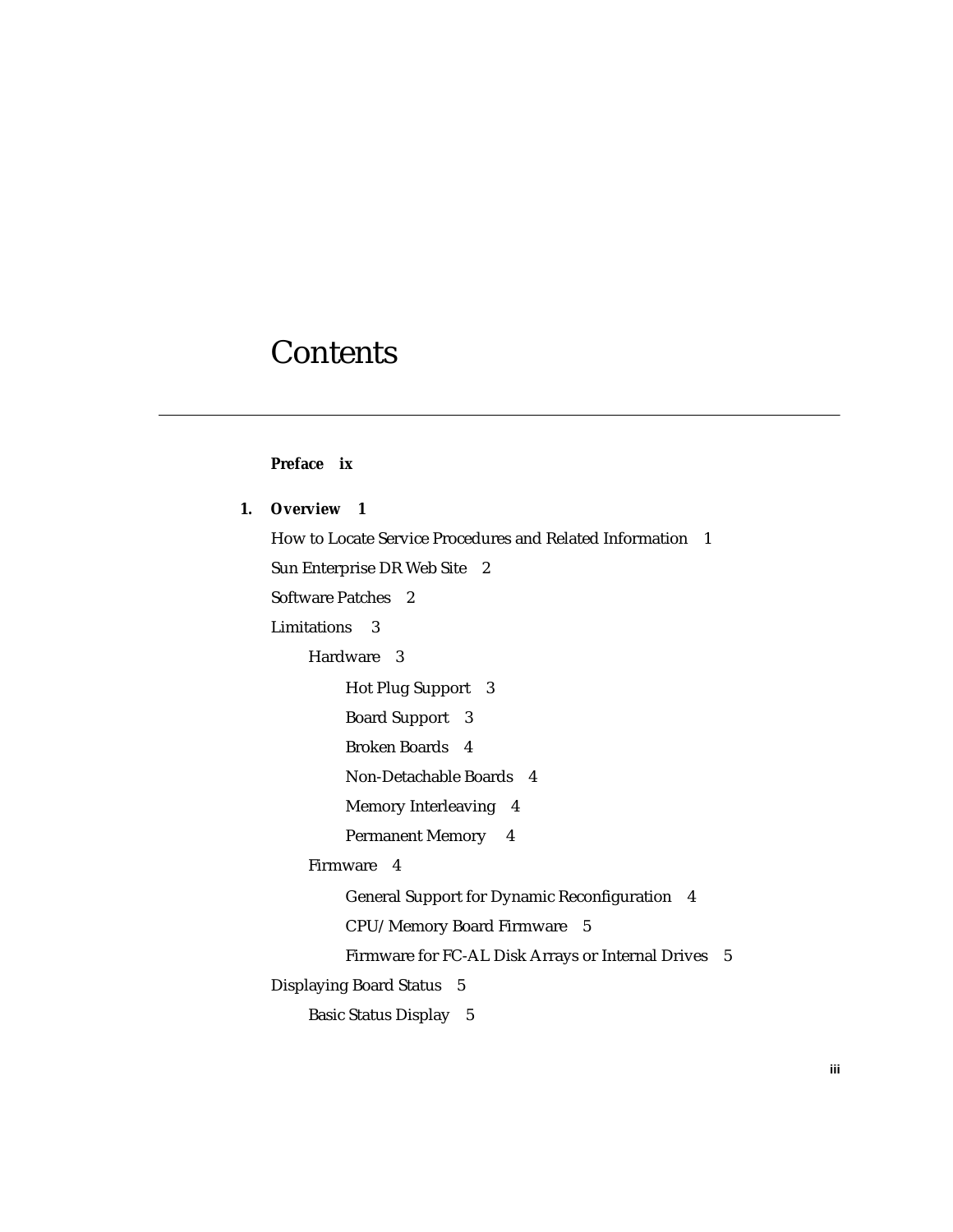[Detailed Status Display](#page-17-0) 6 [Terminology](#page-20-0) 9 [The](#page-20-1) cfgadm Command 9 [cfgadm](#page-21-0) Conditions 10 [empty](#page-22-0) 11 [disconnected](#page-22-1) 11 [connected](#page-22-2) 11 [configured](#page-22-3) 11 [unconfigured](#page-23-0) 12 [unknown](#page-23-1) 12 [ok](#page-23-2) 12 [failing](#page-23-3) 12 [failed](#page-24-0) 13 [unusable](#page-24-1) 13 [Naming Conventions for Memory Banks and CPU Numbers](#page-24-2) 13 [Memory Bank](#page-25-0) ac Numbers 14 [CPU Numbers](#page-25-1) 14 [Attachment Point 1](#page-25-2)4 [Detachability 1](#page-26-0)5 [Conditions and States](#page-27-0) 16 [Connection and Configuration](#page-27-1) 16 [Hot-Plug Hardware](#page-28-0) 17 [Quiescence](#page-28-1) 17 [Suspend-Safe and Suspend-Unsafe Devices](#page-29-0) 18 [Discussion of Board or Device Installation 1](#page-29-1)8 [Connecting a Board 1](#page-30-0)9 [Configuring a Board](#page-31-0) 20 [Using a Board as a Spare 2](#page-31-1)0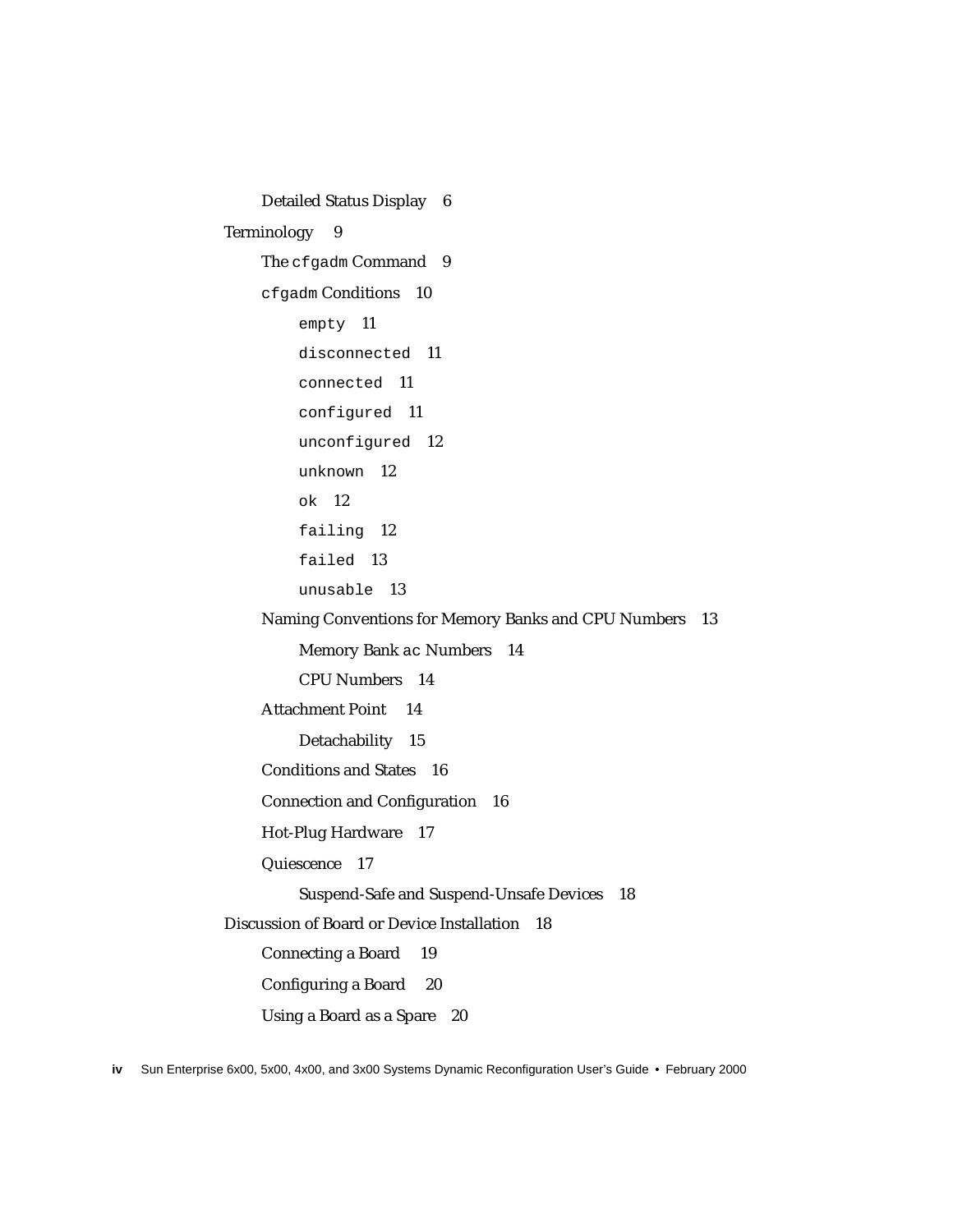[Enabling an Unconfigured Board](#page-31-2) 20 [Addition of Storage Devices](#page-32-0) 21 [Discussion of Board Removal](#page-32-1) 21 [Memory Device Preparation 2](#page-32-2)1 [I/O and Network Device Preparation 2](#page-32-3)1 [I/O Board Unconfiguration 2](#page-33-0)2 [Preparation of an I/O Board for Removal](#page-33-1) 22 [Termination of Network Devices 2](#page-33-2)2 [Discussion of Board and Device Replacement or Modification](#page-34-0) 23 [Replacement Sequence](#page-34-1) 23 [Discussion of System Reconfiguration 2](#page-34-2)3 [When to Reconfigure 2](#page-35-0)4 [I/O Device Reconfiguration 2](#page-35-1)4 [Disk Controller Renumbering During a Reconfiguration 2](#page-35-2)4

#### **2. [Procedures 2](#page-38-0)7**

[Displaying PROM Versions 2](#page-38-1)7 [Testing for Suspend-Safe Drivers 2](#page-39-0)8 [Enabling Dynamic Reconfiguration](#page-39-1) 28 [Removing a Board 2](#page-40-0)9 [Removing a CPU/Memory Board](#page-40-1) 29 [Removing an I/O Board 3](#page-43-0)2 [Terminating I/O Devices](#page-43-1) 32 [I/O Board Removal](#page-45-0) 34 [Removing Boards That Use Detach-Unsafe Drivers](#page-47-0) 36 [Temporarily Unconfiguring a Board 3](#page-48-0)7 [Installing a Board](#page-49-0) 38 [Installing or Replacing a CPU/Memory Board 3](#page-49-1)8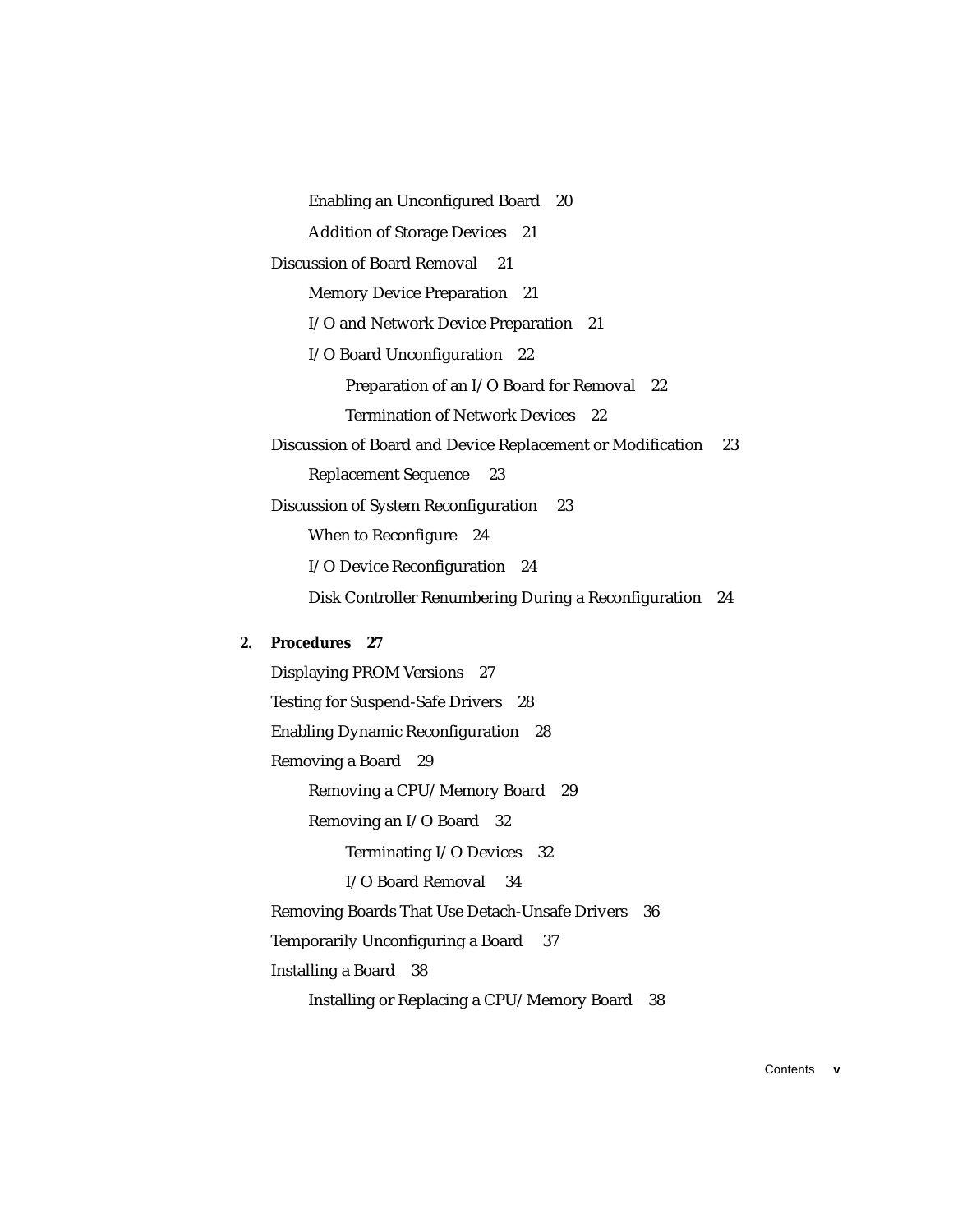[Installing a New I/O Board 4](#page-52-0)1 [Installing a Replacement I/O Board](#page-54-0) 43 [Adding Storage Devices](#page-55-0) 44 [Preparing a Spare Board](#page-56-0) 45 [Disabling a Board 4](#page-56-1)5 [Enabling Spare Boards](#page-57-0) 46 [Enabling a Single Board](#page-57-1) 46 [Enabling Multiple Boards](#page-58-0) 47

#### **3. [Troubleshooting](#page-60-0) 49**

[Troubleshooting Specific Failures 4](#page-60-1)9 [Diagnostic Messages](#page-61-0) 50 [Driver Does Not Support Dynamic Reconfiguration](#page-61-1) 50 [Unconfigure Operation Fails](#page-62-0) 51 [CPU/Memory Board Unconfiguration Failure](#page-62-1) 51 [Unable to Unconfigure a Memory Bank 5](#page-62-2)1 [Unable to Unconfigure a CPU 5](#page-63-0)2 [Unable to Disconnect a Board 5](#page-64-0)3 [I/O Board Unconfiguration Failure 5](#page-64-1)3 [Device Busy 5](#page-64-2)3 [Problems with I/O Devices 5](#page-65-0)4 [RPC or TCP Time-out or Loss of Connection](#page-65-1) 54 [Configure Operation Fails 5](#page-66-0)5 [CPU/Memory Board Configuration Failure](#page-66-1) 55 [I/O Board Configuration Failure 5](#page-66-2)5 [Disabled Board List](#page-67-0) 56

**[Glossary](#page-68-0) 57**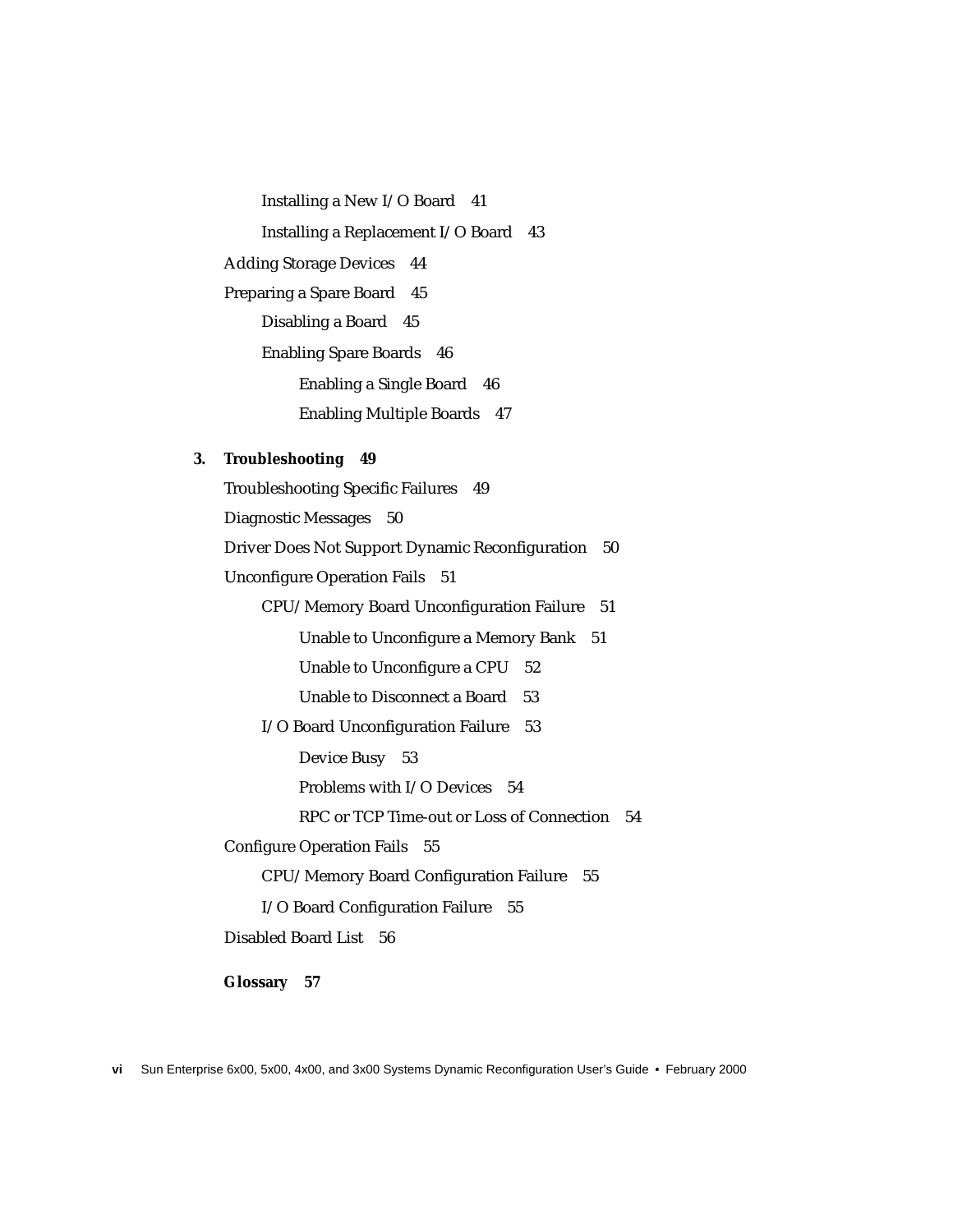**[Index 6](#page-72-0)1**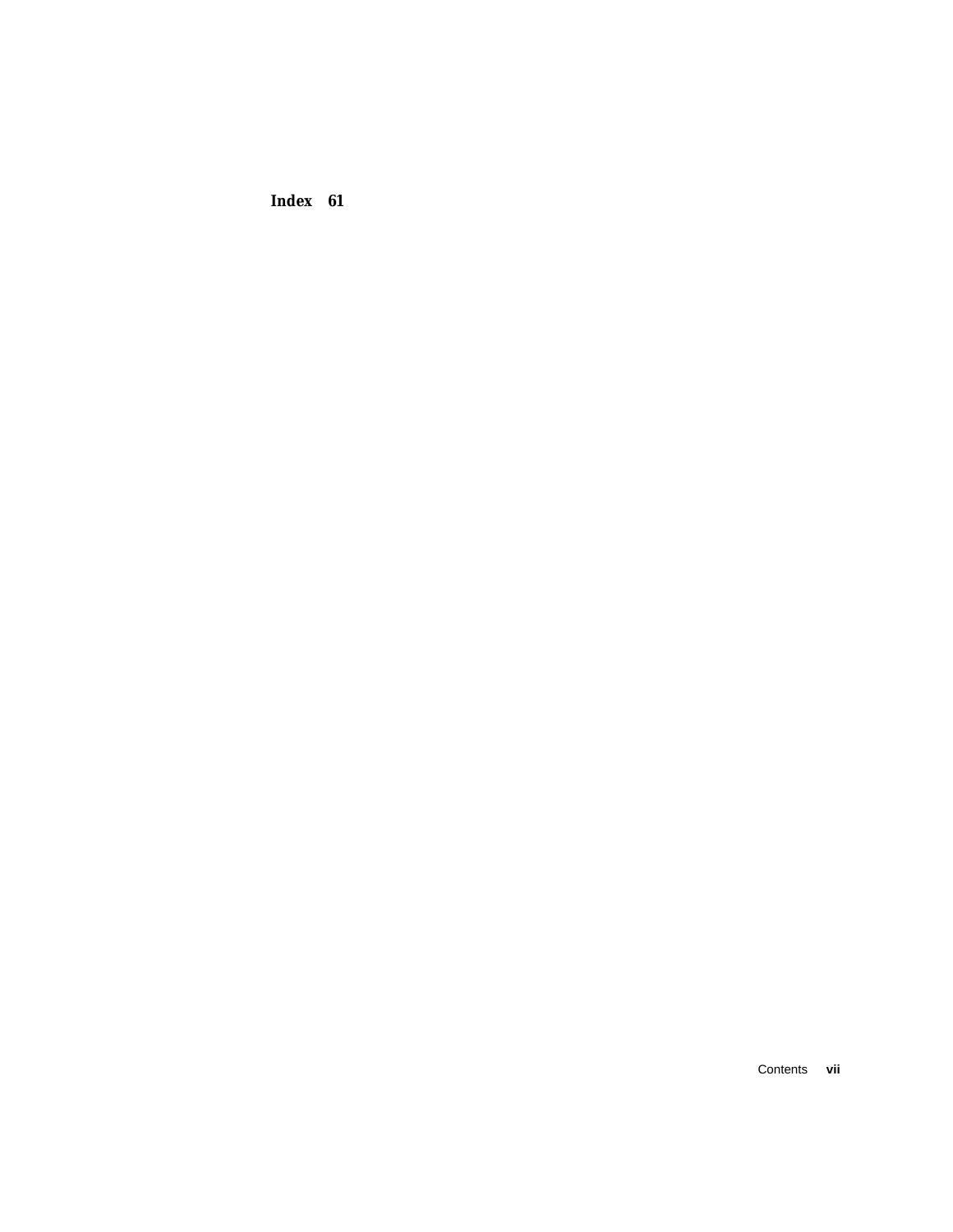**viii** Sun Enterprise 6x00, 5x00, 4x00, and 3x00 Systems Dynamic Reconfiguration User's Guide • February 2000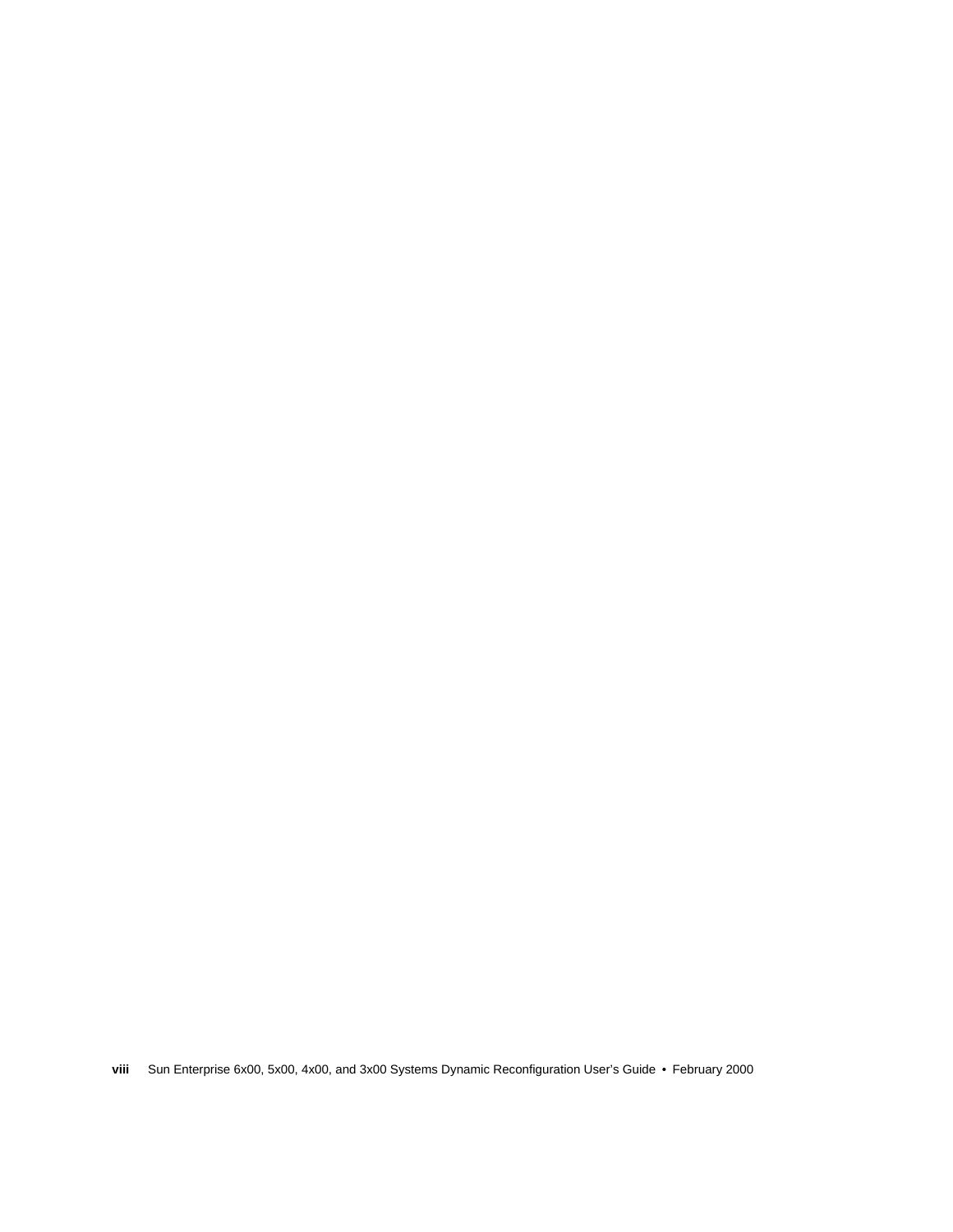# <span id="page-8-0"></span>Preface

The information in this book is intended for the system administrator and service provider.

This user's guide describes the Dynamic Reconfiguration (DR) feature, which enables you to attach and detach system boards from a running system. The information in this user guide applies to these Sun Enterprise™ systems:

- Sun Enterprise 6500 system
- Sun Enterprise 6000 system
- Sun Enterprise 5500 system
- Sun Enterprise 5000 system
- Sun Enterprise 4500 system
- Sun Enterprise 4000 system
- Sun Enterprise 3500 system
- Sun Enterprise 3000 system

# How This Book Is Organized

[Chapter 1](#page-12-2) gives a general description of Dynamic Reconfiguration (DR).

[Chapter 2](#page-38-2) provides step-by-step DR procedures.

[Chapter 3](#page-60-2) has information for troubleshooting DR problems.

Glossary defines the technical terms used in this book.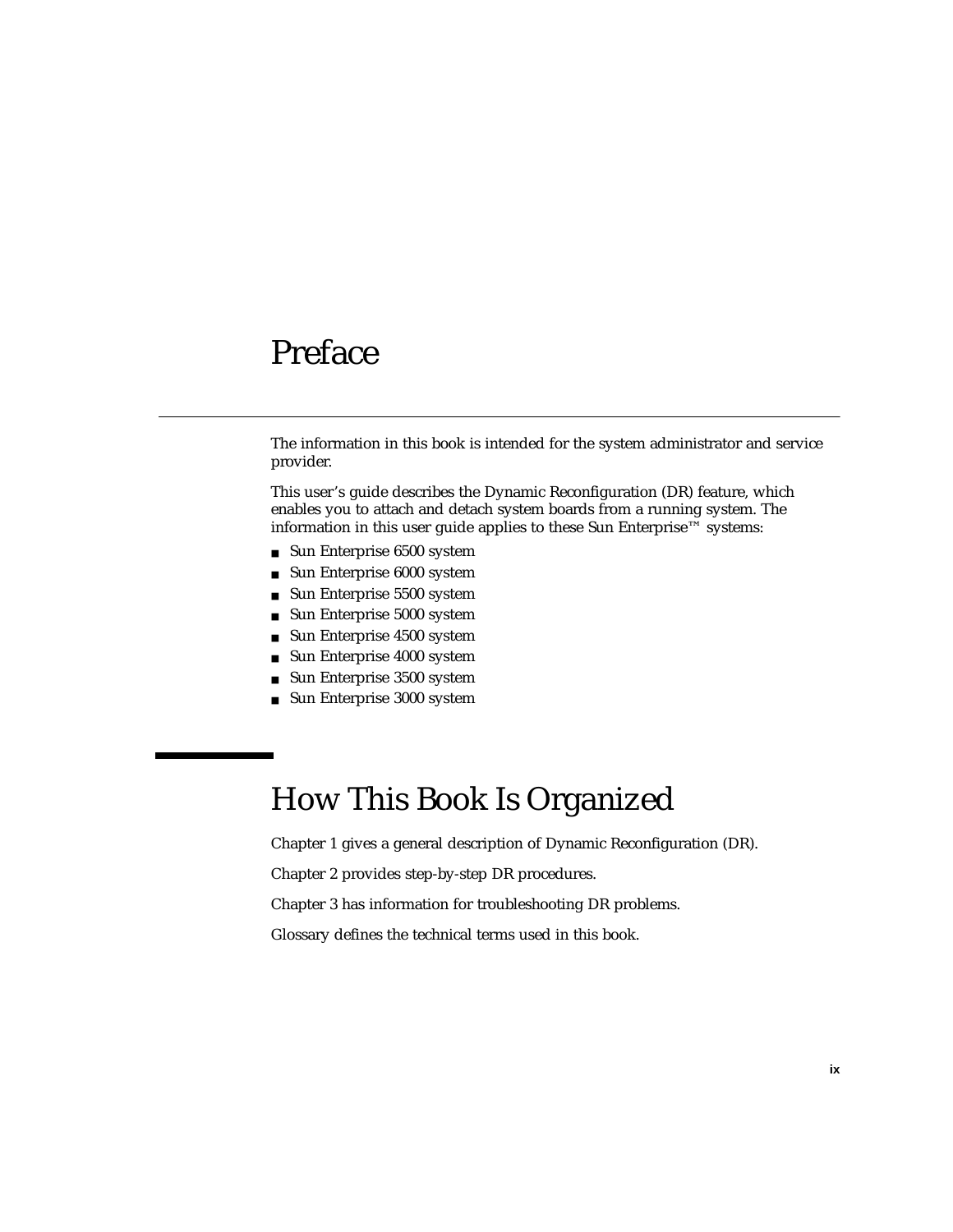# Typographic Conventions

#### **TABLE P-1** Typographic Conventions

| <b>Typeface or</b><br>Symbol | <b>Meaning</b>                                                                                                              | <b>Examples</b>                                                                                                                                              |
|------------------------------|-----------------------------------------------------------------------------------------------------------------------------|--------------------------------------------------------------------------------------------------------------------------------------------------------------|
| AaBbCc123                    | The names of commands, files,<br>and directories; on-screen<br>computer output.                                             | Edit your . login file.<br>Use $1s$ -a to list all files.<br>% You have mail.                                                                                |
| AaBbCc123                    | What you type, when<br>contrasted with on-screen<br>computer output.                                                        | ៖ su<br>Password:                                                                                                                                            |
| $A$ aBb $Cc123$              | Book titles, new words or terms,<br>words to be emphasized.<br>Command-line variable; replace<br>with a real name or value. | Read Chapter 6 in the User's Guide.<br>These are called <i>class</i> options.<br>You must be root to do this.<br>To delete a file, type rm <i>filename</i> . |

# Shell Prompts

| <b>TABLE P-2</b> | <b>Shell Prompts</b> |
|------------------|----------------------|
|------------------|----------------------|

| Shell                                 | Prompt                    |
|---------------------------------------|---------------------------|
| C shell                               | machine name <sup>§</sup> |
| C shell superuser                     | machine name#             |
| Bourne shell and Korn shell           | \$                        |
| Bourne shell and Korn shell superuser | #                         |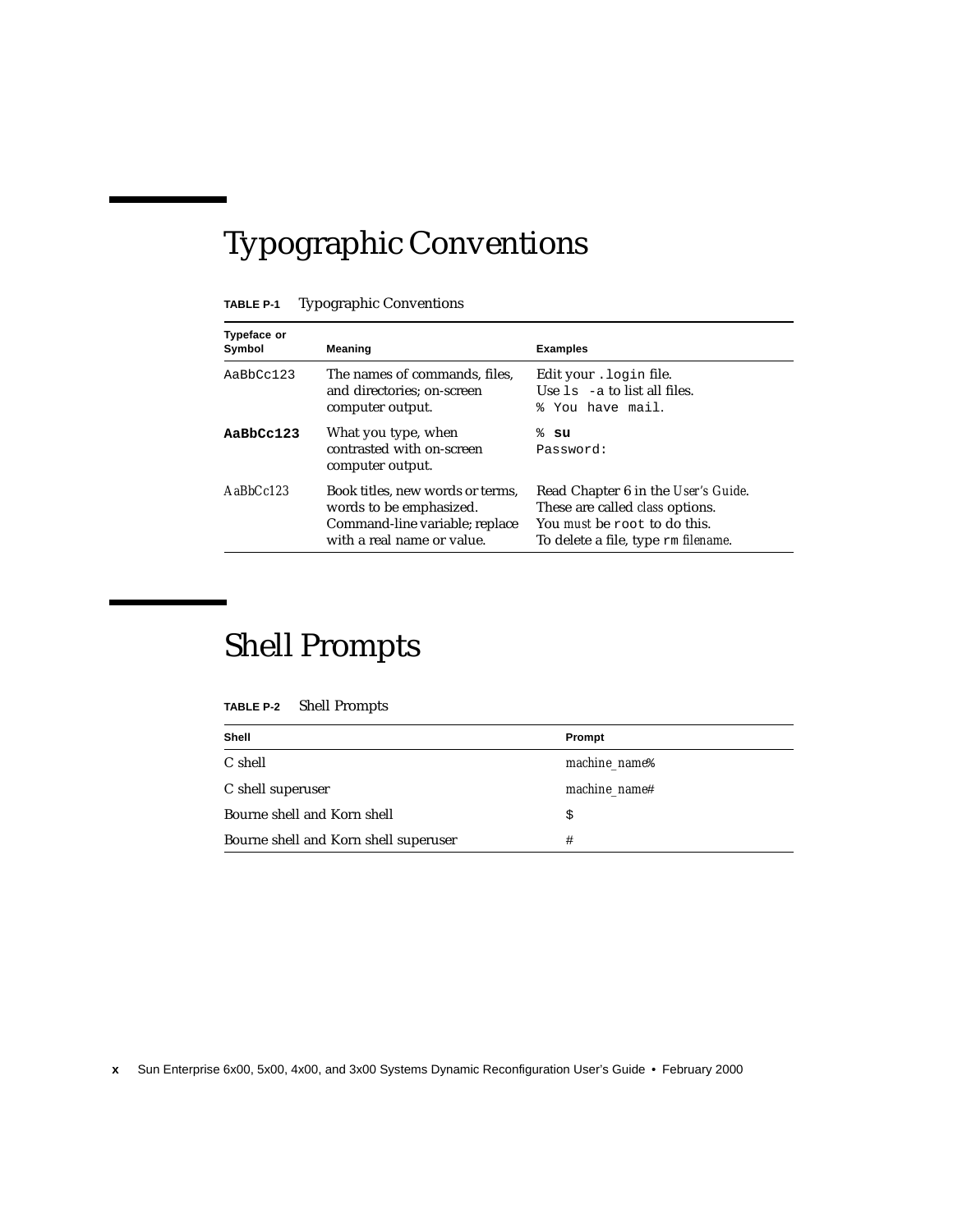# Related Documentation

| <b>Application</b>                                                 | <b>Title</b>                                                            | <b>Part Number</b> |
|--------------------------------------------------------------------|-------------------------------------------------------------------------|--------------------|
| Sun Enterprise 10000<br><b>Dynamic Reconfiguration</b><br>software | Sun Enterprise 10000 Dynamic<br><b>Reconfiguration Reference Manual</b> | $806 - 2250 - xx$  |
| Sun Enterprise 10000<br><b>Dynamic Reconfiguration</b><br>software | Sun Enterprise 10000 Dynamic<br>Reconfiguration User's Guide            | $806 - 2249 - xx$  |
| Sun Enterprise Server<br><b>Alternate Pathing</b><br>software      | Sun Enterprise Server Alternate Pathing<br>Reference Manual             | 805-5986-xx        |
| Sun Enterprise Server<br><b>Alternate Pathing</b><br>software      | <b>Sun Enterprise Server Alternate Pathing</b><br><b>User's Guide</b>   | 805-3532-xx        |
| Sun Management Center<br>2.1 software                              | Sun Management Center 2.1 Software<br><b>User's Guide</b>               | 806-3166-xx        |

#### **TABLE P-3** Related Documentation

# Accessing Sun Documentation Online

## Dynamic Reconfiguration Information

For the latest information about supported hardware, firmware, known bugs, and documentation errata for dynamic reconfiguration, refer to the Solaris™ 8 web page at the web site:

http://sunsolve2.Sun.COM/sunsolve/Enterprise-dr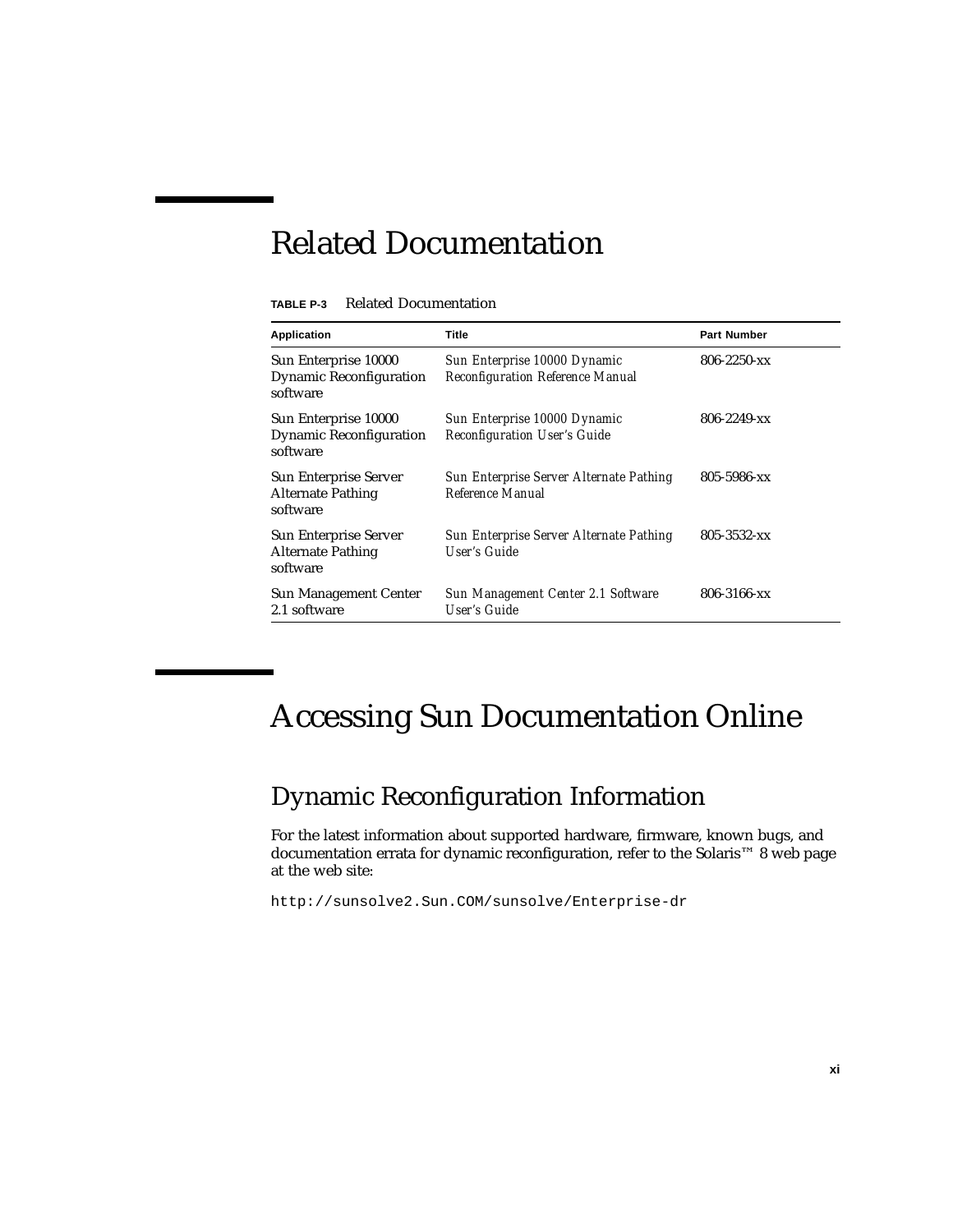### Other Sun Documents

The docs.sun.com web site enables you to access Sun technical documentation on the Web. You can browse the docs.sun.com archive or search for a specific book title or subject at:

http://docs.sun.com

# Ordering Sun Documentation

Fatbrain.com, an Internet professional bookstore, stocks select product documentation from Sun Microsystems, Inc

For a list of documents and how to order them, visit the Sun Documentation Center on Fatbrain.com at:

http://www1.fatbrain.com/documentation/sun

# Sun Welcomes Your Comments

We are interested in improving our documentation and welcome your comments and suggestions. You can email your comments to us at:

docfeedback@sun.com

Please include the part number of your document in the subject line of your email.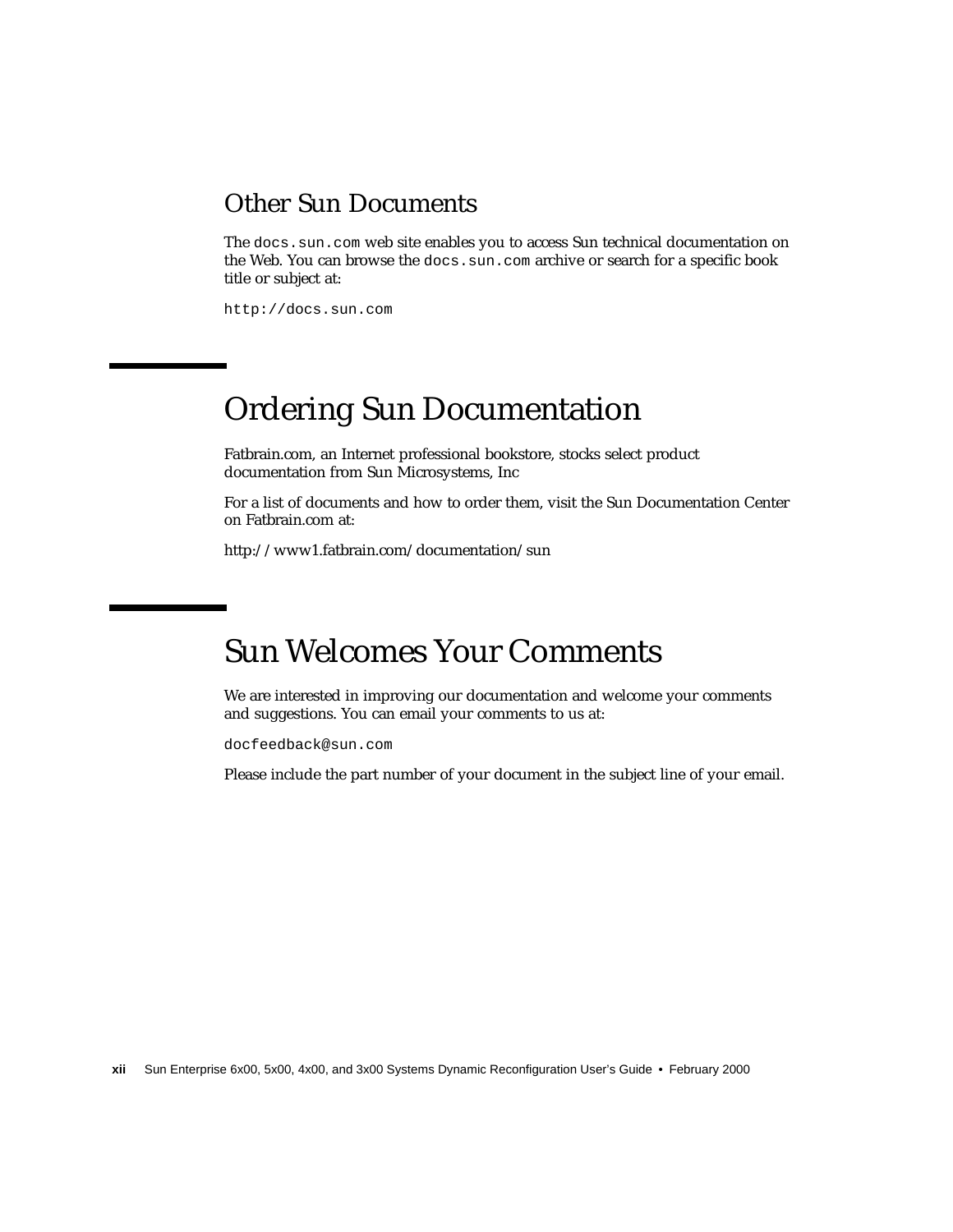<span id="page-12-2"></span>CHAPTER **1**

## <span id="page-12-0"></span>**Overview**

Dynamic reconfiguration (DR) is an operating environment feature that provides the ability to reconfigure system hardware while the system is running. This feature is optional and can be implemented at the discretion of the system administrator. The main benefit of DR is that a service provider can add or replace hardware resources (such as CPUs, memory, and I/O interfaces) with little interruption of normal system operations.

DR is available for Sun™ system architectures that contain multiple system boards and use board sockets that support hot-plugging. The DR features described in this user's guide are specific to Sun Enterprise™ 6500, 6000, 5500, 5000, 4500, 4000, 3500, and 3000 systems using the Solaris™ 8 operating environment. These features may not apply to other types of server systems.

For information about DR for Sun Enterprise 10000 systems, refer to the *Sun Enterprise 10000 Dynamic Reconfiguration User's Guide* and the *Sun Enterprise 10000 Dynamic Reconfiguration Reference Manual.*

The Sun Management Center™ system monitoring and management software supports dynamic reconfiguration, including features described in this user guide. For more information, refer to the *Sun Management Center 2.1 Software User's Guide*.

**Note –** For the sake of brevity, the rest of this document refers to an individual system as a "Sun Enterprise *xx*00 system", or simply as "the system".

# <span id="page-12-1"></span>How to Locate Service Procedures and Related Information

■ To determine what types of boards are supported, see ["Limitations" on page 3](#page-14-0)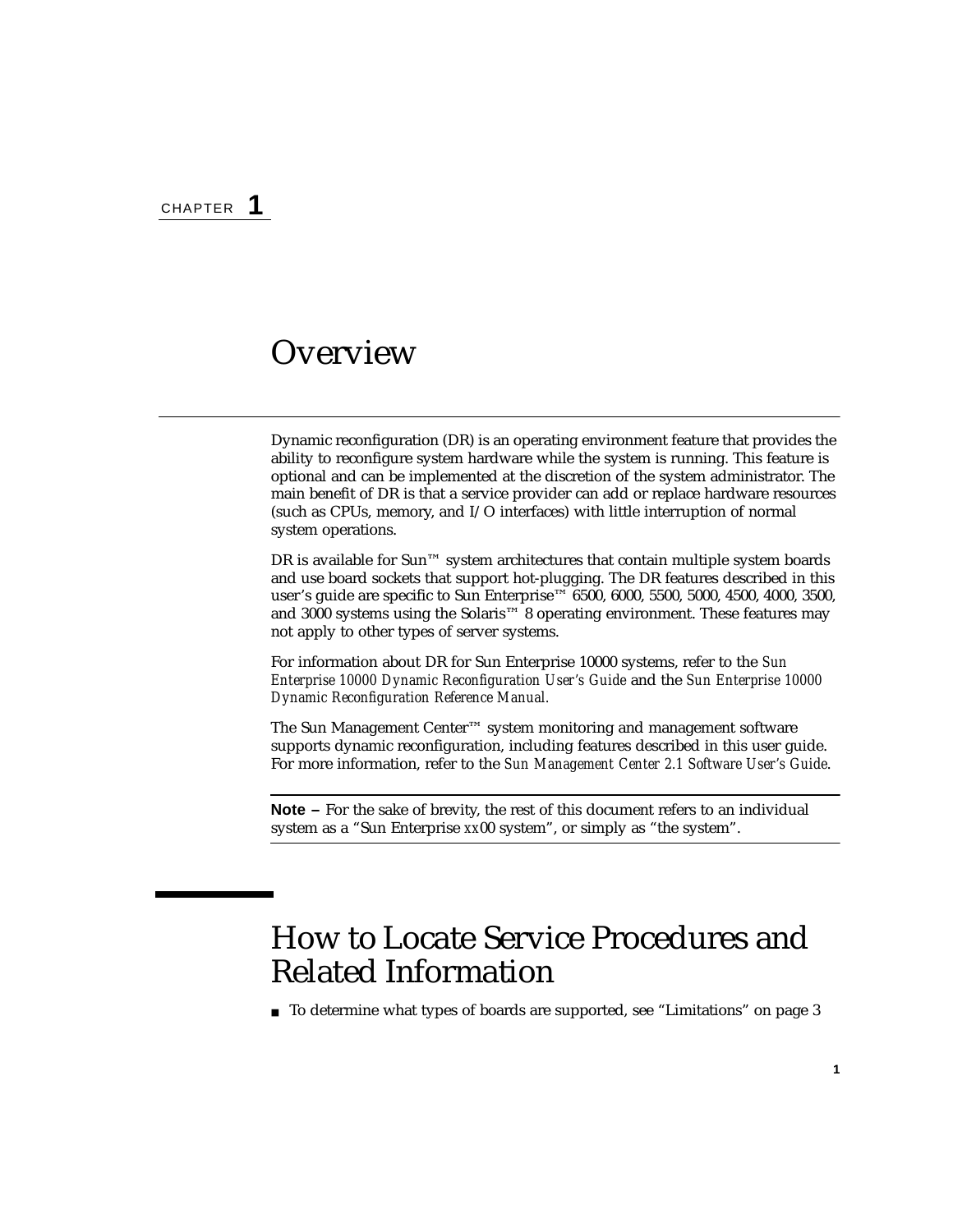- To find the system name of a board or device and check its status, see ["Displaying](#page-16-2)" [Board Status" on page 5](#page-16-2)
- To install a board, see ["Installing a Board" on page 38](#page-49-2)
- To remove or replace a board, see ["Removing a Board" on page 29](#page-40-2)
- To remove a device driver that does not support Dynamic Reconfiguration, see ["Removing Boards That Use Detach-Unsafe Drivers" on page 36](#page-47-1)
- To connect storage devices to an I/O board, see ["Adding Storage Devices" on](#page-55-1) [page 44](#page-55-1)

# <span id="page-13-0"></span>Sun Enterprise DR Web Site

For late-breaking news and patch information, visit the Solaris 8 web page at:

http://sunsolve2.Sun.COM/sunsolve/Enterprise-dr

The web site is updated periodically.

If you do not have access to this web site, ask your Sun service provider for assistance in obtaining the latest information.

## <span id="page-13-1"></span>Software Patches

For software patch requirements, visit the Solaris 8 web page at the DR web site noted in the previous section.

**Note –** SAP R/3 software requires patches to support dynamic reconfiguration. SAP  $R/3$  versions 3.1I and 4.0B currently require the patches  $dw1$  310.CAR, dw2\_310.CAR, and sapstart, dated February 1999, but this list is subject to change at any time. Refer to the web page above for any new information about these patches.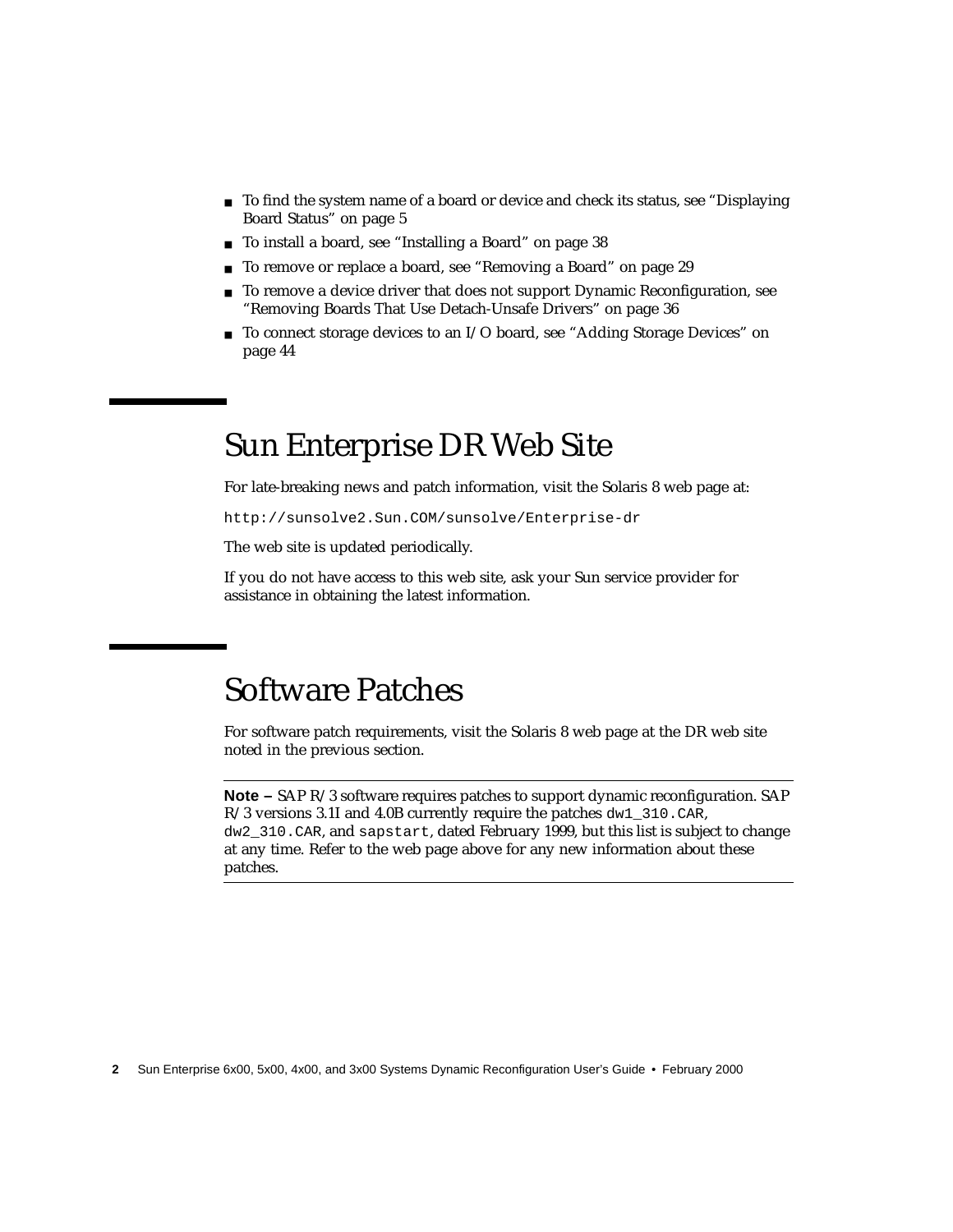# <span id="page-14-0"></span>Limitations

## <span id="page-14-1"></span>Hardware

### <span id="page-14-2"></span>Hot Plug Support

If you see the following message on your console or in your console logs, the hardware cannot be removed while the system is powered up and does not support DR.

Hot Plug not supported in this system

### <span id="page-14-3"></span>Board Support

DR may not be fully supported on all board types at this time, although additional support is being developed. For late-breaking news, refer to the Solaris 8 section at the DR web site. See ["Sun Enterprise DR Web Site" on page 2.](#page-13-0)

The cfgadm status display may display the following board types, some of which may not be fully supported yet.

| <b>TABLE 1-1</b> | <b>Board Types</b> |  |
|------------------|--------------------|--|
|------------------|--------------------|--|

| <b>Type</b> | Name and identifying characteristics                         |  |  |
|-------------|--------------------------------------------------------------|--|--|
| CPU/mem     | CPU/memory board with at least one CPU module                |  |  |
| Mem         | CPU/memory board with no CPU module                          |  |  |
| Disk board  | System board containing a disk drive                         |  |  |
| Type 1      | Dual SBus I/O board with 3 SBus slots                        |  |  |
| Type 2      | SBus-UPA I/O board with 2 SBus slots and 1 frame buffer slot |  |  |
| Type 3      | Dual PCI I/O board with 2 PCI card adapter slots             |  |  |
| Type 4      | $SOC + SBus I/O$ board with 3 SBus slots                     |  |  |
| Type 5      | $SOC+ UPA I/O$ board with 2 SBus slots, 1 frame buffer slot  |  |  |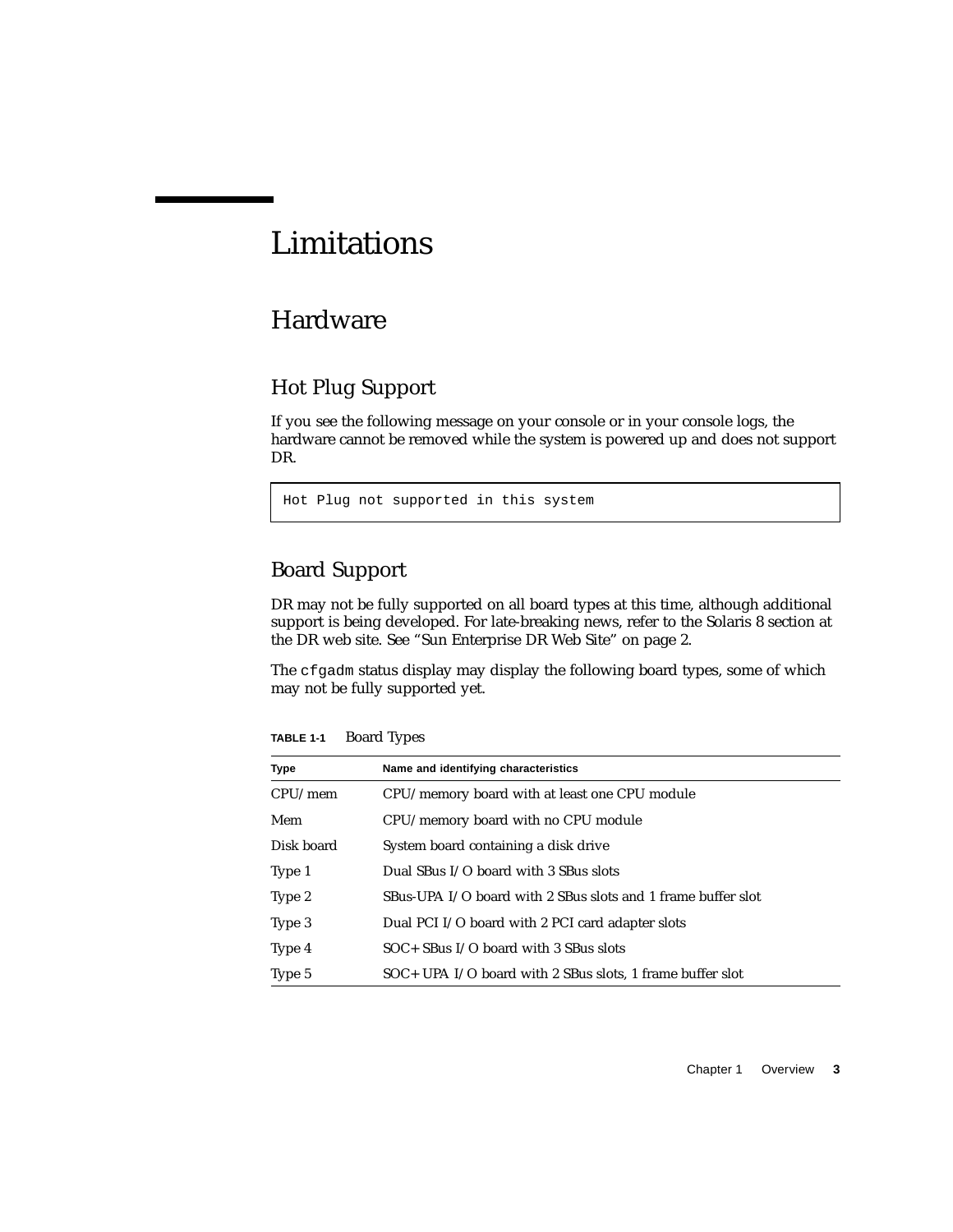<span id="page-15-1"></span><span id="page-15-0"></span>

**Caution –** Inserting a broken (malfunctioning) board may cause a system crash. Use only boards that are known to be functional.

### Non-Detachable Boards

If the cfgadm -v status display identifies a board as "non-detachable", the board cannot be dynamically reconfigured. The lowest-numbered CPU/memory board is currently in this category and cannot be removed while the system is running. Support is being developed for these board locations.

### <span id="page-15-2"></span>Memory Interleaving

Memory boards or CPU/memory boards that contain interleaved memory currently cannot be dynamically reconfigured. To list boards with interleaved memory, use the prtdiag or cfgadm commands.

### <span id="page-15-3"></span>Permanent Memory

A CPU/memory board containing non-relocatable memory cannot be dynamically reconfigured. Typically, this condition applies to one CPU/memory board in the system. The board is identified as "PERMANENT" in the status display produced by the  $cf$ gadm  $-v$  command.

## <span id="page-15-4"></span>Firmware

### <span id="page-15-5"></span>General Support for Dynamic Reconfiguration

Your machine may require firmware updates to dynamically reconfigure. Look for system messages when the system boots.

Older versions of the CPU PROM may display the following message:

```
Firmware does not support Dynamic Reconfiguration
```
More recent versions of the CPU PROM may display variations of this message.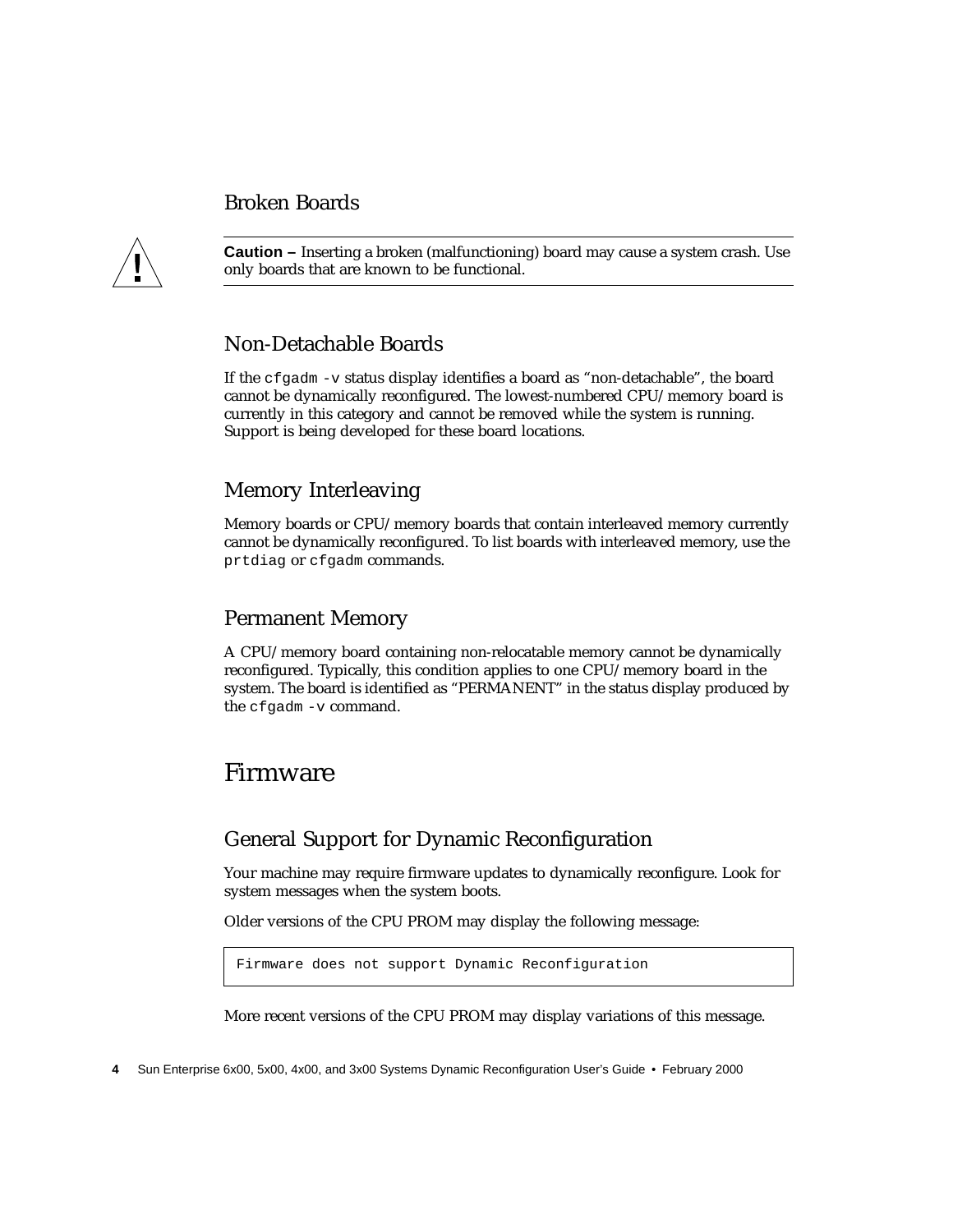### <span id="page-16-0"></span>CPU/Memory Board Firmware

To support DR in the Solaris 8 operating environment, CPU/memory boards may require a PROM upgrade. Instructions for obtaining the CPU upgrade firmware are available at the Solaris 8 section at the DR web site. See ["Sun Enterprise DR Web](#page-13-0) [Site" on page 2.](#page-13-0)

To list board PROM versions, see ["Displaying PROM Versions" on page 27](#page-38-3).

### <span id="page-16-1"></span>Firmware for FC-AL Disk Arrays or Internal Drives

For Sun StorEdge™ A5000 disk arrays, or for internal FC-AL disks in the Sun Enterprise 3500 system, the firmware version must be ST19171FC 0413 or later. For more information, refer to the Solaris 8 section at the DR web site. See ["Sun](#page-13-0) [Enterprise DR Web Site" on page 2.](#page-13-0)

# <span id="page-16-2"></span>Displaying Board Status

The cfgadm program displays information about boards and slots. Refer to the  $cf$ gadm(1) man page for options to this command.

## <span id="page-16-3"></span>Basic Status Display

Many operations require that you specify the system board names. To obtain these system names, type:

# **cfgadm**

When used without options,  $cf$ gadm displays information about all known attachment points, including memory banks and board slots. The following display shows a typical output.

| cfgadm    |            |                      |           |
|-----------|------------|----------------------|-----------|
| Ap_Id     | Receptacle | Occupant             | Condition |
| ac0:bank0 | connected  | unconfigured ok      |           |
| ac0:bank1 | empty      | unconfigured unknown |           |
| ac1:bank0 | connected  | unconfigured ok      |           |

<span id="page-16-4"></span>**CODE EXAMPLE 1-1** Output of the Basic cfgadm Command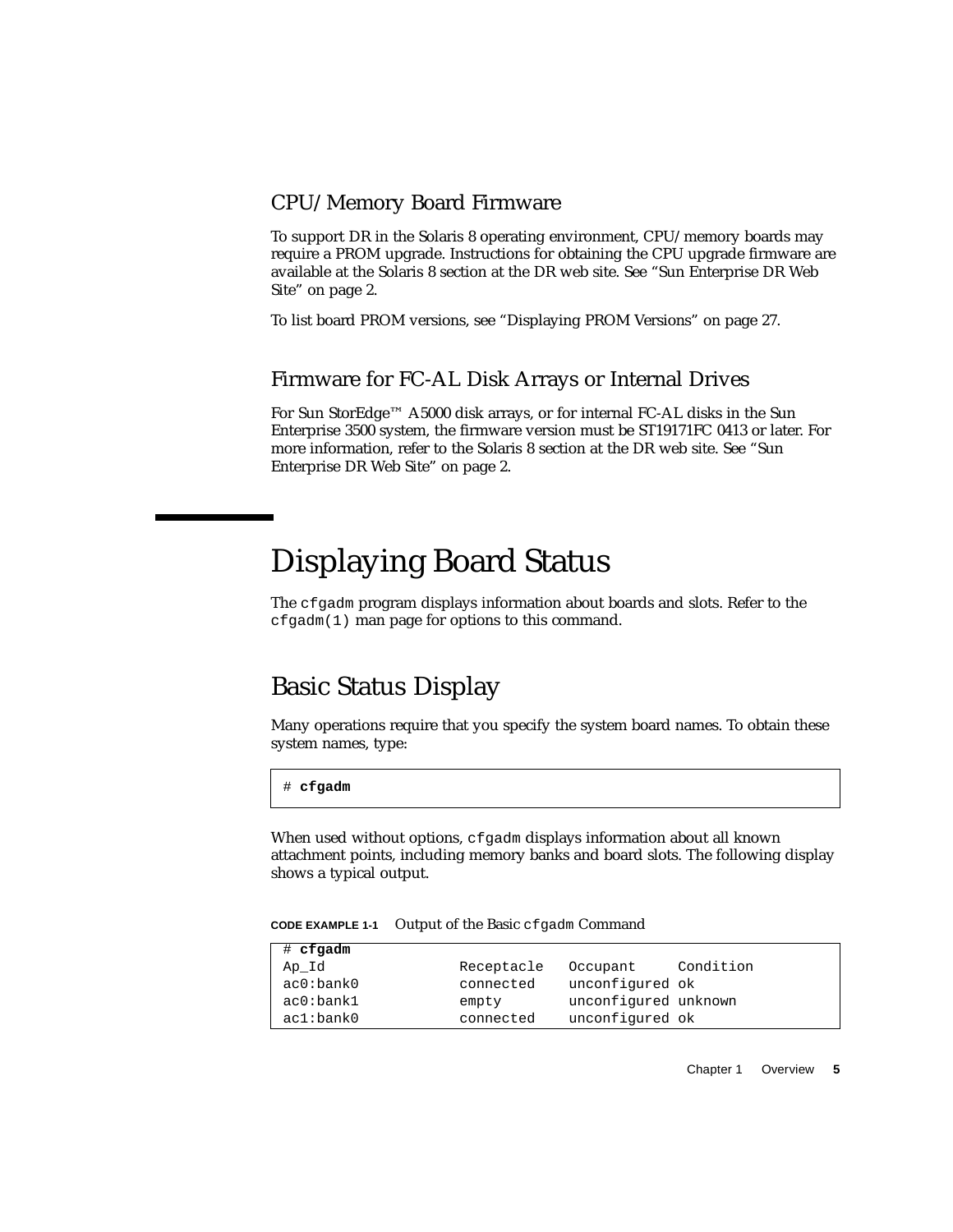| # cfgadm        |           |                                   |    |
|-----------------|-----------|-----------------------------------|----|
| ac1:bank1       | empty     | unconfigured unknown              |    |
| ac2:bank0       | connected | configured                        | ok |
| ac2:bank1       | empty     | unconfiqured unknown              |    |
| ac3:bank0       | empty     | unconfigured unknown              |    |
| ac3:bank1       | empty     | unconfigured unknown              |    |
| ac4:bank0       | empty     | unconfiqured unknown              |    |
| ac4:bank1       | connected | unconfigured ok                   |    |
| ac8:bank0       | empty     | unconfiqured unknown              |    |
| ac8:bank1       | empty     | unconfigured unknown              |    |
| sysctrl0:slot0  | connected | configured                        | ok |
| sysctrl0:slot1  | connected | configured                        | ok |
| sysctrl0:slot2  | connected | configured                        | ok |
| systr10:slot3   | empty     | unconfigured unknown              |    |
| sysctrl0:slot4  | empty     | unconfigured unusable             |    |
| sysctrl0:slot5  | connected | configured                        | ok |
| sysctrl0:slot6  | empty     | unconfigured unusable             |    |
| sysctrl0:slot7  | empty     | unconfiqured unknown              |    |
| sysctrl0:slot8  | connected | configured                        | ok |
| sysctrl0:slot9  | connected | configured                        | ok |
| sysctrl0:slot10 | connected | configured                        | ok |
| sysctrl0:slot11 | connected | configured                        | ok |
| sysctrl0:slot12 | empty     | unconfigured unusable             |    |
| sysctrl0:slot13 |           | disconnected unconfigured unknown |    |
| sysctrl0:slot14 | empty     | unconfigured unusable             |    |
| sysctrl0:slot15 |           | disconnected unconfigured unknown |    |

**CODE EXAMPLE 1-1** Output of the Basic cfgadm Command *(Continued)*

The display lists the memory banks first, followed by information about the board slots. Note that in this example a total of 12 banks are listed, implying there are six CPU/memory boards in the system. (There are two banks of SIMM slots on each Sun Enterprise *xx*00 CPU/memory board.)

### <span id="page-17-0"></span>Detailed Status Display

For a more detailed status report, use the command  $cf$  gadm  $-v$ . The  $-v$  option turns on expanded (verbose) descriptions. CODE EXAMPLE 1-2 is an example of the display produced by the  $cf$  gadm  $-v$  command. Note that example appears to be complicated because the lines wrap around in this display. (This status report is for the same system used in [CODE EXAMPLE 1-1](#page-16-4).)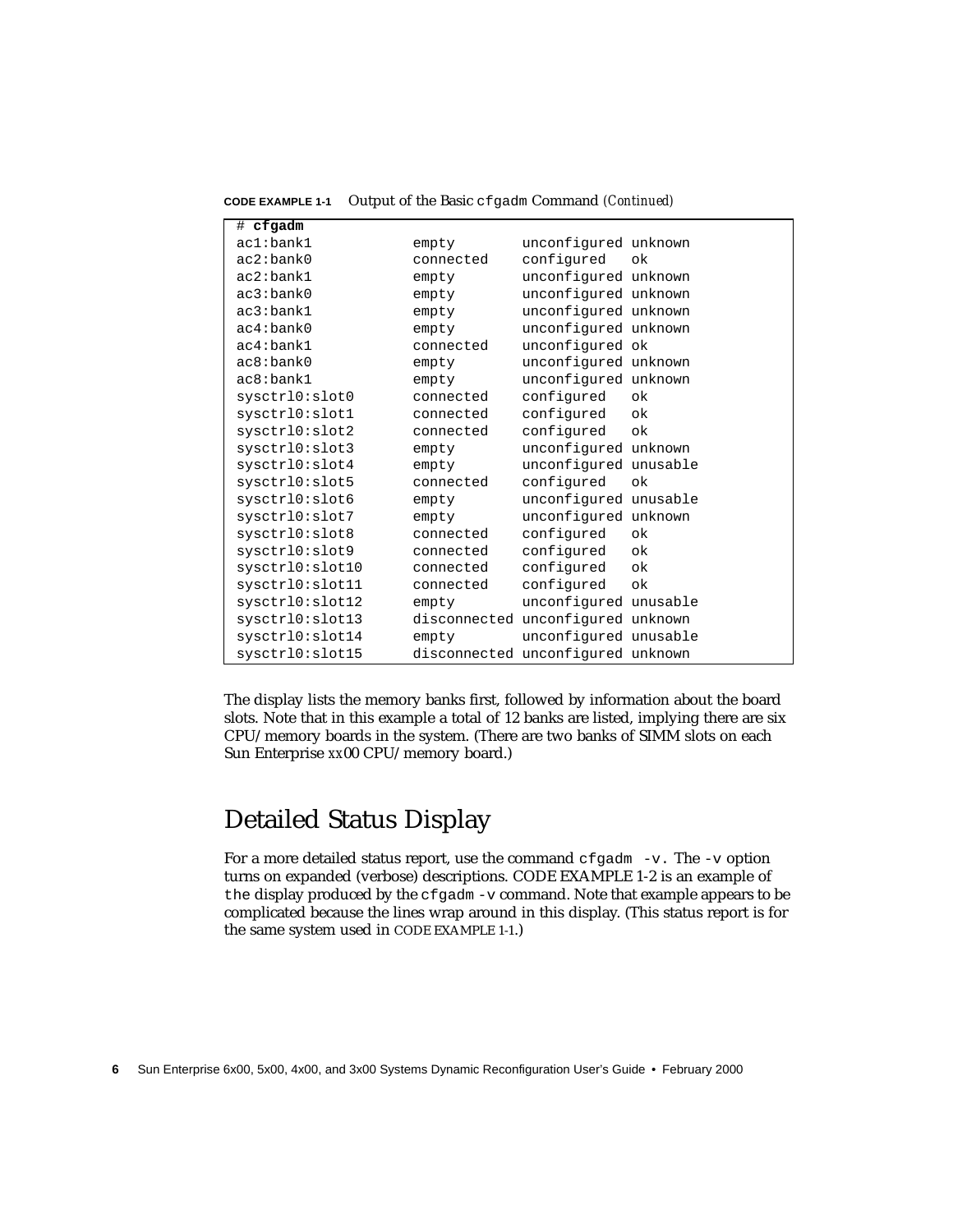| # cfgadm -v                 |            |                                               |
|-----------------------------|------------|-----------------------------------------------|
| Ap_Id                       | Receptacle | Condition Information<br>Occupant             |
| When<br>Type                | Busy       | Phys_Id                                       |
| ac0:bank0                   | connected  | unconfigured ok<br>slot0 64Mb base            |
| 0xc0000000 disabled-at-boot |            |                                               |
| Dec $17$ 13:30 memory       | n          | /devices/fhc@0,f8800000/ac@0,1000000:bank0    |
| ac0:bank1                   | empty      | unconfigured unknown<br>slot0 empty           |
| Dec $16\ 22:42$ memory      | n          | /devices/fhc@0,f8800000/ac@0,1000000:bank1    |
| ac1:bank0                   | connected  | unconfigured ok<br>slot2 1Gb base 0x0         |
| Dec $17$ 13:30 memory       | n          | /devices/fhc@4,f8800000/ac@0,1000000:bank0    |
| ac1:bank1                   | empty      | unconfigured unknown<br>slot2 empty           |
| Dec 16 22:42 memory         | n          | /devices/fhc@4,f8800000/ac@0,1000000:bank1    |
| ac2:bank0                   | connected  | slot5 1Gb base 0x40000000<br>configured<br>ok |
| permanent                   |            |                                               |
| Dec 16 22:42 memory         | n          | /devices/fhc@a,f8800000/ac@0,1000000:bank0    |
| ac2:bank1                   | empty      | unconfigured unknown<br>slot5 empty           |
| Dec $16$ $22:42$ memory     | n          | /devices/fhc@a,f8800000/ac@0,1000000:bank1    |
| ac3:bank0                   | empty      | unconfigured unknown<br>slot8 empty           |
| Dec $16$ $22:42$ memory     | n          | /devices/fhc@10,f8800000/ac@0,1000000:bank0   |
| ac3:bank1                   | empty      | unconfigured unknown<br>slot8 empty           |
| Dec 16 22:42 memory         | n          | /devices/fhc@10,f8800000/ac@0,1000000:bank1   |
| ac4:bank0                   | empty      | unconfigured unknown<br>slot11 empty          |
| Dec 16 22:42 memory         | n          | /devices/fhc@16,f8800000/ac@0,1000000:bank0   |
| ac4:bank1                   | connected  | unconfigured ok<br>slot11 64Mb base           |
| 0xc4000000 disabled-at-boot |            |                                               |
| Dec $17$ $13:30$ memory     | n          | /devices/fhc@16,f8800000/ac@0,1000000:bank1   |
| ac8:bank0                   | empty      | unconfiqured unknown<br>slot10 empty          |
| Dec $16$ $22:42$ memory     | n          | /devices/fhc@14,f8800000/ac@0,1000000:bank0   |
| ac8:bank1                   | empty      | unconfigured unknown<br>slot10 empty          |
| Dec 16 22:42 memory         | n          | /devices/fhc@14,f8800000/ac@0,1000000:bank1   |
| sysctrl0:slot0              | connected  | configured<br>non-detachable<br>ok            |
| Dec $16$ $22:42$ cpu/mem    | n          | /devices/central@1f,0/fhc@0,f8800000/clock-   |
| board@0,900000:slot0        |            |                                               |
| sysctrl0:slot1              | connected  | configured<br>non-detachable<br>ok            |
| Dec $16$ $22:42$ dual-sbus  | n          | /devices/central@1f,0/fhc@0,f8800000/clock-   |
| board@0,900000:slot1        |            |                                               |
| sysctrl0:slot2              | connected  | configured<br>ok                              |
| Dec $16$ $22:42$ cpu/mem    | n          | /devices/central@1f,0/fhc@0,f8800000/clock-   |
| board@0,900000:slot2        |            |                                               |
| sysctrl0:slot3              | empty      | unconfigured unknown                          |
| Dec 16 22:42 unknown        | n          | /devices/central@1f,0/fhc@0,f8800000/clock-   |
| board@0,900000:slot3        |            |                                               |
| $s$ ysctr $10:$ slot $4$    | empty      | unconfigured unusable                         |
| Dec 16 22:42 unknown        | n          | /devices/central@1f,0/fhc@0,f8800000/clock-   |
| board@0,900000:slot4        |            |                                               |

#### <span id="page-18-0"></span>**CODE EXAMPLE 1-2** Output of the cfgadm -v Command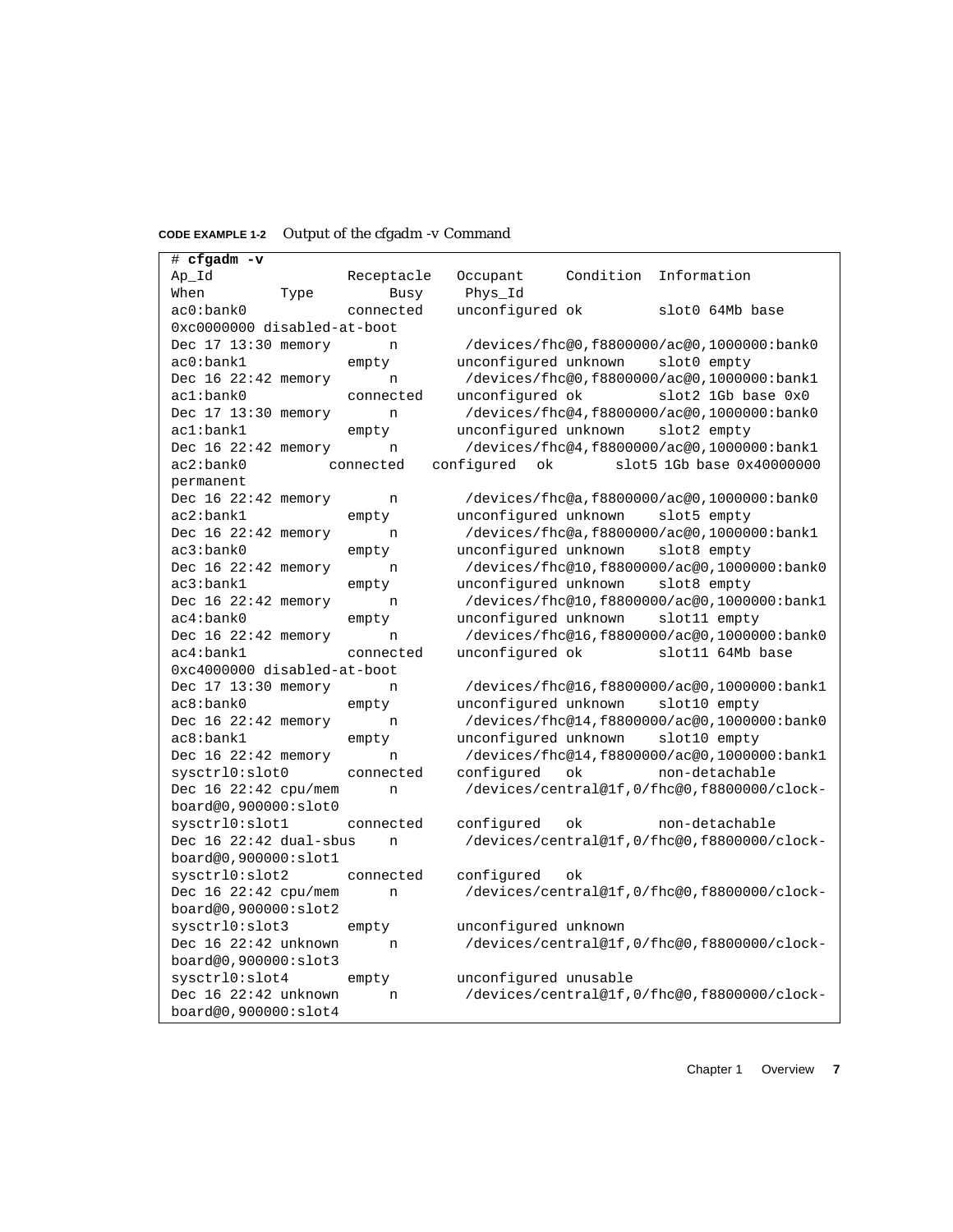#### **CODE EXAMPLE 1-2** Output of the cfgadm -v Command

| sysctrl0:slot5             | connected            | configured<br>ok                                                   |
|----------------------------|----------------------|--------------------------------------------------------------------|
| Dec $16$ $22:42$ cpu/mem   | n                    | /devices/central@1f,0/fhc@0,f8800000/clock-                        |
| board@0,900000:slot5       |                      |                                                                    |
| sysctrl0:slot6             | empty                | unconfigured unusable                                              |
| Dec 16 22:42 unknown       | n                    | /devices/central@1f,0/fhc@0,f8800000/clock-                        |
| board@0,900000:slot6       |                      |                                                                    |
| sysctrl0:slot7             | empty                | unconfigured unknown                                               |
| Dec 16 22:42 unknown       | n                    | /devices/central@1f,0/fhc@0,f8800000/clock-                        |
| board@0,900000:slot7       |                      |                                                                    |
| sysctrl0:slot8             | connected configured | ok                                                                 |
| Dec $16$ $22:42$ cpu/mem   | n                    | /devices/central@1f,0/fhc@0,f8800000/clock-                        |
| board@0,900000:slot8       |                      |                                                                    |
| sysctrl0:slot9 connected   |                      | configured<br>ok                                                   |
| Dec $16$ $22:42$ dual-sbus | n                    | /devices/central@1f,0/fhc@0,f8800000/clock-                        |
| board@0,900000:slot9       |                      |                                                                    |
| sysctrl0:slot10            | connected            | configured<br>ok                                                   |
| Dec $16$ $22:42$ cpu/mem   | n                    | /devices/central@1f,0/fhc@0,f8800000/clock-                        |
| board@0,900000:slot10      |                      |                                                                    |
| sysctrl0:slot11 connected  |                      | configured<br>ok                                                   |
| Dec $16$ $22:42$ cpu/mem   | n                    | /devices/central@1f,0/fhc@0,f8800000/clock-                        |
| board@0,900000:slot11      |                      |                                                                    |
| sysctrl0:slot12 empty      |                      | unconfigured unusable                                              |
| Dec 16 22:42 unknown       | n                    | /devices/central@1f,0/fhc@0,f8800000/clock-                        |
| board@0,900000:slot12      |                      |                                                                    |
|                            |                      | sysctrl0:slot13 disconnected unconfigured unknown disabled at boot |
| Dec $16$ $22:42$ dual-sbus | n                    | /devices/central@1f,0/fhc@0,f8800000/clock-                        |
| board@0,900000:slot13      |                      |                                                                    |
| sysctrl0:slot14            | empty                | unconfigured unusable                                              |
| Dec 16 22:42 unknown       | n                    | /devices/central@1f,0/fhc@0,f8800000/clock-                        |
| board@0,900000:slot14      |                      |                                                                    |
|                            |                      | sysctrl0:slot15 disconnected unconfigured unknown disabled at boot |
| Dec $16$ $22:42$ dual-sbus | n                    | /devices/central@1f,0/fhc@0,f8800000/clock-                        |
| board@0,900000:slot15      |                      |                                                                    |

Here are some useful details of the display in [FIGURE 1-1](#page-20-2):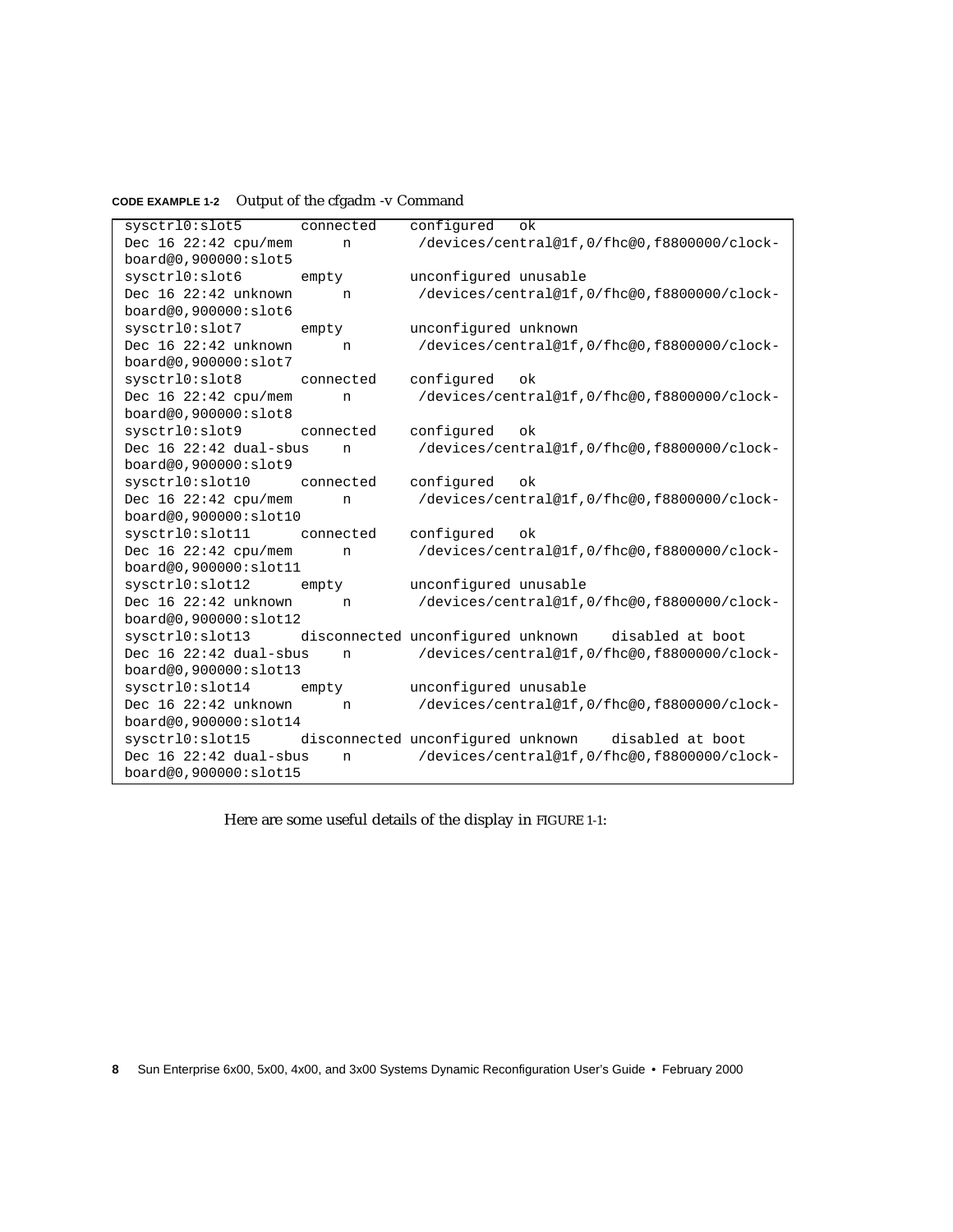

<span id="page-20-2"></span>**FIGURE 1-1** Details of the Display for  $cf$  gadm  $-v$ 

# <span id="page-20-0"></span>Terminology

The rest of this chapter describes commands and terminology used in DR.

## <span id="page-20-1"></span>The cfgadm Command

In this manual the most frequently used DR command is  $cf$  gadm.

You can use cfgadm to:

- Display board status
- Disable a failing device (remove it from the logical configuration) before the failure can crash the operating environment.
- Add a new or replacement board with minimal interruption to system applications
- Initiate testing of a board
- Change the configuration of boards in the system
- Invoke other hardware-specific functions of a board or related attachment

Many procedures require that you specify the system name for a board. Use the cfgadm status report to determine the name and status of the board or card cage slot. For an example, see ["Displaying Board Status" on page 5.](#page-16-2)

The man pages for the  $cf$ gadm command used on the Sun Enterprise 6x00, 5x00, 4x00, and 3x00 systems include cfgadm(1M), cfgadm\_sysctrl(1M), and cfgadm\_ac(1M). cfgadm(1M)describes the basic functions of the cfgadm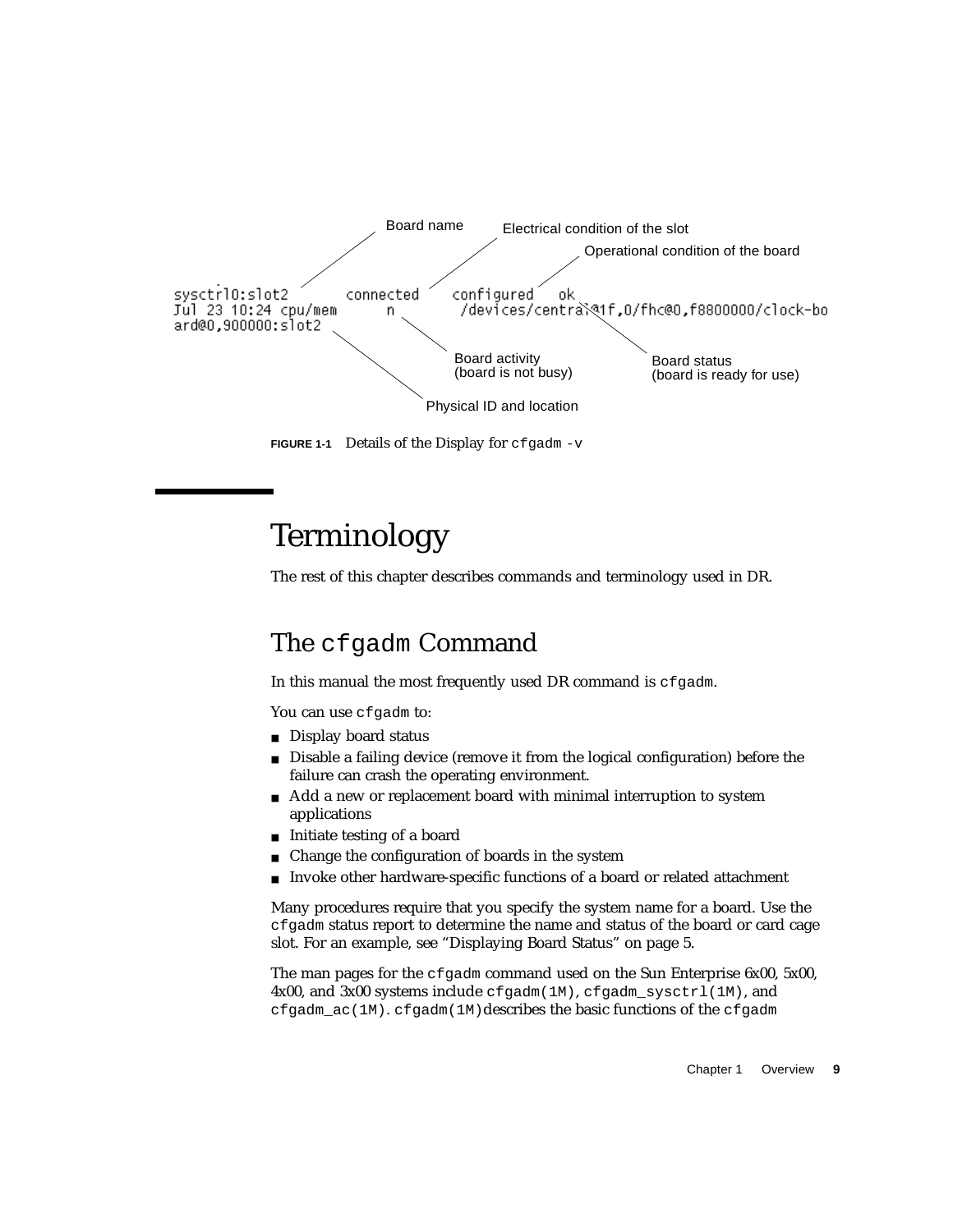command. cfgadm\_sysctrl(1M) describes additional support for system boards, including newly-added support for CPU/memory boards. cfgadm\_ac(1M)describes newly-added support for memory banks.

This release uses a command-line user interface. The Sun Enterprise SyMON system monitoring and management software uses a graphical user interface that supports the DR features described in this user guide. For more information, refer to the *Sun Enterprise SyMON 2.0.1 Software User's Guide*.

**Note –** DR can work with (but does not require) Alternate Pathing (AP) software. AP switches I/O operations from one I/O board to another. With a combination of DR and AP commands, the system administrator can remove, replace, or deactivate an I/O board with little or no interruption to system operation. Note that for I/O operations, AP requires redundant hardware, meaning that the system must contain an alternate  $I/O$  board that is connected to the same device(s) as the board being removed or replaced. For more information on AP, refer to the *Sun Enterprise Server Alternate Pathing User's Guide*.

### <span id="page-21-0"></span>cfgadm Conditions

The following table lists cfgadm conditions for boards and slots. A detailed explanation of each condition and possible corrective actions follow the table.

<span id="page-21-1"></span>**TABLE 1-2** Summary of Board, Device, and Slot Conditions

| <b>Condition</b> | <b>Explanation</b>                                                                                                              |
|------------------|---------------------------------------------------------------------------------------------------------------------------------|
| empty            | No board is present in the slot. All LEDs are off.                                                                              |
| disconnected     | A board is present but is electrically disconnected.                                                                            |
| connected        | The board is electrically connected and powered up. The system is<br>actively monitoring the board for temperature and cooling. |
| configured       | Devices on the board are fully initialized and may be mounted or<br>configured for use.                                         |
| unconfigured     | The unconfigured state covers all other device states, including<br>receptacles in the empty state.                             |
| unknown          | The current condition cannot be determined.                                                                                     |
| ok               | No problems have been detected.                                                                                                 |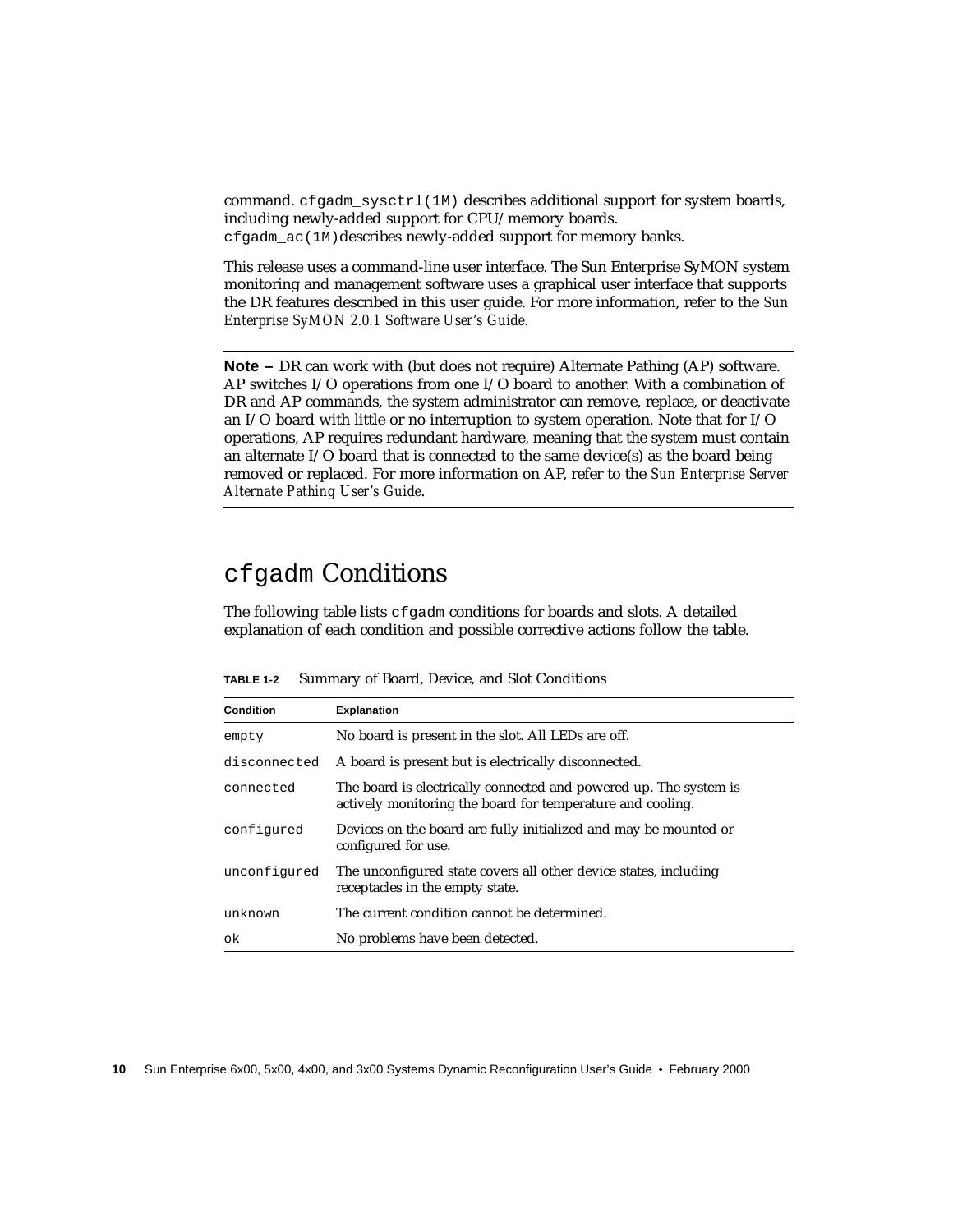| <b>Condition</b> | <b>Explanation</b>                                                                                                               |
|------------------|----------------------------------------------------------------------------------------------------------------------------------|
| failing          | A board that was in the OK condition has developed a problem.                                                                    |
| failed           | The board has failed POST/OBP.                                                                                                   |
| unusable         | Either an attachment point has incompatible hardware or an empty<br>attachment point lacks power, cooling, or precharge current. |

**TABLE 1-2** Summary of Board, Device, and Slot Conditions *(Continued)*

#### <span id="page-22-0"></span>empty

No board is present in the slot. All LEDs are off.

To install a board, see ["Installing a Board" on page 38](#page-49-2).

#### <span id="page-22-1"></span>disconnected

A board is present but is electrically disconnected. The system is able to identify the board type. The board LEDs show that the board is in low power mode and can be unplugged at any time.

The LEDs display the following colors: green, yellow, green (Off, On, Off). Use cfgadm -c disconnect to enable this state.

To remove a disconnected board, refer to the service manual for the system.

To power up a disconnected board, see ["Installing a Board" on page 38](#page-49-2).

#### <span id="page-22-2"></span>connected

The board is electrically connected and powered up. The system is actively monitoring the board for temperature and cooling.

The LEDs display the following colors: green, yellow, green (On, Off, Off)

Use cfgadm -c connect to enable this state. To remove a connected board, see ["Removing a Board" on page 29.](#page-40-2) To use a connected board, see ["Installing a Board"](#page-49-2) [on page 38](#page-49-2).

#### <span id="page-22-3"></span>configured

Devices on the board are fully initialized and may be mounted or configured for use. The LEDs show the normal running pattern.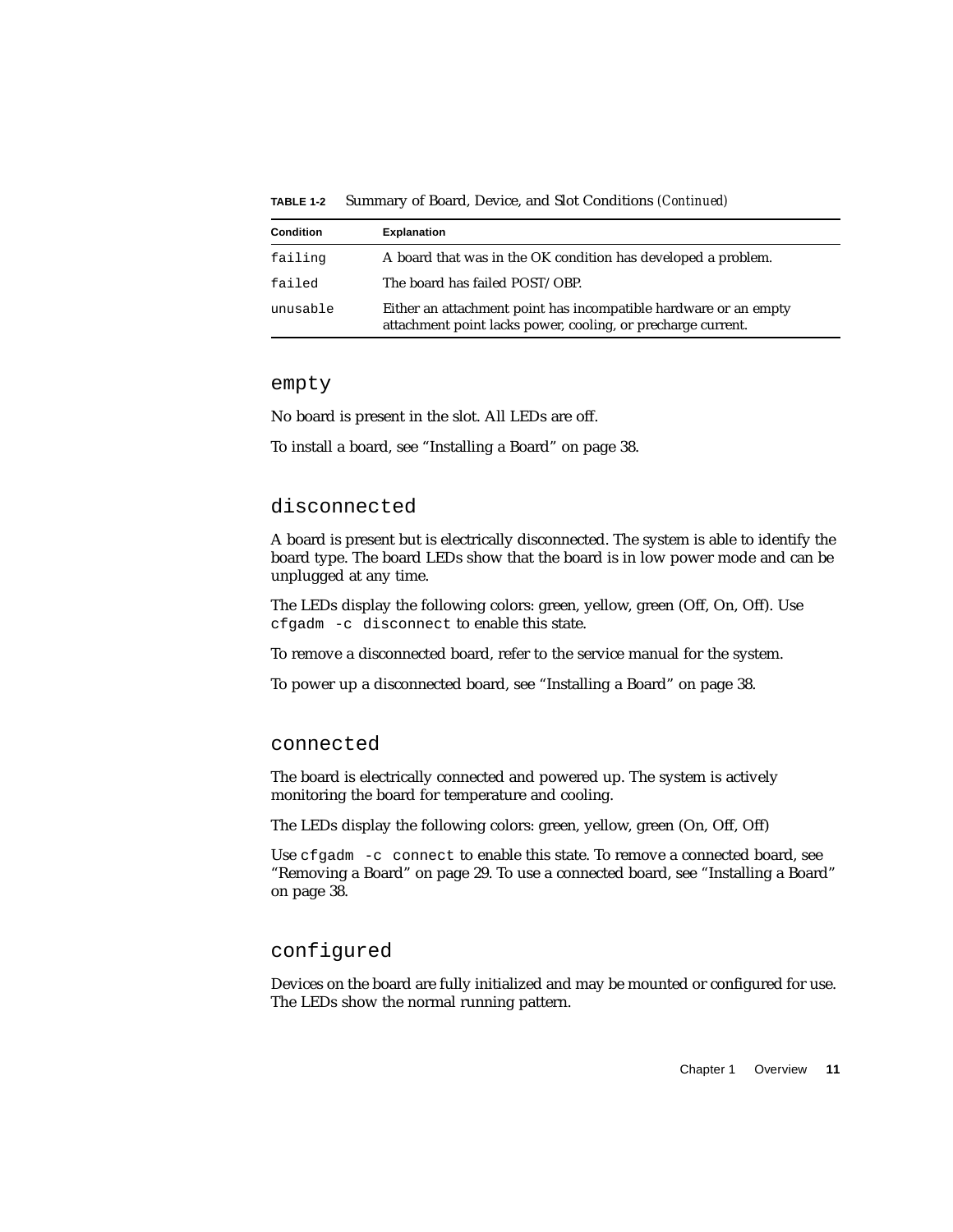The LEDs display the following colors: On, Off, Flash

Use cfgadm -c configure to enable this state.

To remove a configured board, see ["Removing a Board" on page 29.](#page-40-2)

#### <span id="page-23-0"></span>unconfigured

The unconfigured state covers all other device states, including receptacles in the empty state. The LED pattern is the same as for the connected receptacle state.

The LEDs display the following colors: green, yellow, green (On, Off, Off)

Use cfgadm -c unconfigure to enable this state.

To remove an unconfigured board, see ["Removing a Board" on page 29.](#page-40-2)

To use an unconfigured board, see ["Installing a Board" on page 38.](#page-49-2)

#### <span id="page-23-1"></span>unknown

The current condition cannot be determined. This situation results either when a new board is inserted in a running system, or a board is placed on the disabled board list prior to a reboot. A transition to a connected receptacle state will change an attachment point condition from unknown to either OK or Failed.

To use an unknown board, see ["Installing a Board" on page 38](#page-49-2).

#### <span id="page-23-2"></span>ok

No problems have been detected. This condition can only occur after a board has been connected. This condition will persist either until the board is physically removed, or a problem is detected. An ok condition requires correct hardware compatibility, correct firmware revision, adequate power, adequate cooling, and adequate precharge.

To remove an ok board, see ["Removing a Board" on page 29.](#page-40-2)

#### <span id="page-23-3"></span>failing

A failing condition can only occur when a board that was in the OK condition develops a problem. For example, the board has begun to overheat. This condition will be displayed until the problem is corrected or the attachment point is disconnected.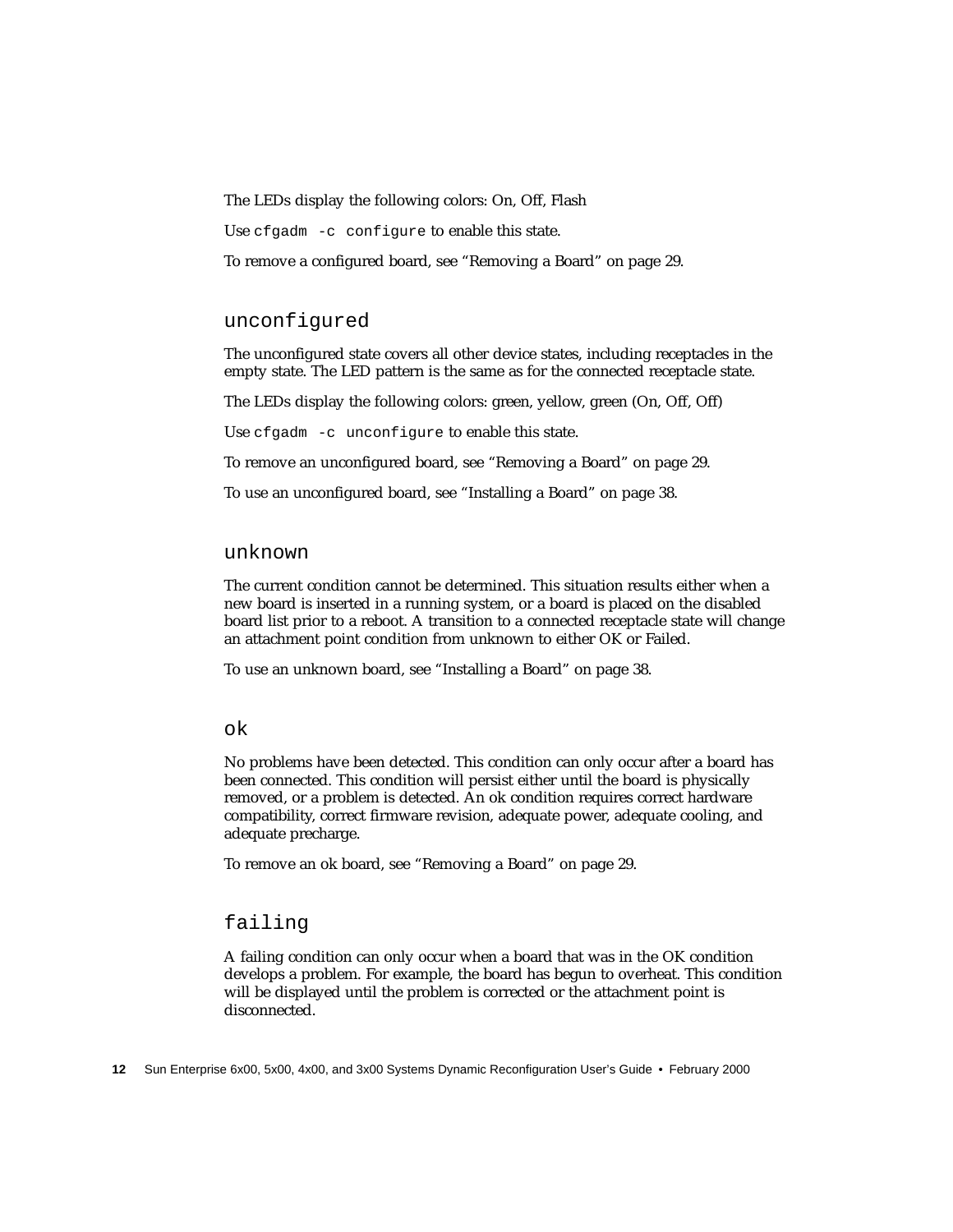To remove a failing board, see ["Removing a Board" on page 29](#page-40-2).

To correct an overheating condition, see the system service manual.

#### <span id="page-24-0"></span>failed

The board has failed POST/OBP. A failed condition may occur either during bootup or after a failed connect attempt. This condition is considered uncorrectable and will persist until the board is physically removed. For a failed attachment point condition, the receptacle state should never transition beyond disconnected.

To remove a failed board, see ["Removing a Board" on page 29.](#page-40-2)

#### <span id="page-24-1"></span>unusable

Either an attachment point has incompatible hardware, or an empty attachment point lacks power, cooling, or precharge current. An unusable condition is correctable. This condition is caused by one of the following events:

- 1. Inadequate cooling in a slot
- 2. Power is detected in an empty slot
- 3. A disconnected board has inadequate cooling, inadequate power, or unsupported hardware
- 4. Firmware has detected a problem either during bootup or when a board is inserted

To remove a board from an unusable slot, see ["Removing a Board" on page 29.](#page-40-2)

To correct overheating conditions in the slot, refer to the system service manual.

## <span id="page-24-2"></span>Naming Conventions for Memory Banks and CPU Numbers

This section explains the numbering of memory banks and CPUs used in the cfgadm status display.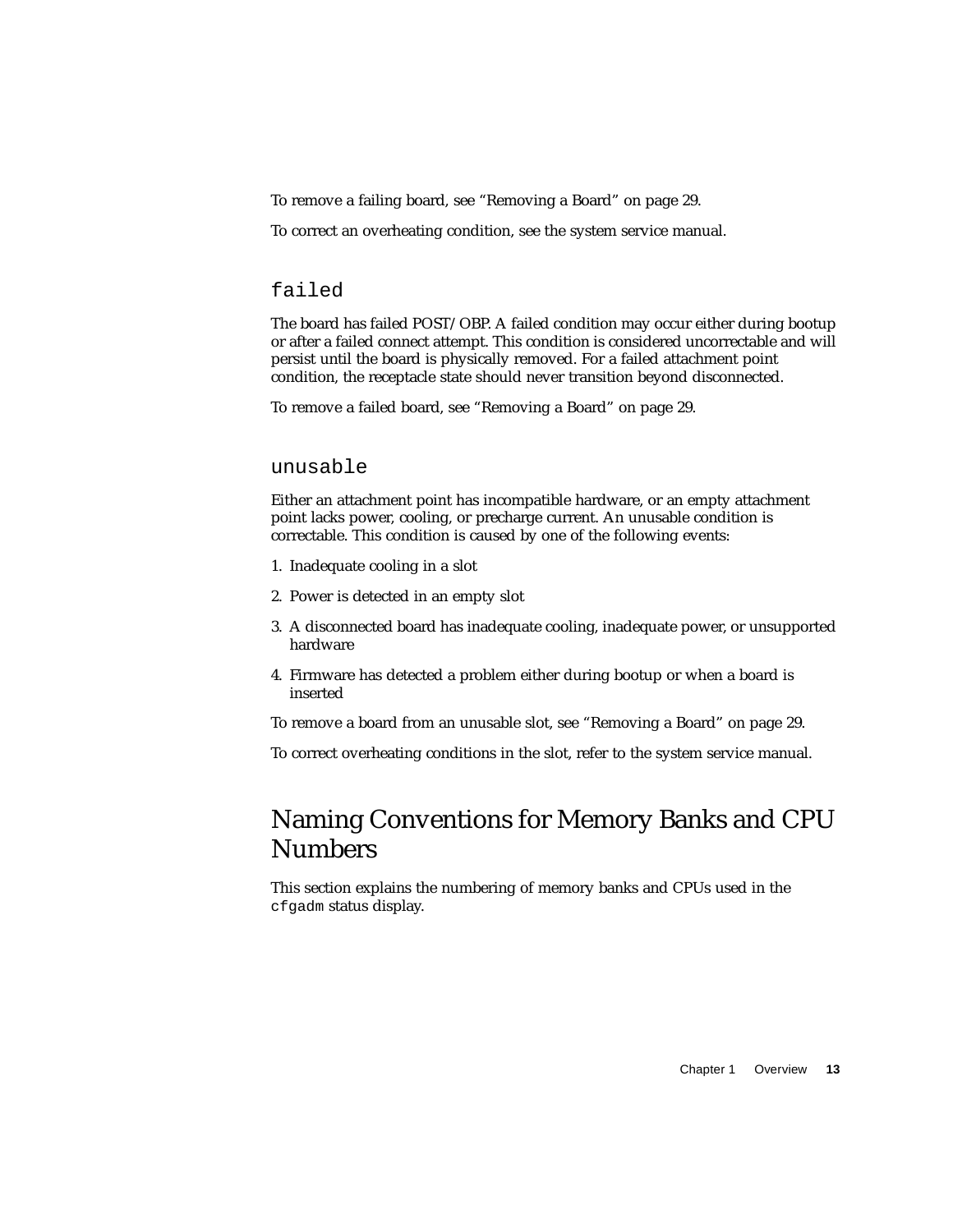### <span id="page-25-0"></span>Memory Bank ac Numbers

The cfgadm status report lists memory banks in the order of their respective board address controller numbers ( $ac0$ ,  $ac1$ ,  $ac2$ , and so forth). Note that the ac numbers are not listed in the order of their physical board slot numbers, but in the chronological order in which the CPU/memory boards were inserted into the system. Thus, if the second CPU/memory board is already in slot 7, and you now install a third CPU/memory board in slot 4, a  $cf$  qadm status report would list the third CPU/memory board (ac2) after the second CPU/memory board, even though the third CPU/memory board is in a lower-numbered physical slot.

### <span id="page-25-1"></span>CPU Numbers

The CPUs are identified by numbers based on the board number. The first CPU number is equal to twice the board number  $(2<sup>*</sup>n)$ . The second CPU number is twice the board number, plus one  $(2*n + 1)$ .

For example, for board 3 the CPUs are 6 and 7. To see the CPU information for board 3, specify CPUs 6 and 7 in the psrinfo command:

```
# psrinfo 6 7
6 on-line since 01/10/99 18:00:56
7 on-line since 01/10/99 18:01:01
```
## <span id="page-25-2"></span>Attachment Point

An *attachment point* is a collective term for a board and its card cage slot.

DR can display the status of the slot, the board, and the attachment point. The DR definition of a board also includes the devices connected to it, so the term *occupant* refers to the combination of board and attached devices.

- A slot (also called a *receptacle*) may have the ability to electrically isolate the occupant from the host machine. That is, the software can put a single slot into low-power mode.
- Receptacles can be named according to slot numbers or can be anonymous (for example, a SCSI chain). To obtain a list of all available logical attachment points, use the  $-1$  option with the  $cf$  gadm command.
- An occupant I/O board includes any external storage devices connected by interface cables.

There are two types of system names for attachment points: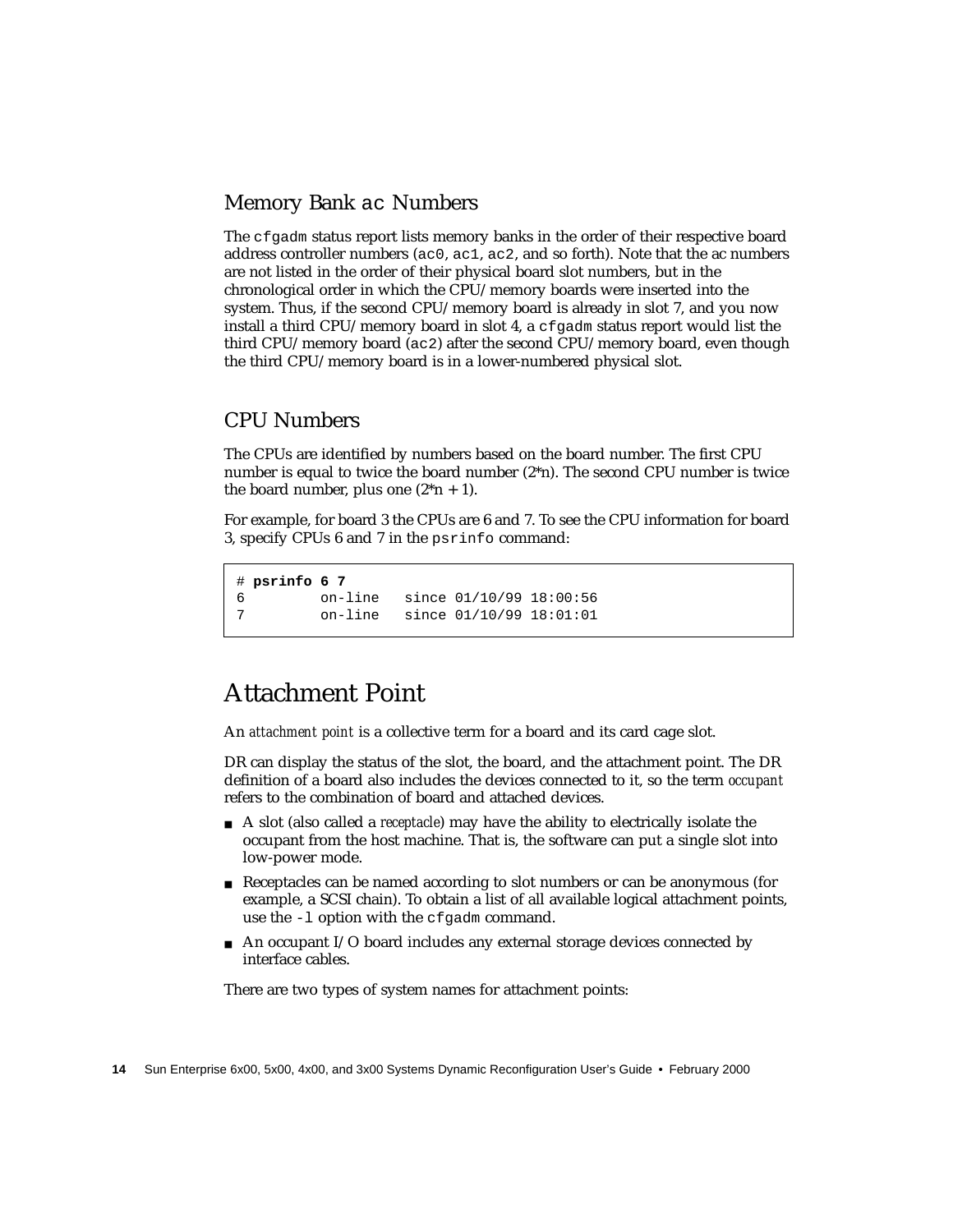■ A *physical* attachment point describes the software driver and location of the card cage slot. An example of a physical attachment point name is:

/devices/central@1f,0/fhc@0,f8800000/clock-board@0,900000:sysctrl,slot0

■ A *logical* attachment point is an abbreviated name created by the system to refer to the physical attachment point:

sysctrl0:slot0

**Tip –** Note that in the term sysctrl0, "l" is a letter and "0" is zero.

### <span id="page-26-0"></span>Detachability

For a device to be detachable:

- The device driver must support DDI\_DETACH.
- Critical resources must be redundant or accessible through an alternate pathway. CPUs and memory banks can be redundant critical resources. Disk drives are examples of critical resources that can be accessible through an alternate pathway (through an alternate I/O board).

Some boards cannot be detached. For example, if a system has only one CPU board, that CPU board cannot be detached. An I/O board is not detachable if it controls a boot drive (unless Alternate Pathing is installed on the system, in which case you can switch control of the boot drive to an alternate I/O board).

In the current revision of the software, the lowest-numbered CPU/memory board cannot be detached. In the verbose version of the status display ( $cf$  $q$  $adm -v$ ) these boards are identified as "non-detachable". For example, in [CODE EXAMPLE 1-2](#page-18-0), the boards in slot 0 and slot 1 are listed as non-detachable.

If there is no alternate pathway for an I/O board, you can:

- **•** Put the disk chain on a separate I/O board. The secondary I/O board can then be detached.
- Add a second path to the device through a second I/O board. The I/O board can be detached (using Alternate Pathing software to switch access through the alternate board) without losing access to the secondary disk chain.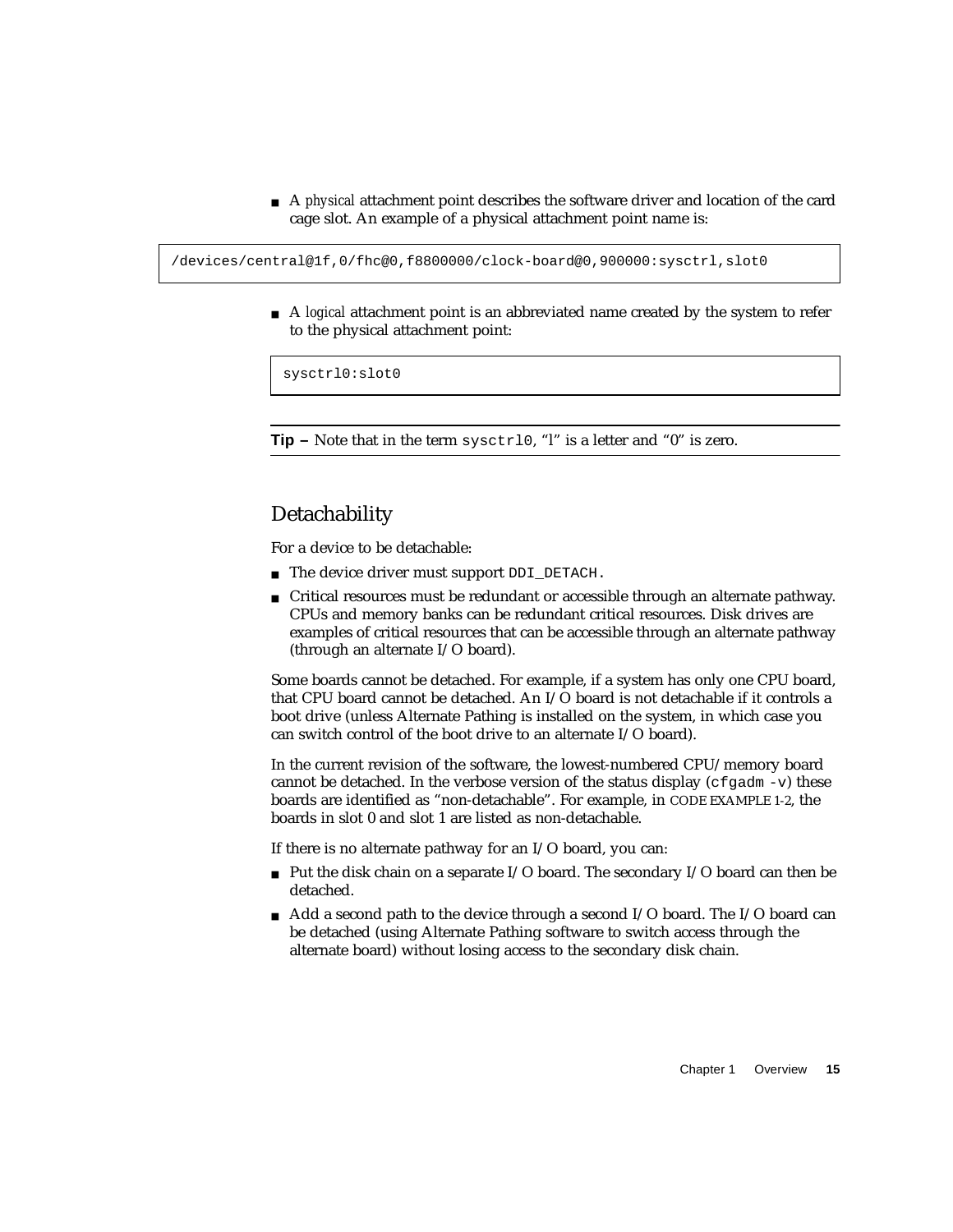## <span id="page-27-0"></span>Conditions and States

A *state* is the operational status of either a receptacle (slot) or an occupant (board).

A *condition* is the operational status of an attachment point.

The cfgadm program can display 10 types of states and conditions. See [TABLE 1-2](#page-21-1).

**Note –** For a receptacle procedure to be valid, the receptacle must transition in sequence through all three states (empty, disconnected, connected) or in the reverse sequence (connected, disconnected, empty).

## <span id="page-27-1"></span>Connection and Configuration

There are four main types of operations related to boards:

Connection—in this operation, the slot provides power to the board and begins monitoring the board temperature. For I/O boards, the connection operation is included in the configuration operation (see below). A connection involves a delay that can last up to approximately one minute. The actual time depends on the type of board and the number of boards in the system.

Configuration—the operating environment assigns functional roles to a board and loads device drivers for the board and for devices attached to the board.

Unconfiguration—the system detaches a board logically from the operating environment and takes the associated device drivers offline. Environmental monitoring continues, but any devices on the board are not available for system use.

Disconnection—the system stops monitoring the board and power to the slot is turned off.

If a system board is in use, before powering it off and removing it, stop its use and unconfigure it. After a new or upgraded system board is inserted and powered on, connect its attachment point and configure it for use by the operating environment.

cfgadm can connect and configure (or unconfigure and disconnect) in a single command, but if necessary, each operation (connection, configuration, unconfiguration, or disconnection) can be performed separately.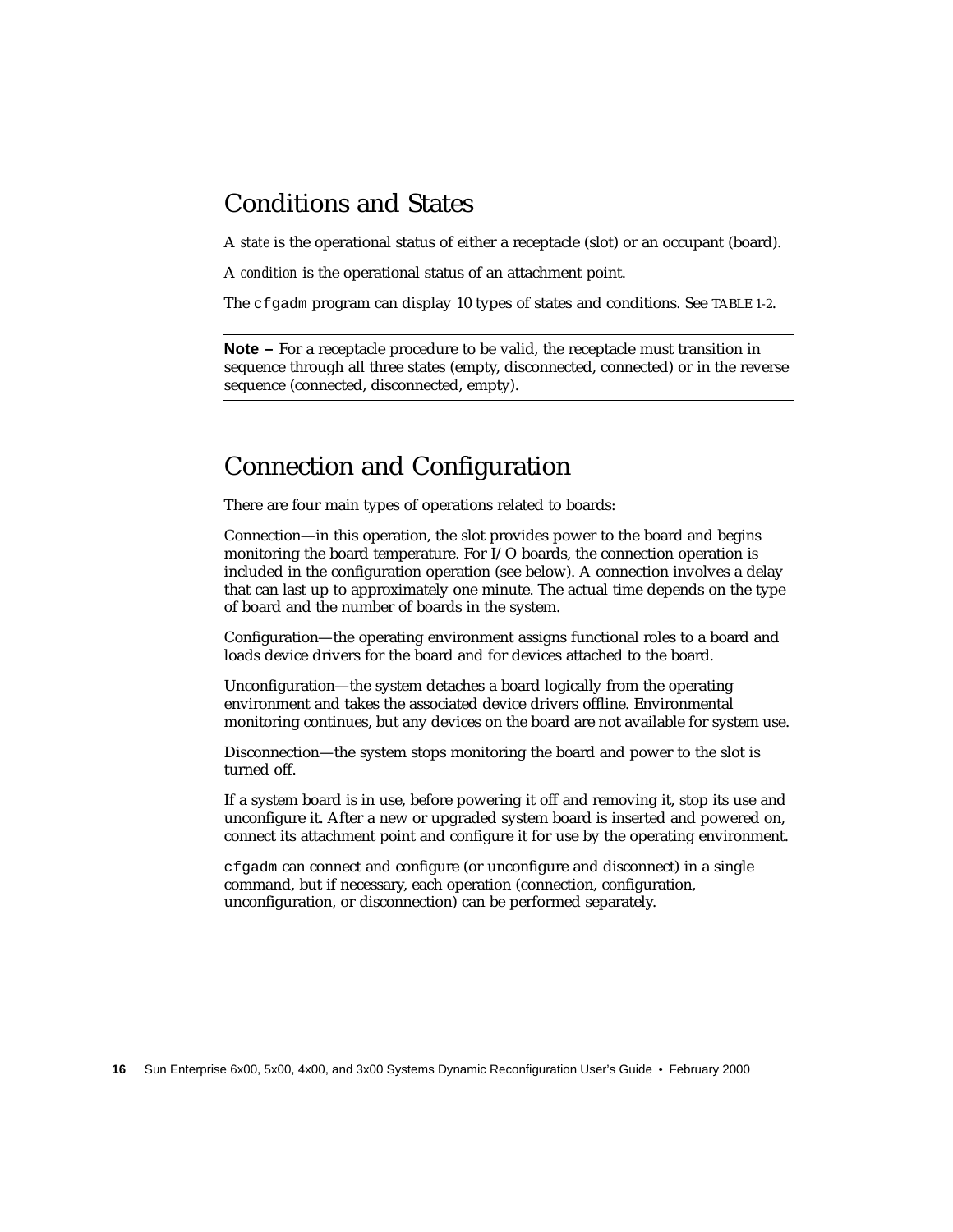## <span id="page-28-0"></span>Hot-Plug Hardware

*Hot-plug* boards and modules have special connectors that supply electrical power to the board or module before the data pins make contact. Boards and devices that do not have hot-plug connectors cannot be inserted or removed while the system is running.

I/O boards and CPU/memory boards used in Enterprise x000 and x500 systems are hot-plug devices. Some devices, such as the clock board and peripheral power supply (PPS), are not hot-plug modules and cannot be removed while the system is running.

### <span id="page-28-1"></span>Quiescence

During an unconfigure/disconnect operation on a system board with non-pageable OpenBoot™ PROM (OBP) or kernel memory, the operating environment is briefly paused, which is known as operating environment *quiescence*. All operating environment and device activity on the backplane must cease for a few seconds during a critical phase of the operation.

To quiesce a system and test for DR-compatible drivers, see ["Testing for Suspend-](#page-39-2)[Safe Drivers" on page 28.](#page-39-2)

Before it can achieve quiescence, the operating environment must temporarily suspend all processes, CPUs, and device activities. If the operating environment cannot achieve quiescence, it displays the reasons, which may include the following:

- A user thread did not suspend.
- Real-time processes are running.
- A device exists that cannot be paused by the operating environment.

The conditions that cause processes to fail to suspend are generally temporary. Examine the reasons for the failure. If the operating environment encountered a transient condition—a failure to suspend a process—you can try the operation again.

**Note –** The screen, mouse, and keyboard are not operational while the system is suspended, but you regain control of these devices after the system resumes operation.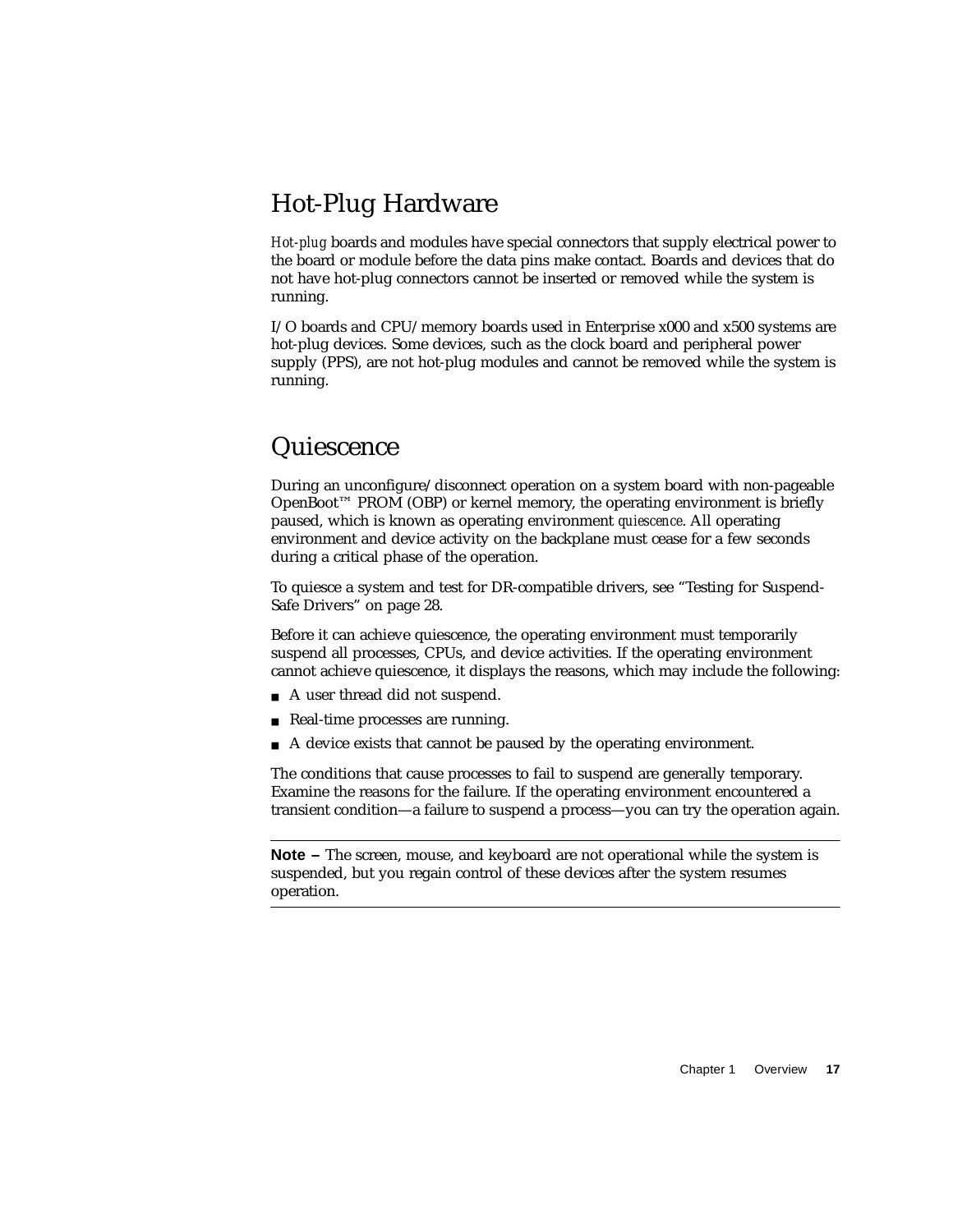### <span id="page-29-0"></span>Suspend-Safe and Suspend-Unsafe Devices

A *suspend-safe* device is one that does not access memory or interrupt the system while the operating environment is in quiescence. A driver is suspend-safe if it supports operating environment quiescence (suspend/resume). A suspend-save driver also guarantees that when a suspend request is successfully completed, the device that the driver manages will not attempt to access memory, even if the device is open when the suspend request is made.

Suspend-safe drivers provide the ability to:

- Stop user threads.
- Execute the DDI SUSPEND call in each device driver.
- Stop the clock.
- Stop the CPUs.

A *suspend-unsafe* device allows a memory access or a system interruption while the operating environment is in quiescence.

The operating environment refuses a quiescence request if a suspend-unsafe device is open. To manually suspend the device, you may have to close the device by killing the processes that have it open, by asking users not to use the device, or by disconnecting the cables. For example, if a device that allows asynchronous unsolicited input is open, you can disconnect its cables prior to activating operating environment quiescence and reconnect them after the operating environment resumes. This action prevents traffic from arriving at the device and, thus, the device has no reason to access the backplane.

#### *Tape Devices*

The sequential nature of tape devices prevents them from being reliably suspended in the middle of an operation, and then resumed. Therefore, all tape drivers are suspend-unsafe. Before executing an operation that activates operating environment quiescence, make sure all tape devices are closed or not in use.

# <span id="page-29-1"></span>Discussion of Board or Device Installation

The installation of a new board involves the connection and configuration operations described below. If the board is intended to be a spare board, it must additionally be disabled now, so that you can enable it when you want to use it.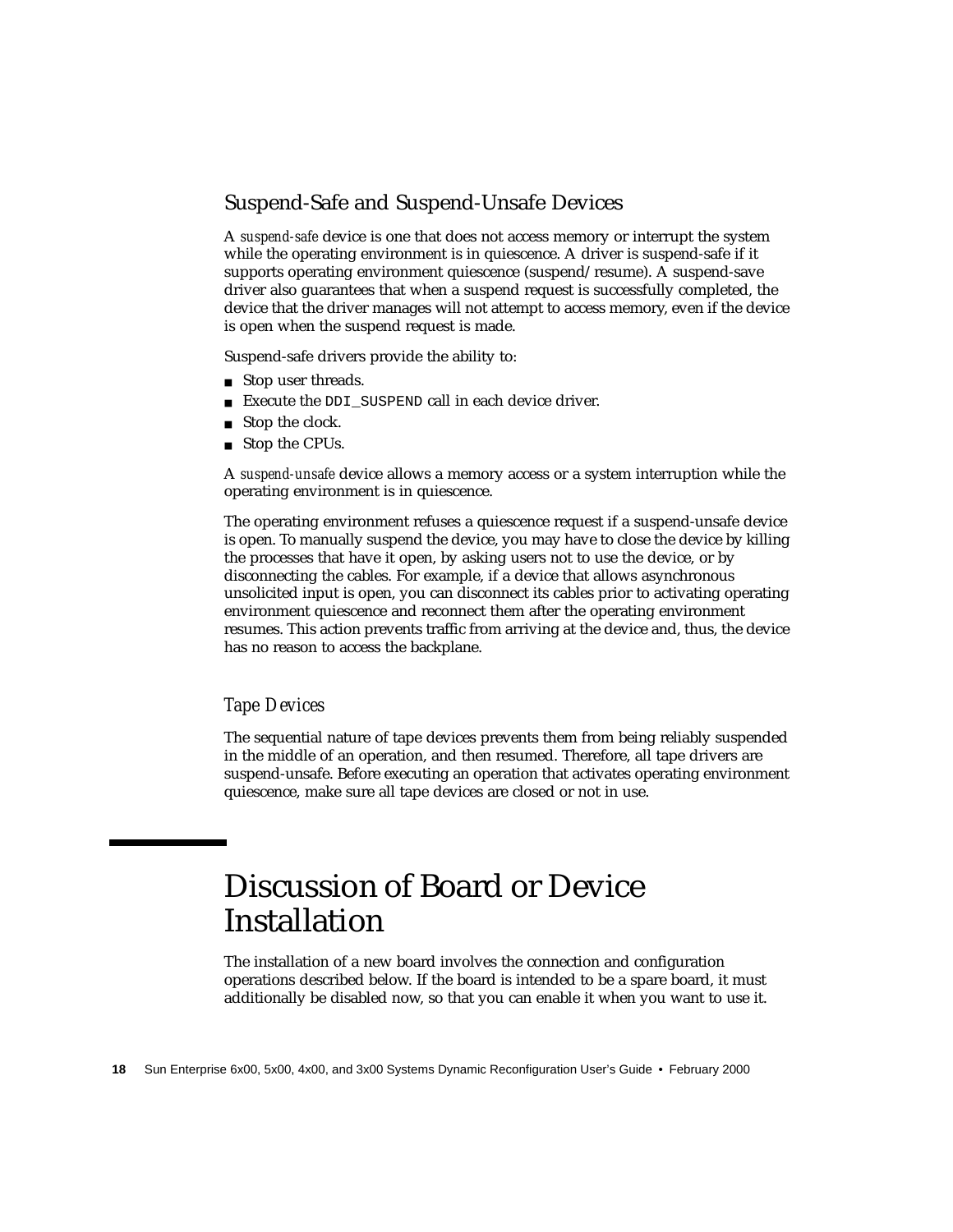**Note –** This section does not contain actual procedures. Service procedures begin in [Chapter 2.](#page-38-2)

To install a board, see ["Installing a Board" on page 38](#page-49-2).

To add a storage device to an existing board, see ["Adding Storage Devices" on page](#page-55-1) [44.](#page-55-1)

### <span id="page-30-0"></span>Connecting a Board

After a board is physically inserted into the card cage, a logical connection must be made. For I/O boards the configuration step automatically connects the board. For CPU/memory boards, the connect operation is not included in the configuration step.

The syntax for a board connection is:

cfgadm -c connect sysctrl0:slot*number*

The term sysctrl0:slot*number* is the logical attachment point identification (the system name for the board), which can be found in the cfgadm status display.

During the connection process, there is a delay of from 15 seconds to more than a minute before the prompt returns. The length of the delay depends on the type of board and the size and complexity of the system. The system tests the board during this delay.

The states and conditions for the attachment point before a board is inserted are:

- Receptacle state—Empty
- Occupant state—Unconfigured
- Condition—Unknown

After a board is physically inserted, the states and conditions are:

- Receptacle state—Disconnected
- Occupant state—Unconfigured
- Condition—Unknown

After the attachment point is logically connected, the states and conditions are:

- Receptacle state—Connected
- Occupant state—Unconfigured
- Condition—OK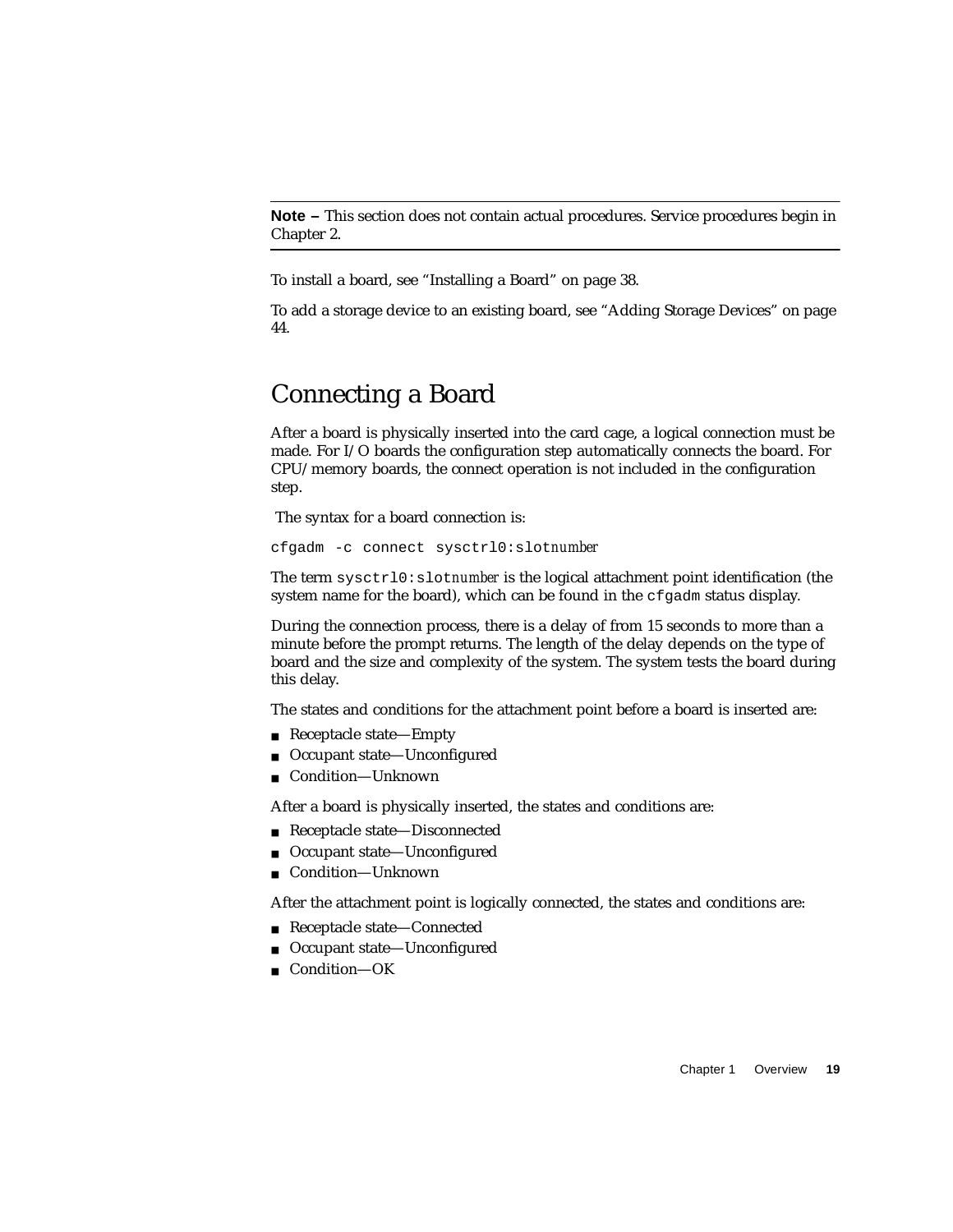Now the system is aware of the board, but not the usable devices that reside on the board. Temperature is monitored, and power and cooling affect the attachment point condition.

## <span id="page-31-0"></span>Configuring a Board

For I/O boards the configure operation on a disconnected board will also automatically include the connect operation.

Use the cfgadm command to configure a CPU/memory board:

```
# cfgadm -c configure sysctrl0:slotnumber
```
The states and conditions for a configured attachment point are:

- Receptacle state—Connected
- Occupant state—Configured
- Condition—OK

Now the system is also aware of the usable devices which reside on the board and all devices may be mounted or configured for use.

If the configure operation fails for any reason, the states and conditions will still transition to configured. This creates a special situation where the board is partially configured. In this situation, only an *unconfigure* operation is allowed. A further attempt to reconfigure the partial configuration is not permitted.

## <span id="page-31-1"></span>Using a Board as a Spare

A working board can be kept in the system for use as a spare. To prepare the board for this use, enter the name of the board in the disabled board list. This prevents the board from being used when the system is turned on or rebooted. See ["Disabling a](#page-56-2) [Board" on page 45.](#page-56-2)

To use a spare board, see ["Enabling Spare Boards" on page 46.](#page-57-2)

## <span id="page-31-2"></span>Enabling an Unconfigured Board

A running system may contain one or more unconfigured boards. That is, the boards are not being used by the system. These unconfigured boards may have been:

■ Plugged into the system after the system was booted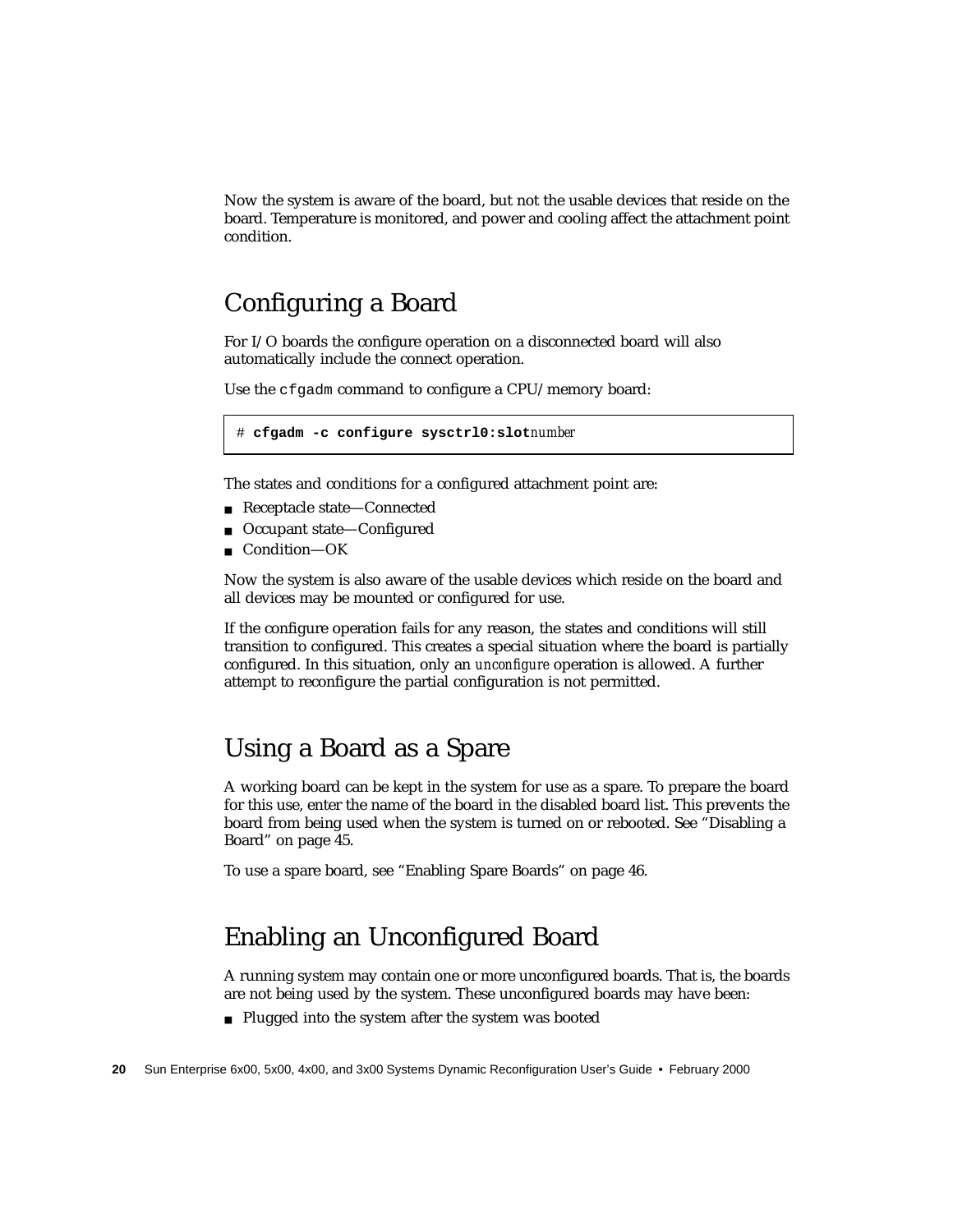- Disabled (as described the previous section)
- Previously unconfigured

To enable a board, use the configure option described in ["Configuring a Board" on](#page-31-0) [page 20](#page-31-0).

### <span id="page-32-0"></span>Addition of Storage Devices

To add a storage device, see ["Adding Storage Devices" on page 44](#page-55-1).

# <span id="page-32-1"></span>Discussion of Board Removal

The removal of a board requires the devices attached to the board be idled, followed by the unconfiguration and disconnection of the board, as described below.

**Note –** This section does not contain actual procedures. Service procedures begin in [Chapter 2.](#page-38-2)

The steps include:

- 1. Preparing the devices on the board.
- 2. Unconfiguring the board.

### <span id="page-32-2"></span>Memory Device Preparation

Dynamic reconfiguration of interleaved memory is not currently supported. To determine if interleaved memory is used in the system, use the production or cfgadm commands. Memory boards and CPU/memory boards can be dynamically reconfigured if memory on the boards is not interleaved.

### <span id="page-32-3"></span>I/O and Network Device Preparation

A board with vital system resources cannot be detached unless alternate resources are available on another board. A boot disk is an example of a vital system resource.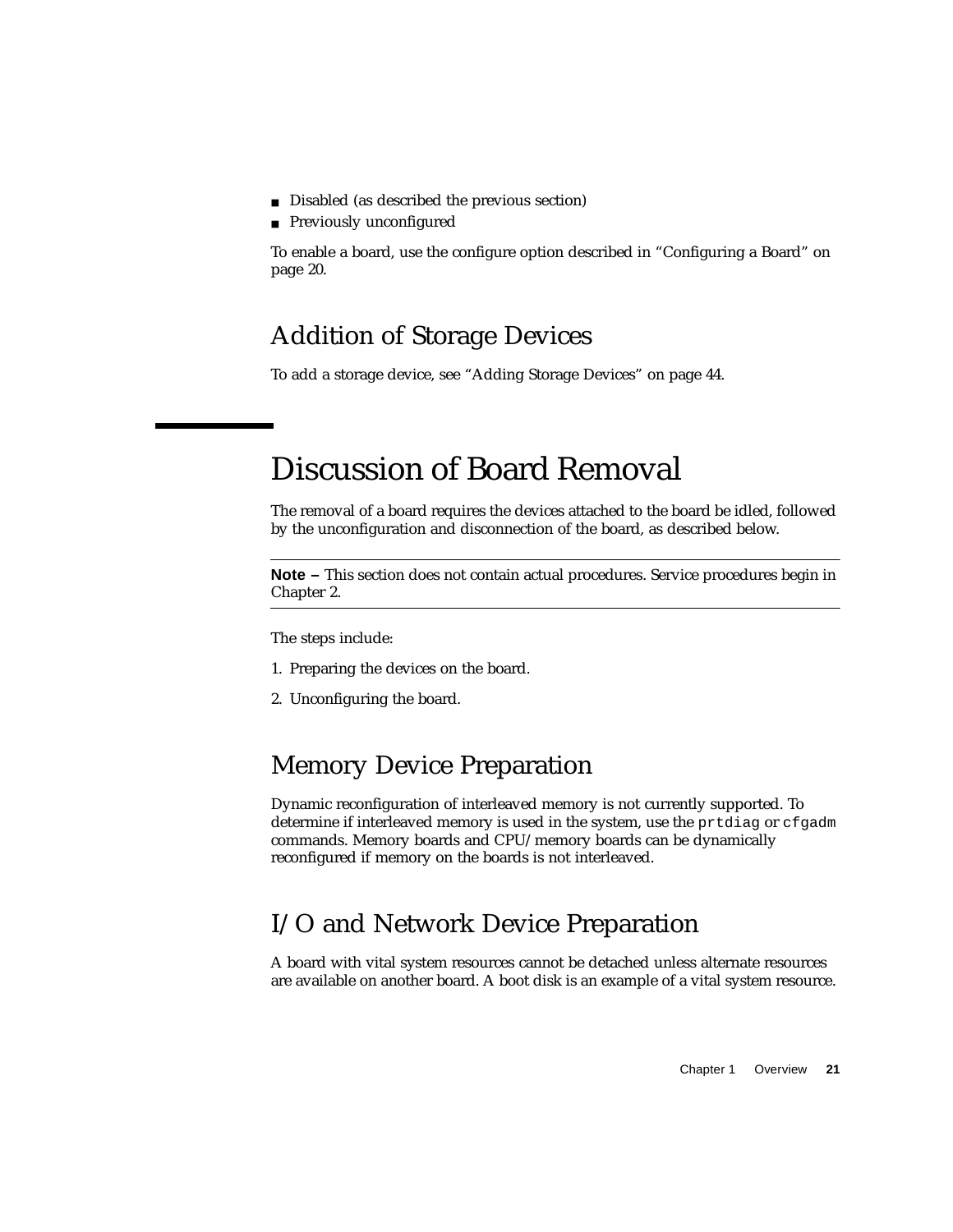A board hosting non-vital system resources can be unconfigured whether or not there are alternate paths to the resources. All its file systems must be unmounted and its swap partitions must be deleted. You may have to kill processes that have open files or devices, or place a hard lock on the file systems (using  $l$  ockfs(1M)) before unmounting the file systems. All I/O device drivers must be detachable.

The system swap space should be configured as multiple partitions on disks attached to controllers hosted by different boards. With this kind of configuration, a particular swap partition is not a vital resource because swap partitions can be added and deleted dynamically. See swap(1M) for more information.

**Note –** When memory or disk swap space is detached, there must be enough memory or swap disk space remaining in the machine to accommodate currently running programs.

### <span id="page-33-0"></span>I/O Board Unconfiguration

### <span id="page-33-1"></span>Preparation of an I/O Board for Removal

Before the unconfigure operation can be completed, you must manually terminate usage of all I/O devices on the board, including network interfaces. If Alternate Pathing is installed on your system, switch all I/O functions from the board to alternate I/O boards.

**Note –** To identify the components that are on the board to be unconfigured, use the  $\text{prtdiag}(1M)$ , if config(1M), mount(1M),  $\text{ps}(1)$ , or swap(1M) commands. The prtdiag(1M) command provides some information, but is less informative.

### <span id="page-33-2"></span>Termination of Network Devices

Unconfiguring a board does not automatically terminate use of all network interfaces on the board. You must manually terminate the use of each interface.

You cannot unconfigure any interface that fits the following conditions. In these cases, the unconfigure operation fails with an error message.

■ The network interface is the primary network interface for the machine. That is, the IP address of the interface corresponds to the network interface name contained in the file /etc/nodename. Halting the primary network interface for the machine prevents network information name services from operating, which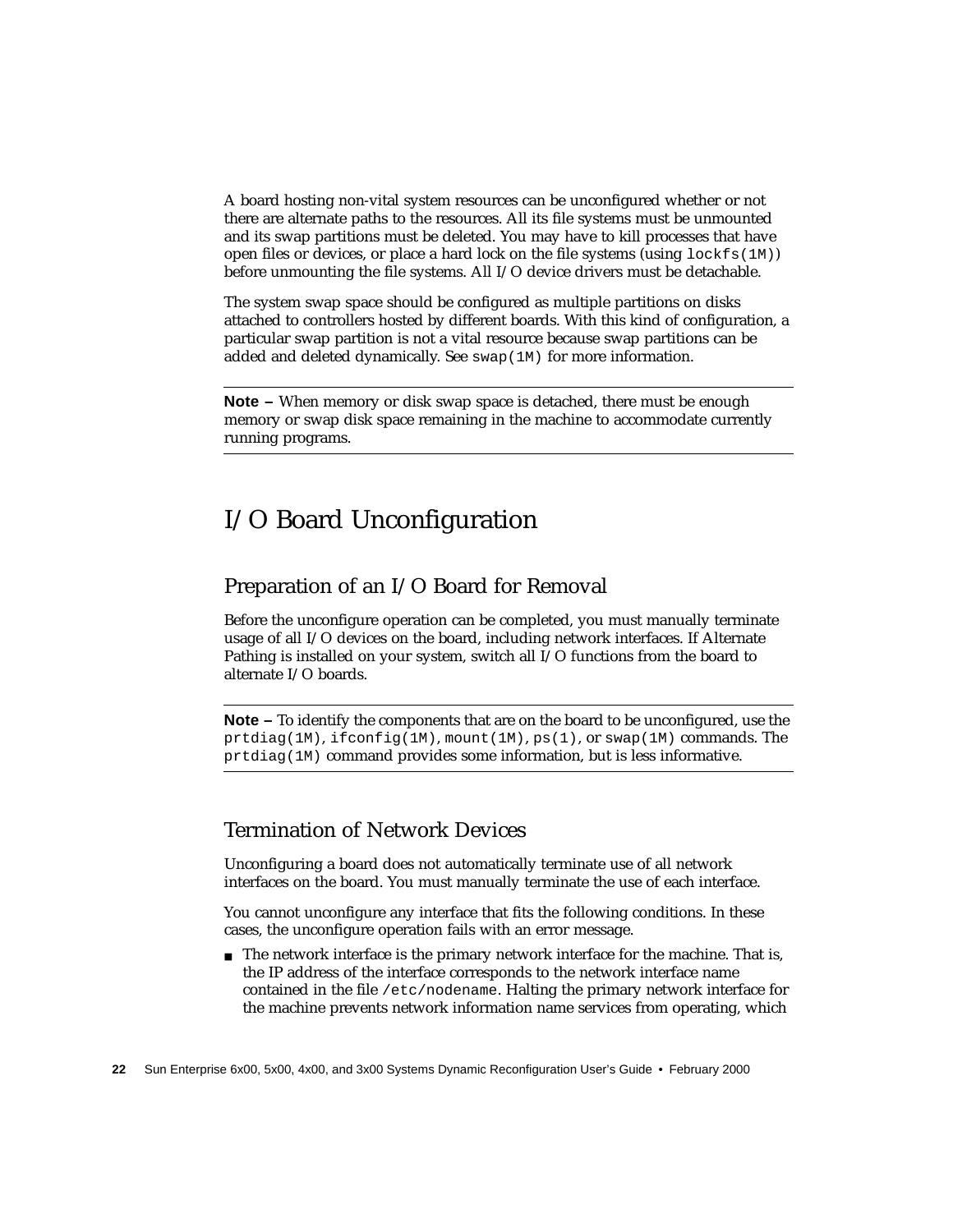results in the inability to make network connections to remote hosts using applications such as  $ftp(1), rsh(1), rcp(1), rlogin(1).$  NFS client and server operations are also affected.

■ The interface is the active alternate for an Alternate Pathing (AP) meta device when the AP meta device is plumbed. Interfaces used by the AP system should not be the active path when the board is being unconfigured. Manually switch the active path to one that is not on the board being unconfigured. If no such path exists, manually execute the ifconfig down and ifconfig unplumb commands on the AP interface. (To manually switch an active path, use the apconfig(1M) command.)

# <span id="page-34-0"></span>Discussion of Board and Device Replacement or Modification

For the procedure to replace a board, see ["Installing a Board" on page 38](#page-49-2).

For the procedure to add an interface to a board, see ["Adding Storage Devices" on](#page-55-1) [page 44](#page-55-1).

## <span id="page-34-1"></span>Replacement Sequence

A number of conditions must be satisfied before a system board can be added to or removed from a system that is under power. For example, the peripheral power supply (PPS) module must be working properly because the PPS supplies precharge current that allows a system board to be safely inserted or removed. A power and cooling module (PCM) must also be working properly in order to supply electrical current and cooling air to system boards.

For these reasons, before you add or replace a system board in Enterprise x000 and x500 servers, first replace any defective PPS or PCM modules.

# <span id="page-34-2"></span>Discussion of System Reconfiguration

This section discusses reconfiguring your system after you have configured or unconfigured a system board.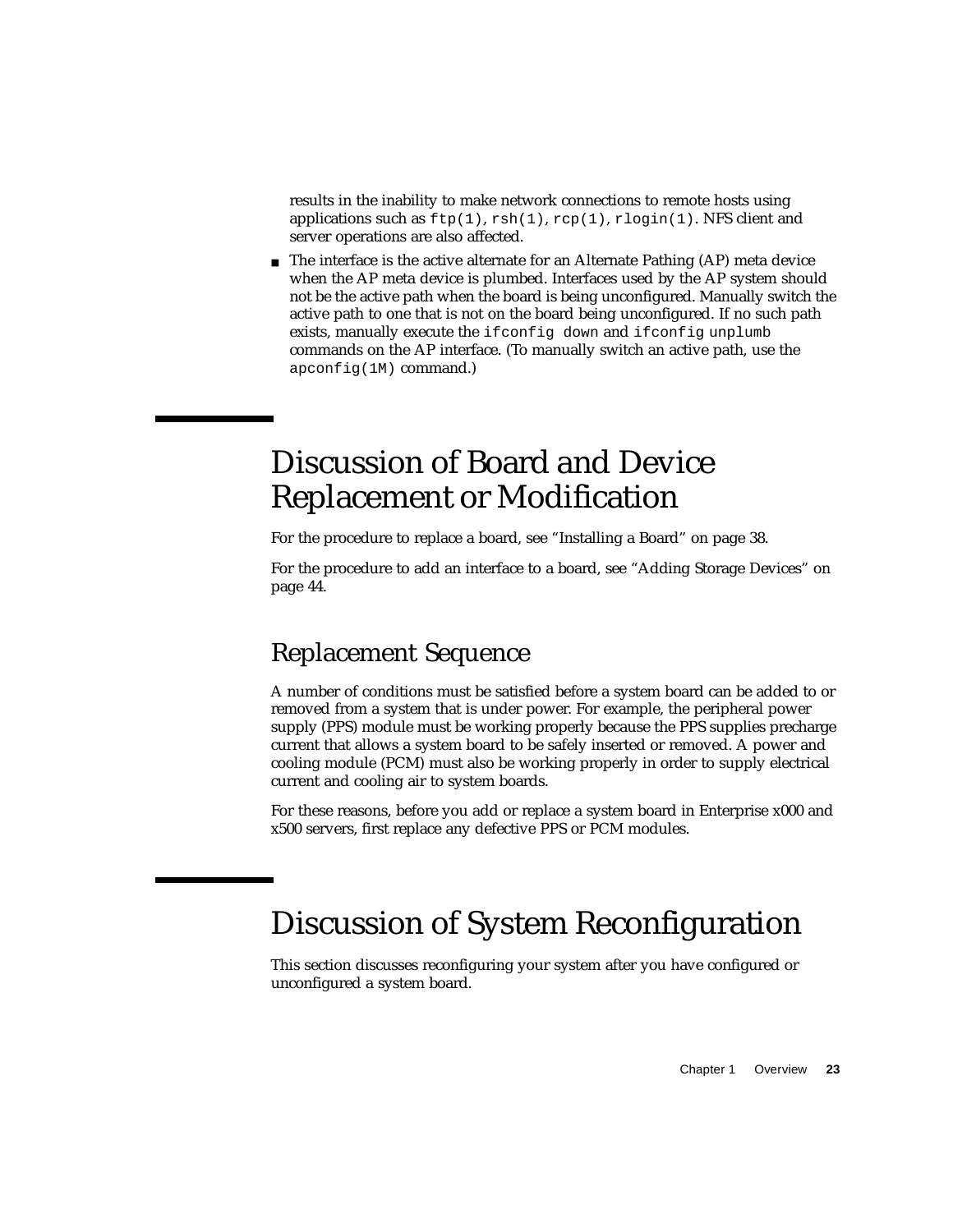## <span id="page-35-0"></span>When to Reconfigure

In the current version of the software, you might need to reconfigure the system under several conditions, including:

- Board addition—when adding a board, you must execute the reconfiguration sequence to configure the I/O devices associated with the board.
- Board removal—if you remove a board that is not to be replaced, you may (but do not have to) execute the reconfiguration sequence to clean up the /dev links for disk devices.
- Board replacement—if you remove a board and then insert it into a different slot, or replace a board with another board that has different I/O devices, you must execute the reconfiguration sequence to configure the I/O devices associated with the board. However, if you replace a board with another board that hosts the *same* set of I/O devices, inserting the replacement into the *same* slot, you may not need to execute the reconfiguration sequence. But be sure to insert a replacement into the same slot that was vacated to retain the original  $/$  dev link names.

These limitations are expected to be removed in future versions of the software.

## <span id="page-35-1"></span>I/O Device Reconfiguration

The reconfiguration sequence is the same as the Solaris reconfiguration boot sequence  $(boot -r)$ :

```
drvconfig; devlinks; disks; ports; tapes;
```
When the reconfiguration sequence is executed after a board is configured, device path names not previously seen by the system are entered into the /etc/path\_to\_inst file. The same path names are also added to the /devices hierarchy and links to them are created in the /dev directory.

## Disk Controller Renumbering During a Reconfiguration

<span id="page-35-2"></span>

**Caution –** The disk controller number is part of the /dev link name used to access the disk. If that number changes during the reconfiguration sequence, the /dev link name also changes. This change may affect file system tables and software, such as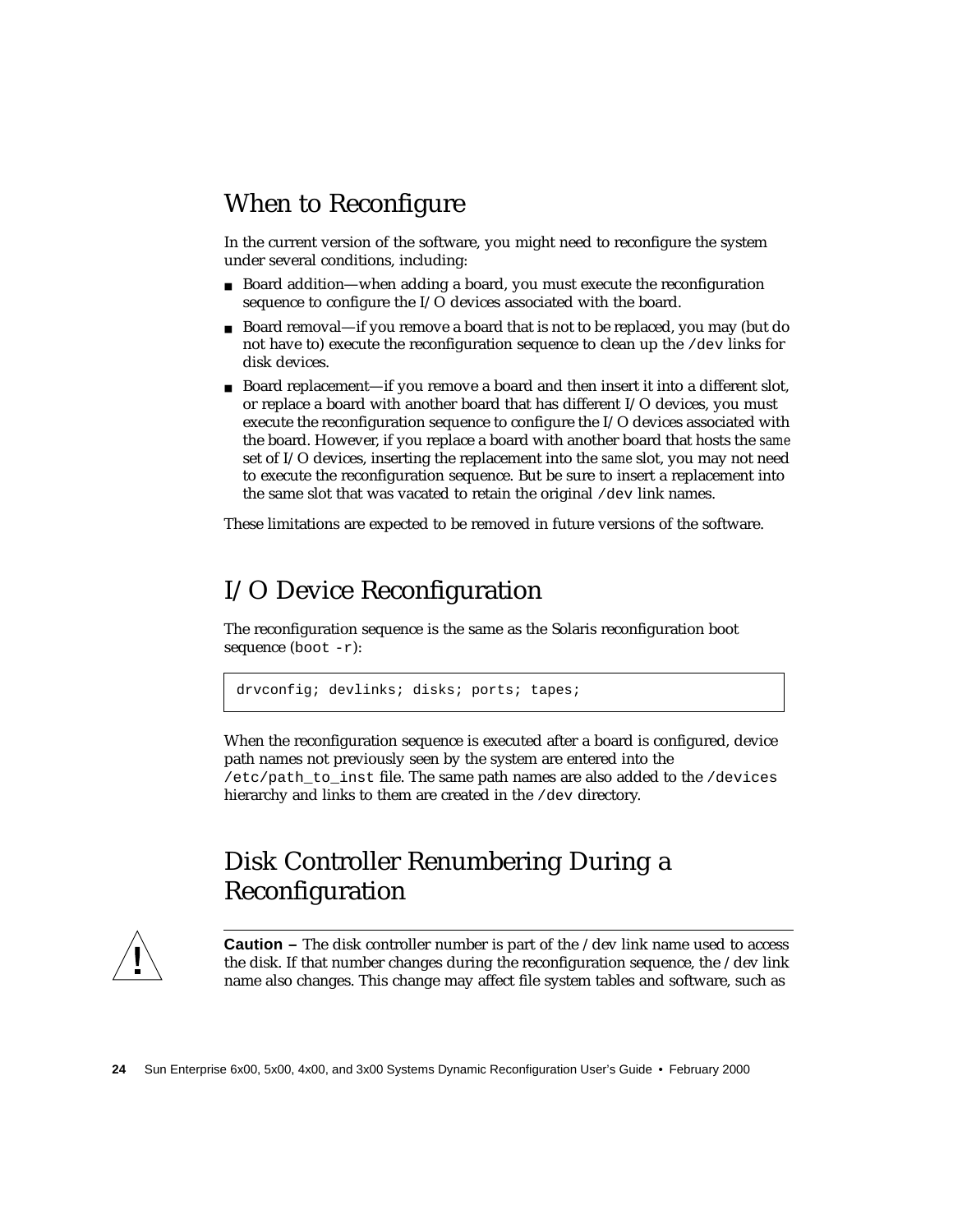Solstice™ DiskSuite™, which uses the /dev link names. Update /etc/vfstab files and execute other administrative actions necessary due to the changes in the /dev link names.

When the reconfiguration sequence is executed after a board is unconfigured or disconnected, the /dev links for all the disk partitions on that board may be deleted. The remaining boards retain their current numbering. Disk controllers on a newly inserted board are assigned the next available lowest number by  $disks(1M)$ .

The disks(1m) utility creates symbolic links in the /dev/dsk and /dev/rdsk directories pointing to the actual special disk device files under the /devices directory tree. These entries take the form /dev/dsk/c*x*t*x*d*x*s*x* where:

- c*x* is the disk controller number
- t*x* corresponds to the disk target number, in most cases
- d*x* refers to the logical unit number
- s*x* is the partition number

Removing boards that contain one or more disk controllers prompts the disks  $(1m)$ utility to examine entries in  $/$ dev $/$ dsk and  $/$ dev $/$ rdsk. These entries list the disks attached to the removed controller(s). The  $\text{disks}(1\text{m})$  utility discovers references to disconnected devices have been removed from /dev/dsk and /dev/rdsk. This removal action makes the logical controller numbers available for re-use. This re-use of controller numbers can lead to confusion when unexpected controller numbers are assigned to disk controllers that are added to the system.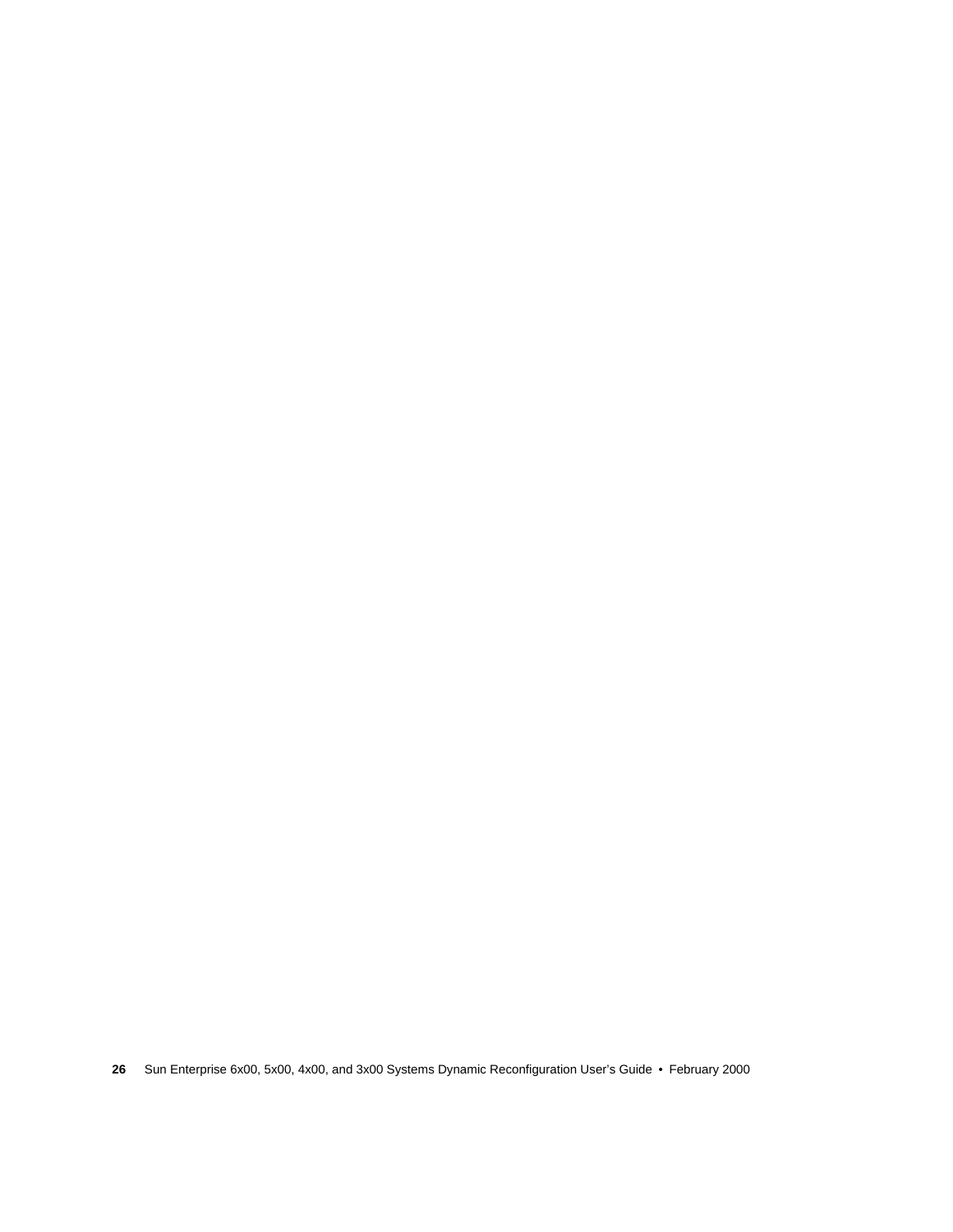## Procedures

These procedures are covered in this chapter:

- ["Displaying PROM Versions" on page 27](#page-38-0)
- ["Testing for Suspend-Safe Drivers" on page 28](#page-39-0)
- ["Enabling Dynamic Reconfiguration" on page 28](#page-39-1)
- ["Removing a Board" on page 29](#page-40-0)
- ["Removing Boards That Use Detach-Unsafe Drivers" on page 36](#page-47-0)
- ["Temporarily Unconfiguring a Board" on page 37](#page-48-0)
- ["Installing a Board" on page 38](#page-49-0)
- ["Adding Storage Devices" on page 44](#page-55-0)
- ["Preparing a Spare Board" on page 45](#page-56-0)

**Note –** The screen, mouse, and keyboard are not operational at times when DR momentarily suspends the system, but you regain control of these devices when the system resumes operations.

# Displaying PROM Versions

<span id="page-38-0"></span>● **To see your current PROM version, enter** .version **and** banner **at the** ok **prompt. Your display may be similar to the following:**

| <b>TABLE 2-1</b> | <b>PROM Versions</b> |
|------------------|----------------------|
|                  |                      |

| ok .version |     |                                    |                                    |
|-------------|-----|------------------------------------|------------------------------------|
| Board 0:    | OBP | $3.2.21$ $199x/06/08$ $16:58$      | POST 3.9.4 199X/06/09 16:25        |
| Board 1:    |     | FCODE $1.8.3$ $199x/11/14$ $12:41$ | $i$ POST 3.4.6 199 $x/04/16$ 14:22 |
| Board 2:    |     | FCODE $1.8.7$ $199x/12/08$ $15:39$ | $i$ POST 3.4.6 199 $x/04/16$ 14:22 |
| Board 4:    |     | FCODE $1.8.7$ 199 $x/12/08$ 15:39  | $i$ POST 3.4.6 199 $x/04/16$ 14:22 |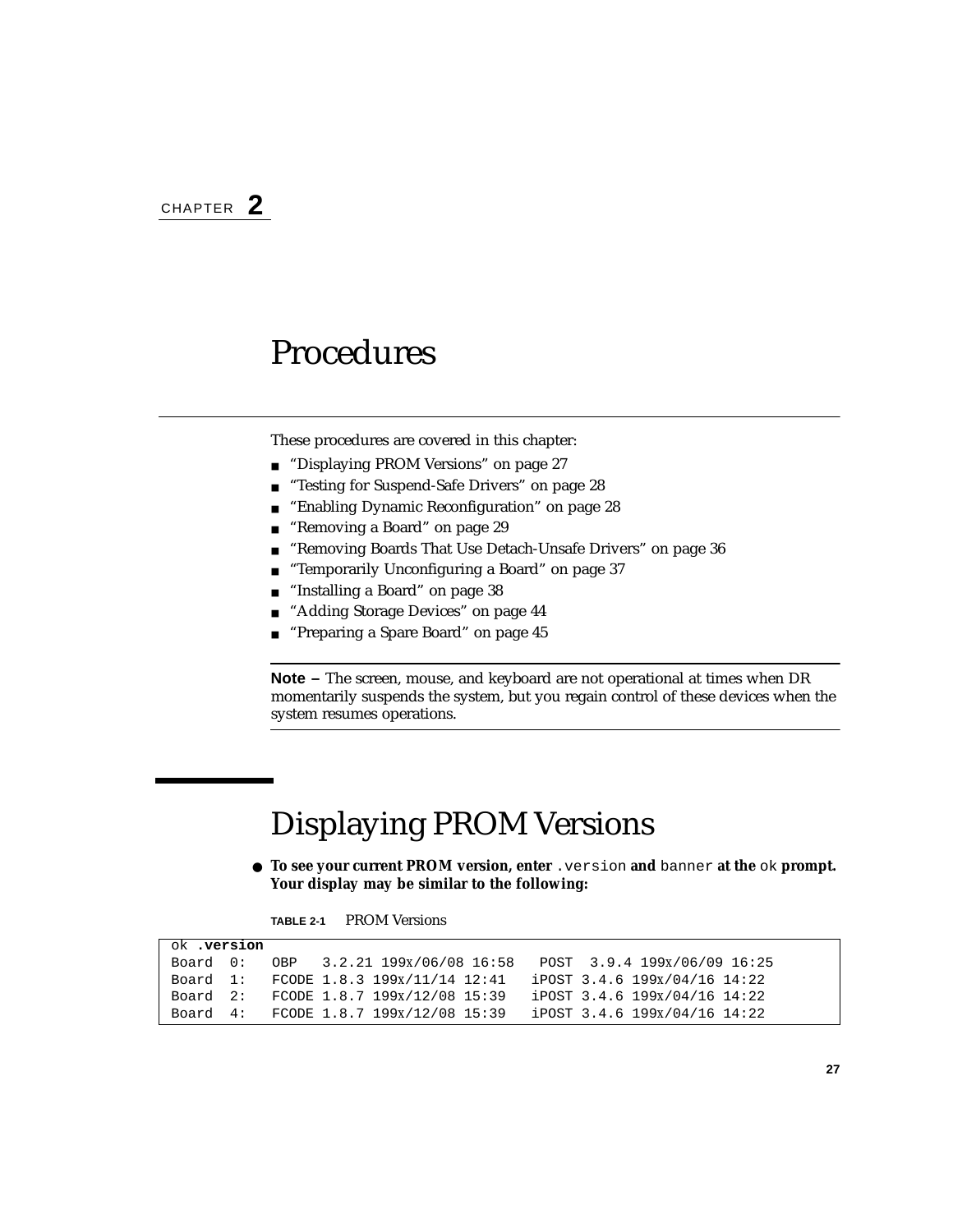```
TABLE 2-1 PROM Versions (Continued)
```

```
Board 5: FCODE 1.8.3 199x/11/14 12:41 iPOST 3.4.6 199x/04/16 14:22
Board 6: FCODE 1.8.7 199x/12/08 15:39 iPOST 3.4.6 199x/04/16 14:22
Board 7: OBP 3.2.21 199x/06/08 16:58 POST 3.9.4 199x/06/09 16:25
{5} ok banner
8-slot Sun Enterprise 4000/5000, No Keyboard
OpenBoot 3.2.21, 1024 MB memory installed, Serial #9039599.
Ethernet address 8:0:xx:xx:xx:xx, Host ID: xxxxxxxx.
```
# <span id="page-39-0"></span>Testing for Suspend-Safe Drivers

DR requires board and device drivers that can suspend operations. Such drivers are suspendable or "suspend-safe."

● **To test for DR-compatible suspendable drivers, use the** quiesce-test **option with the** cfgadm command**:**

# **cfgadm -x quiesce-test sysctrl0:slot***number*

**Tip –** In the term sysctrl0, "l" is a letter and "0" is zero.

On a large system, the quiesce-test command may run as long as a minute or so. During this time no messages are displayed if  $cf$  and does not find incompatible drivers. This is normal behavior.

# <span id="page-39-1"></span>Enabling Dynamic Reconfiguration

In the /etc/system file, two variables must be set to enable dynamic reconfiguration and an additional variable must be set to enable the removal of CPU/memory boards.

**1. Log in as superuser.**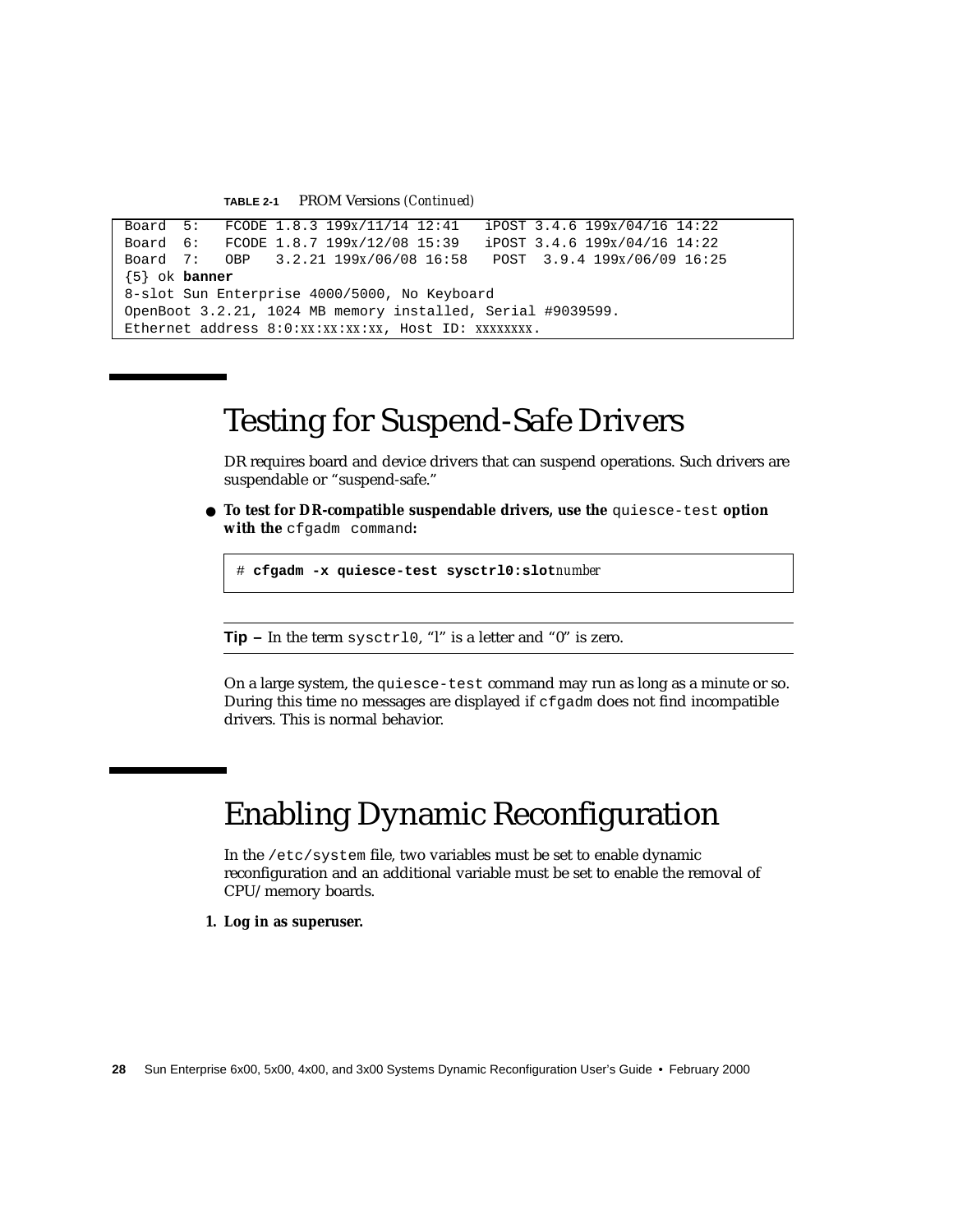**2. To enable dynamic reconfiguration, edit the** /etc/system **file and add the following lines:**

```
set pln:pln_enable_detach_suspend=1
set soc:soc_enable_detach_suspend=1
```
**3. To enable the removal of a CPU/memory board, edit the** /etc/system **file and add this line:**

```
set kernel_cage_enable=1
```
Setting this variable enables the memory unconfiguration operation.

**4. Reboot the system to put the changes into effect.**

## <span id="page-40-0"></span>Removing a Board

There are two separate procedures in this section:

- ["Removing a CPU/Memory Board" on page 29](#page-40-1)
- ["Removing an I/O Board" on page 32](#page-43-0)

### <span id="page-40-1"></span>Removing a CPU/Memory Board

The memory modules on a CPU/memory board can be shared by other CPU/memory boards. It is therefore necessary to halt all use of memory modules on a board before the board can be removed from a system configuration.

**Note –** The CPU/memory board cannot be removed if (1) it contains interleaved memory or (2) if it is listed in the cfgadm status report ( $cf$ qadm  $-s$ cols=ap\_id:type:info) as "non-detachable" or "permanent".

<span id="page-40-2"></span>**1. Log in as root.**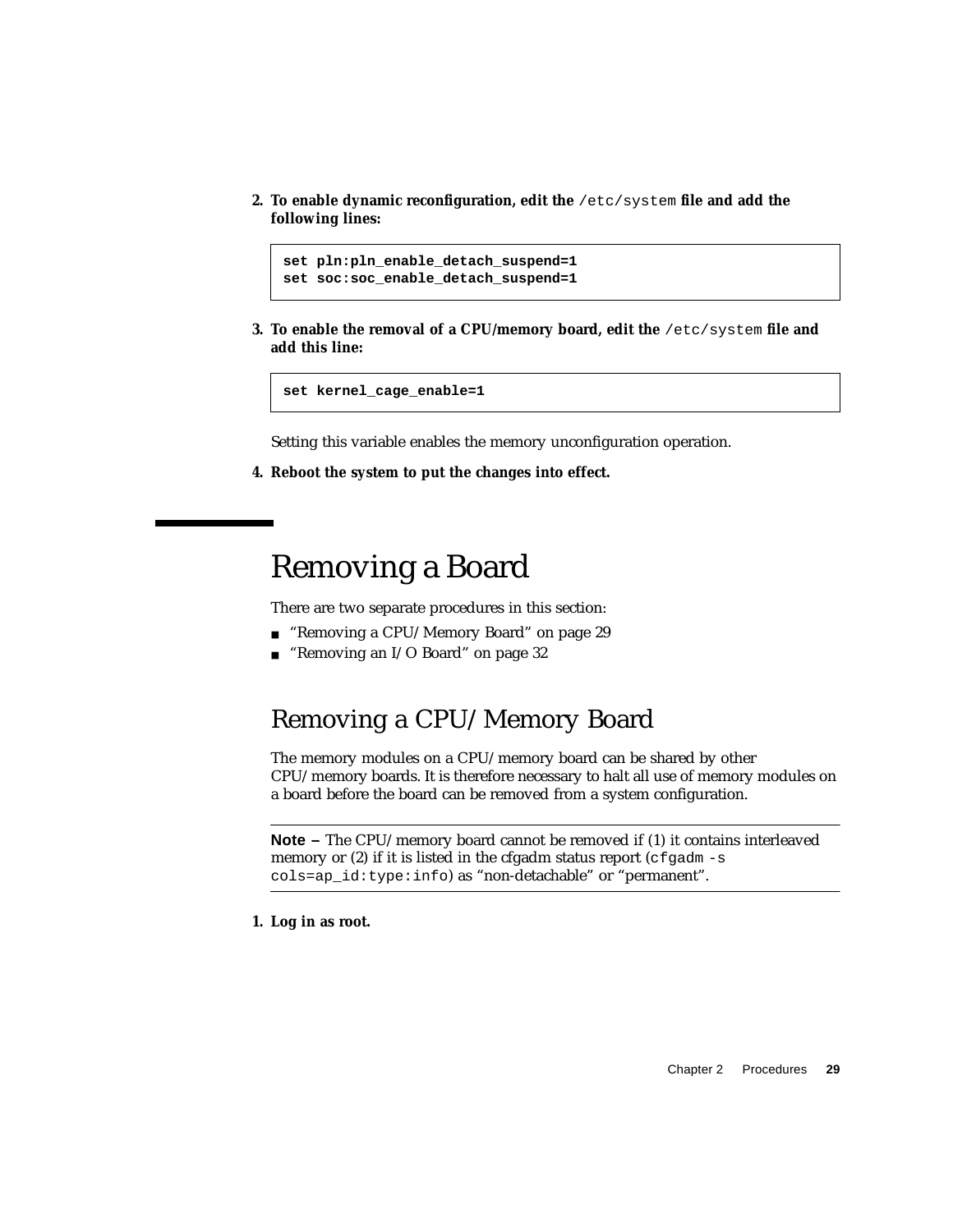#### **2. Use the** cfgadm **command to determine the system name for the CPU/memory board.**

[CODE EXAMPLE 2-1](#page-51-0) shows the cfgadm output for a typical Sun Enterprise 6*x*00 system.

For the example in this procedure, the board is ac1, which has one memory bank (bank1).

#### **3. Stop all activity in the memory modules on the board.**

This step halts all accesses by other CPU/memory boards and prevents any further use until the board is replaced.

A CPU/memory board can have up to two banks of memory. Memory banks have logical names of the form ac*number*:bank*number*. The term ac*number* identifies the driver instance, but the number is not directly related to the board slot number. (See ["Naming Conventions for Memory Banks and CPU Numbers" on page 13](#page-24-0) for an explanation of how the number is derived.) The bank*number* is either bank0 or bank1. The simple method for determining the names of the memory banks is to examine the output of the following command:

```
# cfgadm -s cols=ap_id:info
```
A typical output is:

#### **TABLE 2-2**

| Ap Id          | Information                                  |
|----------------|----------------------------------------------|
| ac0:bank0      | slot3 64Mb base 0x0 permanent                |
| ac0:bank1      | slot3 empty                                  |
| ac1:bank0      | slot5 empty                                  |
| ac1:bank1      | slot5 64Mb base 0x400000000 disabled-at-boot |
| sysctrl0:slot1 | no ffb installed non-detachable              |
| systr10:s10t3  | non detachable                               |
| sysctrl0:slot5 |                                              |
| sysctrl0:slot7 | disabled at boot                             |

This output shows two populated banks of memory: ac0:bank0 is on the board in slot3 (sysctrl $0:$ slot3) and ac1:bank is on the board in slot 5 (sysctrl0:slot5).

In the following example, memory bank 1 is unconfigured on board ac1:

```
# cfgadm -c unconfigure ac1:bank1
```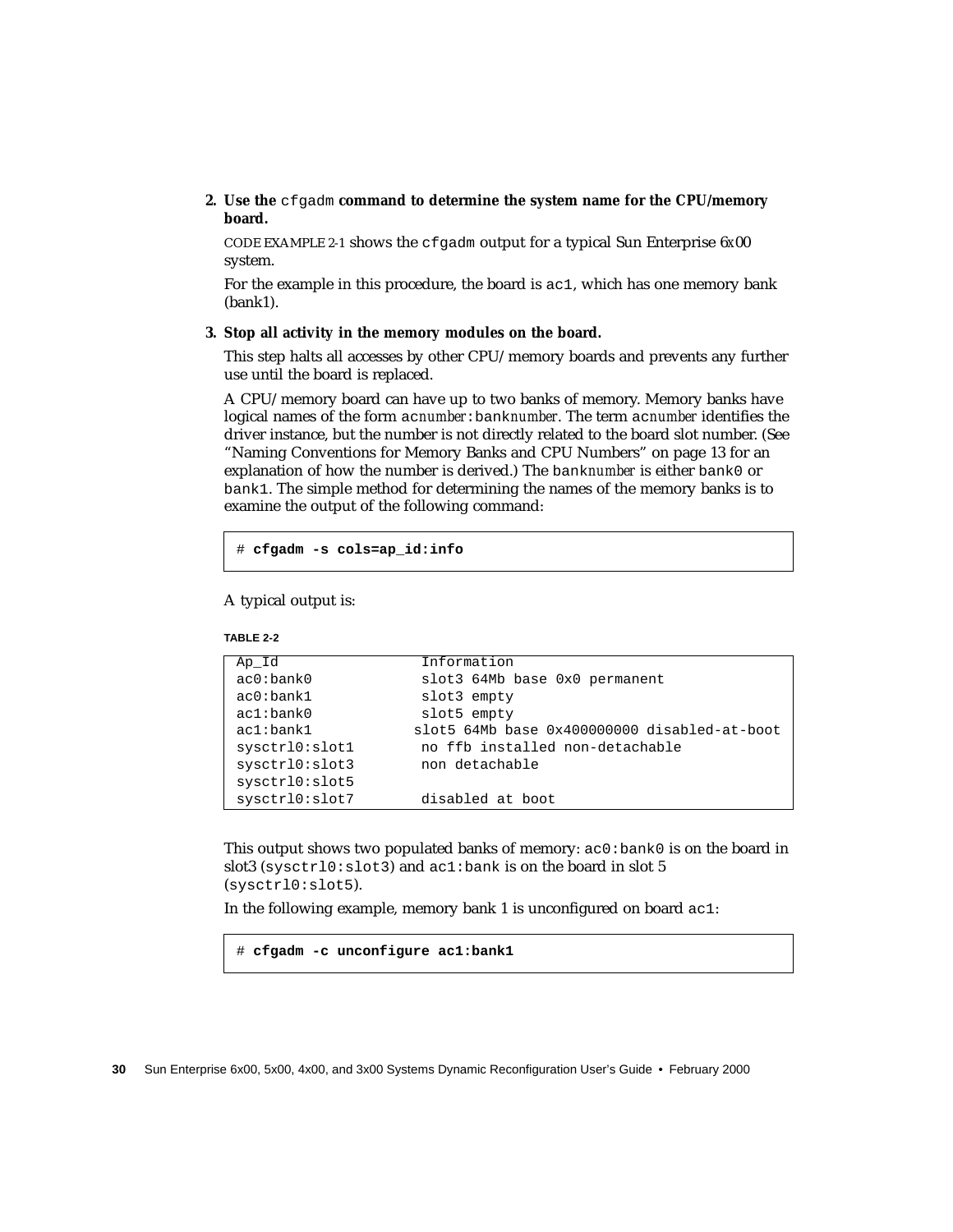**Note –** Non-relocatable memory pages in the memory span (a section of memory that is reserved for system use) cannot be unconfigured. Non-relocatable memory is identified as "permanent" in a cfgadm listing.

**4. To verify that the memory modules are relocatable, use the** cfgadm **command and specify the board name by itself, or the board name and bank number:**

```
# cfgadm -v acnumber
```
# **cfgadm ac***number***:bank***number*

**5. Verify that the CPUs on the board are not bound to any processes running in the system.**

If a CPU is bound to a process, the board cannot be removed until the process is unbound.

The CPUs are identified by numbers that are related to the board number. The first CPU number is twice the board number  $(2<sup>*</sup>n)$ . The second CPU number is twice the board number, plus one  $(2*n + 1)$ .

For example, for board 3 the CPUs are 6 and 7. If you wish to see the CPU information for board 3, use the psrinfo command and specify CPUs 6 and 7:

```
# psrinfo 6 7
6 on-line since 01/10/99 18:00:56
7 on-line since 01/10/99 18:01:01
```
To list all bound processes, use the  $pbind(1)$  command. If any of the listed processes show the CPUs in question, the related boards cannot be removed until those processes are unbound.

#### **6. Unconfigure the board:**

# **cfgadm -c unconfigure sysctrl0:slot***number*

**Tip –** In the term sysctrl0, "l" is a letter and "0" is zero.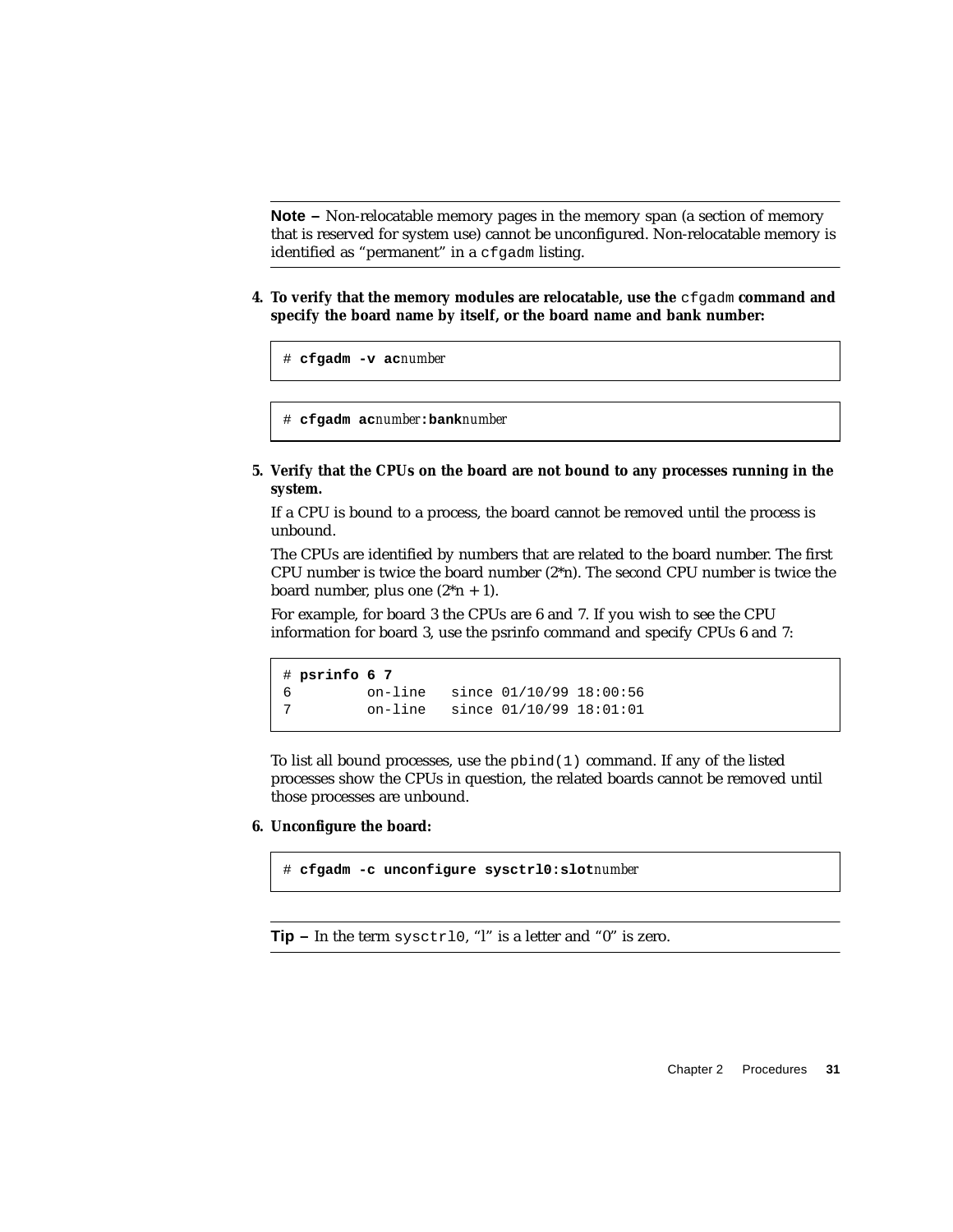#### **7. Disconnect the board:**

```
# cfgadm -c disconnect sysctrl0:slotnumber
```
When the LEDs on the board indicate that the board is ready for removal, you can physically remove and replace the board (see ["Installing a Replacement I/O Board"](#page-54-0) [on page 43](#page-54-0)). The two outer LEDs must be off and the middle LED must be on.



**Caution –** Do not remove a board until it is disconnected, or the system will be damaged.

**Tip –** If a replacement board is not immediately available, you can leave the board in the system until a replacement arrives.



**Caution –** If a replacement board is not available and you remove the board, you must fill the empty slot to maintain the proper flow of cooling air in the cardcage. For Sun Enterprise 3000, 3500, 4000, 4500, 5000, and 5500 systems, use a dummy board (part number 504-2592). For Sun Enterprise 6000 or 6500 systems, use a load board (part number 501-3142).

### <span id="page-43-0"></span>Removing an I/O Board

There are two procedures in this section:

- ["Terminating I/O Devices" on page 32](#page-43-1)
- ["I/O Board Removal" on page 34](#page-45-0)

### Terminating I/O Devices

- <span id="page-43-1"></span>**1. If the system is using AP (alternate pathing):**
	- **a. Switch all board functions to the alternate I/O board.**
	- **b. Wait until all of the alternate paths are functioning before proceeding.**
	- **c. Remove the board. See ["I/O Board Removal" on page 34](#page-45-0).**
- **2. If AP is not available, warn all users to stop using the functions that the board provides.**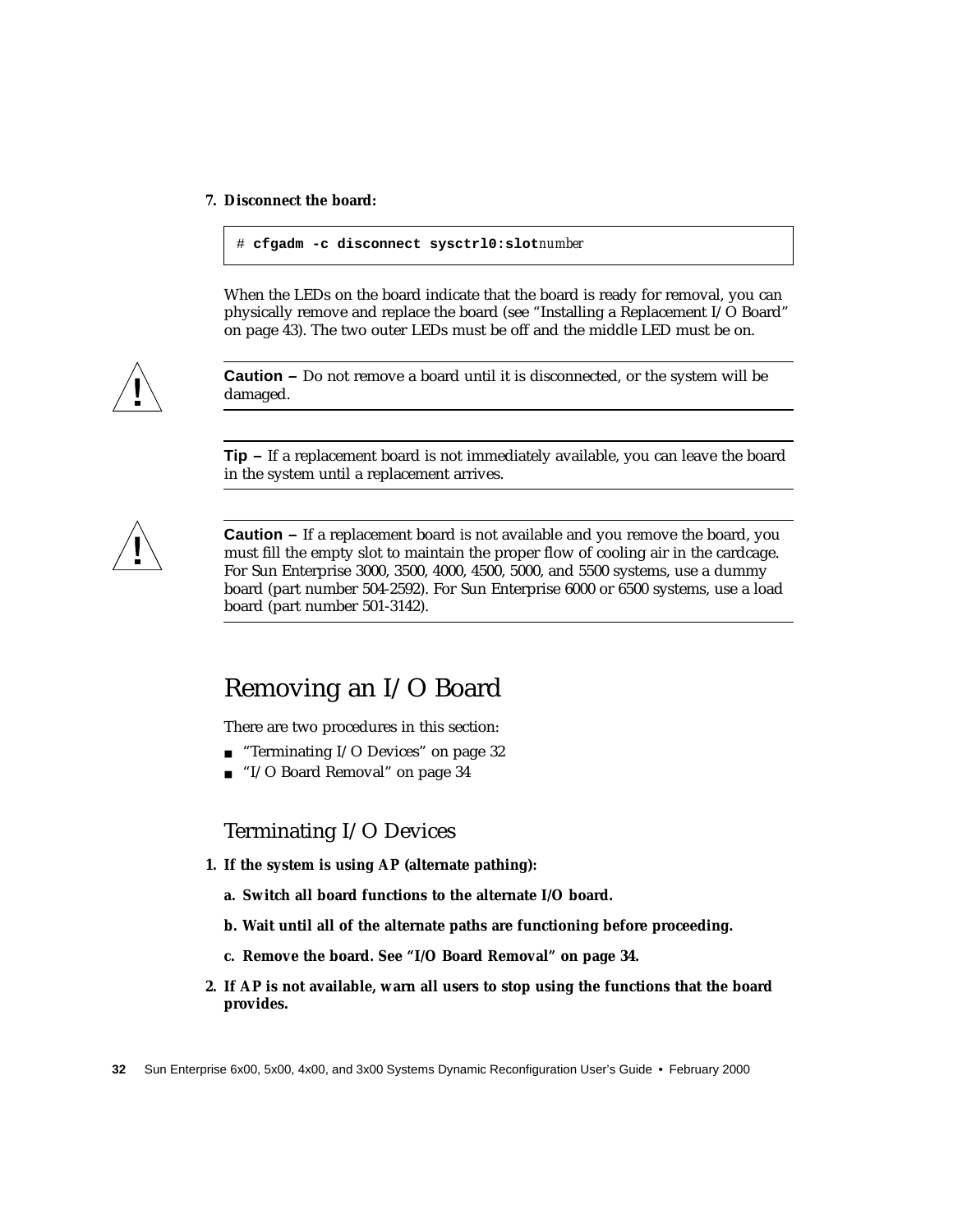**3. Terminate all usage of devices on the board.**

All I/O devices must be closed before they can be unconfigured. Ensure that any networking interfaces on the board are not in use. All storage devices attached to the board should be unmounted and closed. See ["I/O Board Unconfiguration" on page](#page-33-0) [22.](#page-33-0)

- **a. To identify the components that are on the board to be unconfigured, use the** ifconfig**,** mount**,** df**, or** swap **commands.**
- **b. To see which processes have these devices open, use the fuser (1M) command.**
- **c. Ensure that any networking interfaces on the board are not in use. All storage devices attached to the board should be unmounted and closed.**

**Note –** DR does not automatically terminate network use or close devices. There currently is no way to ensure that the use of the network remains terminated or that all devices remain closed. Other clients may remount them between the time of the unmount and the unconfigure operations.

- **4. Unmount file systems, including Solstice DiskSuite meta-devices that have a board resident partition, (for example:** umount /*partition***)**
- **5. Remove Solstice DiskSuite or Alternate Pathing databases from board-resident partitions. The location of Solstice DiskSuite or Alternate Pathing databases is chosen by the user and can be changed.**
- **6. Remove any private regions used by Sun Enterprise Volume Manager™. The volume manager by default uses a private region on each device that it controls, so such devices must be removed from volume manager control before they can be detached.**
- **7. If the board contains Sun RSM Array™ 2000 controllers, take the controllers offline, using the** rm6 **or** rdacutil **commands.**
- **8. Remove disk partitions from the swap configuration.**
- **9. Either kill any process that directly opens a device or raw partition, or direct such a process to close the open device on the board.**
- **10. If a detach-unsafe device is present on the board, close all instances of the device and use** modunload(1M) **to unload the driver. If a detach-unsafe device is present on the board, close all instances of the device and use** modunload(1M) **to unload the driver.**



**Caution –** Unmounting file systems may affect NFS client systems.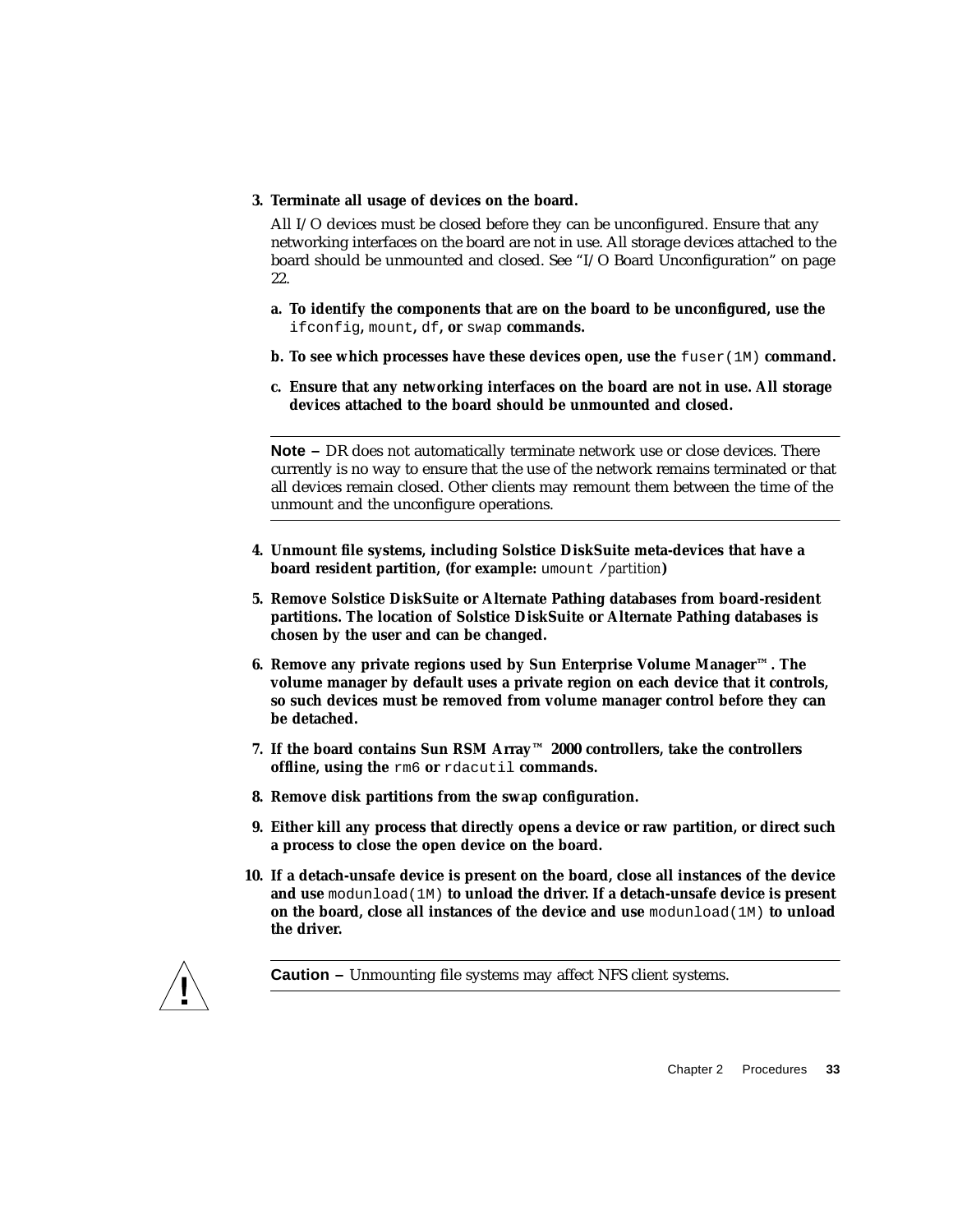### I/O Board Removal

#### <span id="page-45-0"></span>**1. Terminate all usage of devices on the board.**

See ["Terminating I/O Devices" on page 32.](#page-43-1)

#### **2. Check the status of the board:**

■ For a simple list containing board names, states, and conditions, enter:

# **cfgadm**

■ For a more detailed list, enter:

# **cfgadm -v**

For a board removal or replacement, the states and conditions must be one of the following sets:

- The board is ok:
	- Receptacle state—Connected
	- Occupant state—Configured
	- Condition—OK
- The board is failing:
	- Receptacle state—Connected
	- Occupant state—Configured
	- Condition—Failing

**3. Unconfigure the board:**

# **cfgadm -c unconfigure sysctrl0:slot***number*

**Tip –** In the term sysctrl0, "l" is a letter and "0" is zero.

For sysctrl0:slot*number* (the attachment point ID) use the board name that was listed in the status report of the previous step.

For an I/O board, the unconfigure operation normally also disconnects the board.

**4. Use the** cfgadm **command to confirm that the board is unconfigured.**

If the unconfigure operation failed:

**a. See ["Removing Boards That Use Detach-Unsafe Drivers" on page 36](#page-47-0).**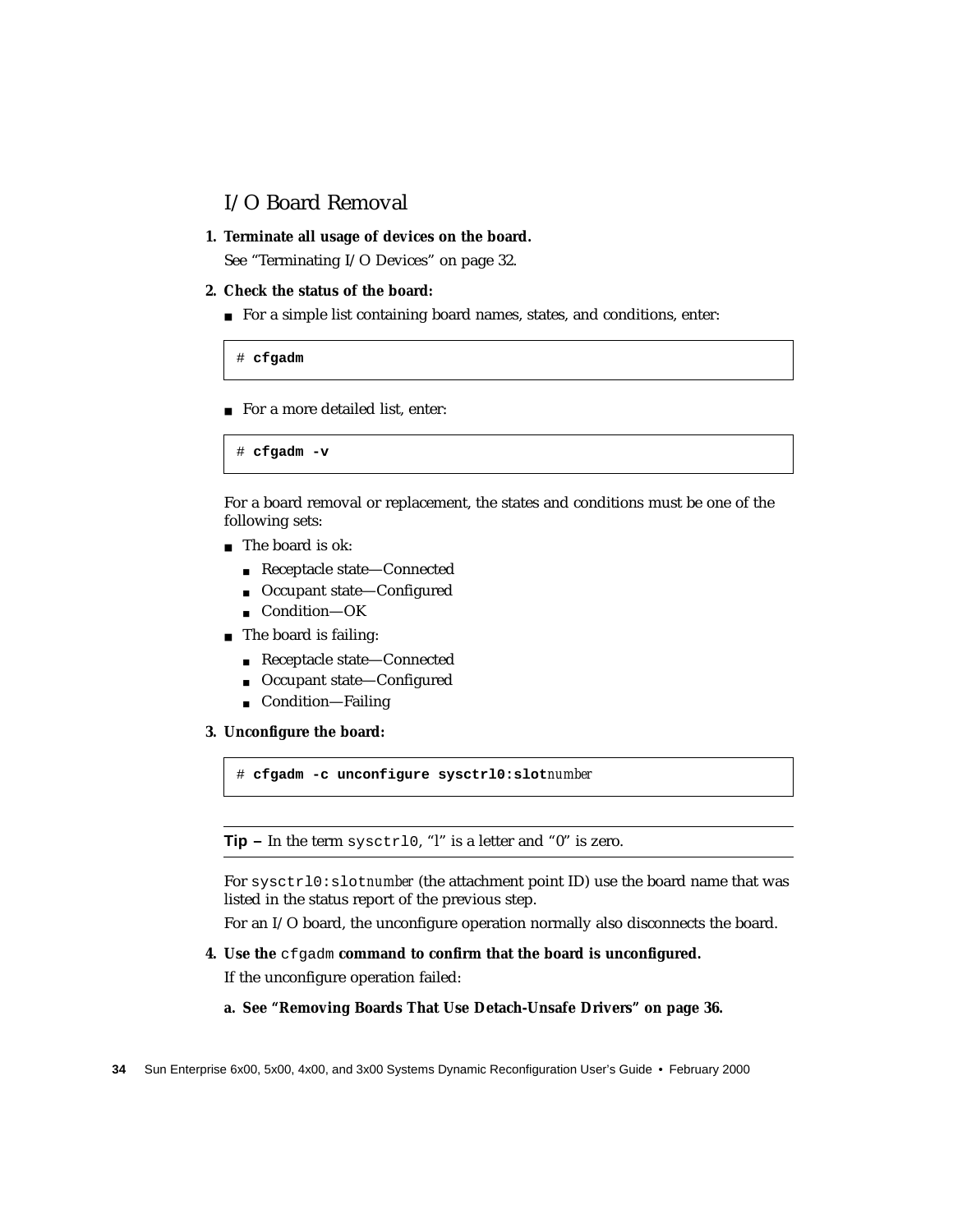- **b. See ["Quiescence" on page 17.](#page-28-0)**
- **c. Resolve the problem.**
- **d. Unconfigure the board again ([Step 1\)](#page-40-2).**

**Note –** A failure of the unconfigure step results in a partially unconfigured condition. If this happens, attempt to unconfigure again. A configuration operation is not permitted at this point.

- **5. When the board is unconfigured, you can do one of the following:**
	- Leave the board in the system unconfigured.
	- Configure the board.
	- Disconnect the board manually, if the unconfiguration operation did not do so automatically:

# **cfgadm -v -c disconnect sysctrl0:slot***number*

- **6. If you wish to remove the board from the card cage, first verify the board status.**
	- **a. Use** cfgadm **to verify that the board is logically disconnected.**
	- **b. Check the LEDs on the board to verify that the board is electrically disconnected.**

The two outer LEDs must be off and the middle LED must be on.

After you have verified that the board is disconnected, and the peripheral power supply is operating properly (see ["Replacement Sequence" on page 23\)](#page-34-0), you can physically remove or replace the board. For the replacement procedure, see ["Installing a Board" on page 38.](#page-49-0)

If a replacement board is not available, you can leave the board in the system until a replacement arrives.



**Caution –** If you remove a board and a replacement board is not immediately available, you must fill the empty slot to maintain the proper flow of cooling air in the cardcage. For Sun Enterprise 3000, 3500, 4000, 4500, 5000, and 5500 systems, use a dummy board (part number 504-2592). For Sun Enterprise 6000 or 6500 systems, use a load board (part number 501-3142).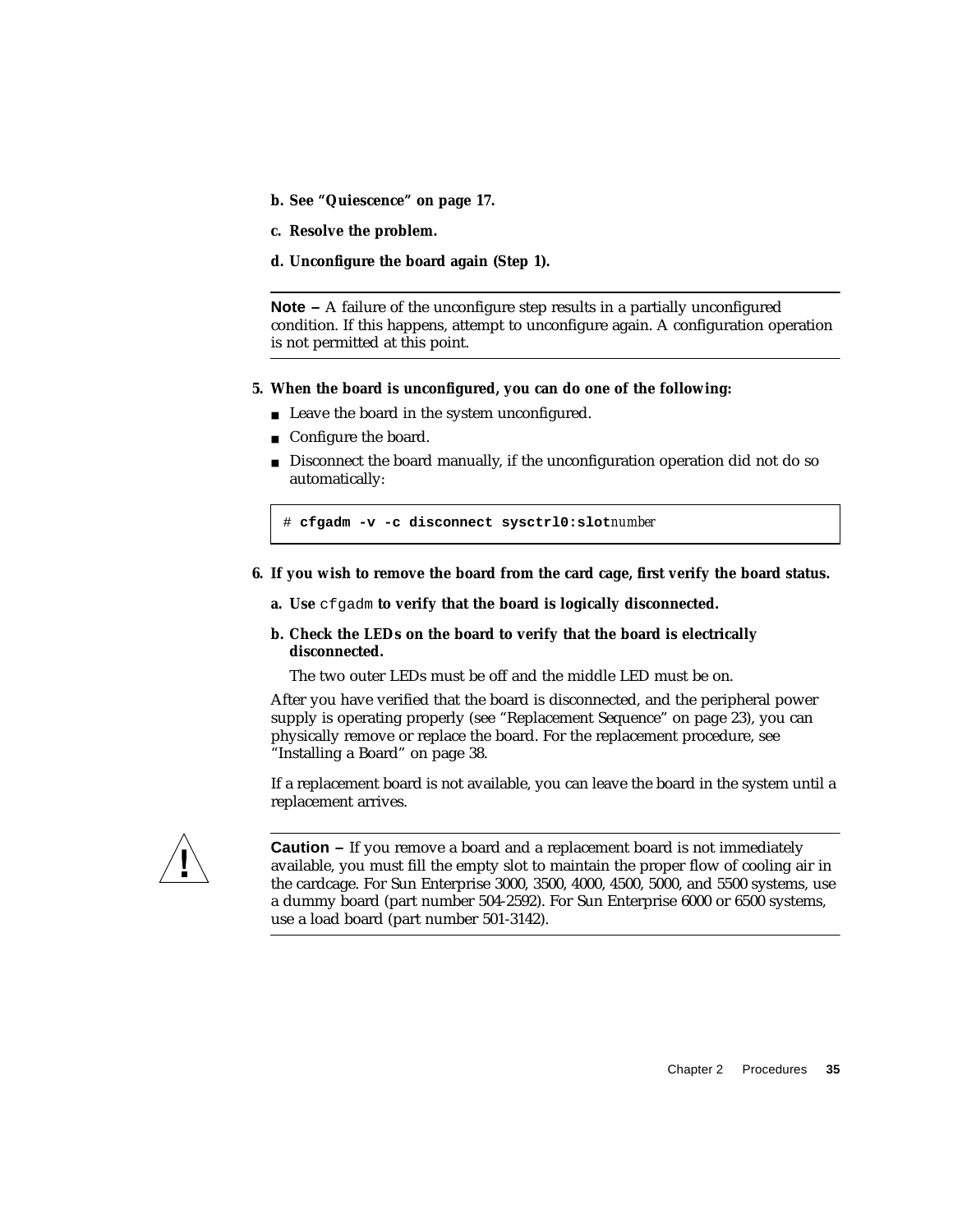# <span id="page-47-0"></span>Removing Boards That Use Detach-Unsafe Drivers

Some drivers do not yet support DR on Sun Enterprise 3*x*00, 4*x*00, 5*x*00, and 6*x*00 systems. DR cannot detach these drivers, but you can remove some undetachable drivers manually.

- **1. Halt all use of the device controller.**
- **2. Halt the use of all other controllers of the same type on all boards in the machine.** The remaining controllers can be used again after the DR unconfigure operation is complete.
- **3. Use appropriate Unix commands to manually close all such drivers on the board.**
- **4. Use the** modinfo(1M) **command to find the module IDs of the drivers, then use the** modunload(1M) **command to unload them.**
- **5. Disconnect the board with this command:**

# **cfgadm -c disconnect sysctrl0:slot***number*

**Tip –** In the term sysctrl0, "l" is a letter and "0" is zero.

The disconnected board can be physically removed now or at a later time.



**Caution –** If you remove a board and a replacement board is not immediately available, you must fill the empty slot to maintain the proper flow of cooling air in the cardcage. For Sun Enterprise 3000, 3500, 4000, 4500, 5000, and 5500 systems, use a dummy board (part number 504-2592). For Sun Enterprise 6000 or 6500 systems, use a load board (part number 501-3142).

**Tip –** If you cannot execute the above steps, recover the system configuration by adding the board to the disabled board list using the NVRAM setting disabledboard-list (see Platform Notes), then reboot the system. Remove the board at a later time.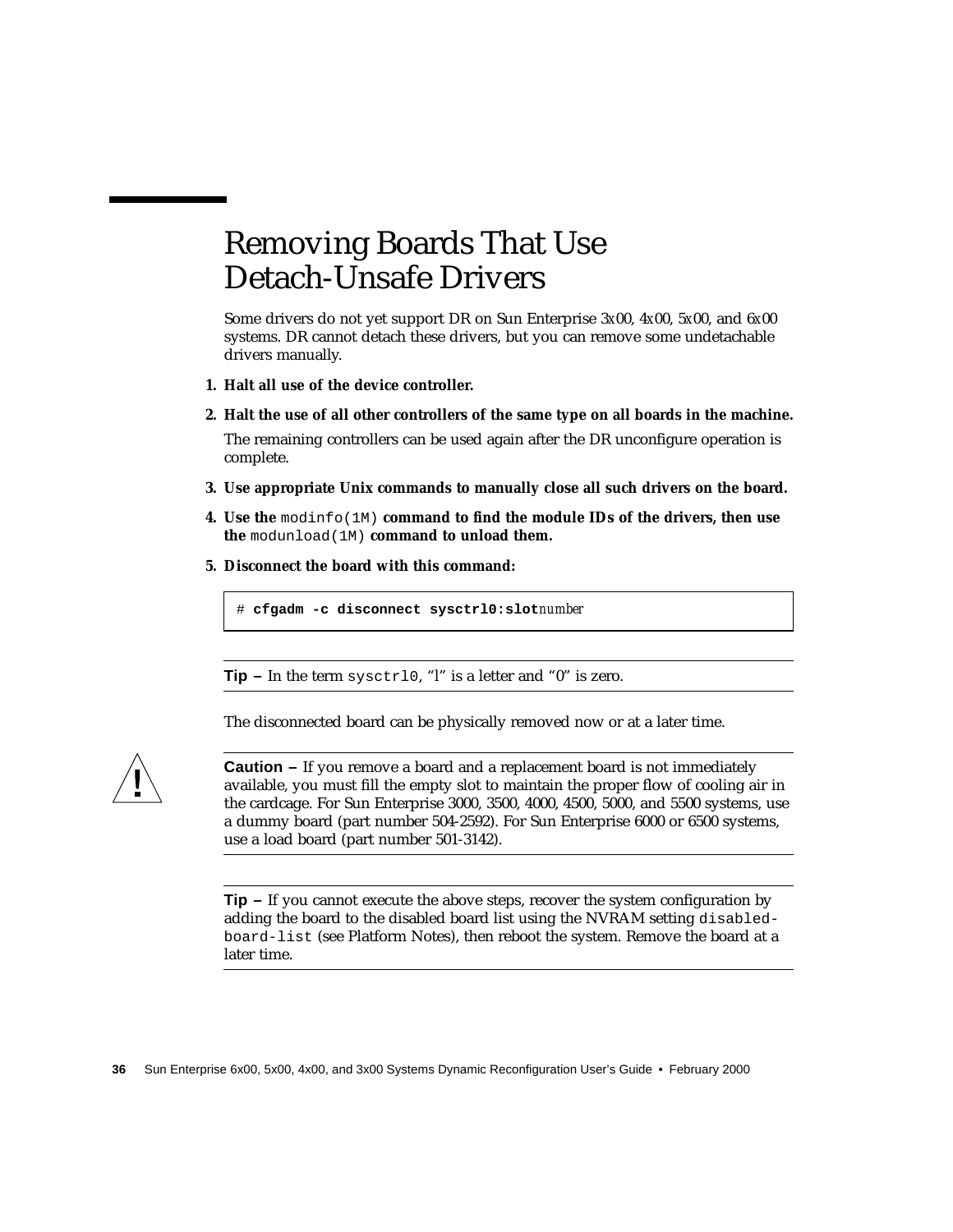**Tip –** Many third-party drivers (those purchased from vendors other than Sun Microsystems) do not yet properly support the standard Solaris software modunload interface. Test these driver functions during the qualification and installation phases of any third-party device.

# <span id="page-48-0"></span>Temporarily Unconfiguring a Board

If a replacement board or a filler board (a dummy board or a load board, where applicable) is not available, you can use DR to power down the board and leave it in place.

**1. Prepare the board with the procedures in ["Discussion of Board Removal" on page](#page-32-0) [21.](#page-32-0)**

**Note –** To identify the components that are on the board to be unconfigured, use the ifconfig, mount, df, or swap commands. Another somewhat less informative way is to execute the prtdiag(1M) command.

#### **2. Make sure the device is not being used.**

For a board removal or replacement, the states and conditions must be one of the following sets:

- The board is ok:
	- Receptacle state—Connected
	- Occupant state—Configured
	- Condition—OK
- The board is failing:
	- Receptacle state—Connected
	- Occupant state—Configured
	- Condition—Failing
- **3. Unconfigure the attachment point occupant:**

# **cfgadm -v -c unconfigure sysctrl0:slot***number*

**Tip –** In the term sysctrl0, "l" is a letter and "0" is zero.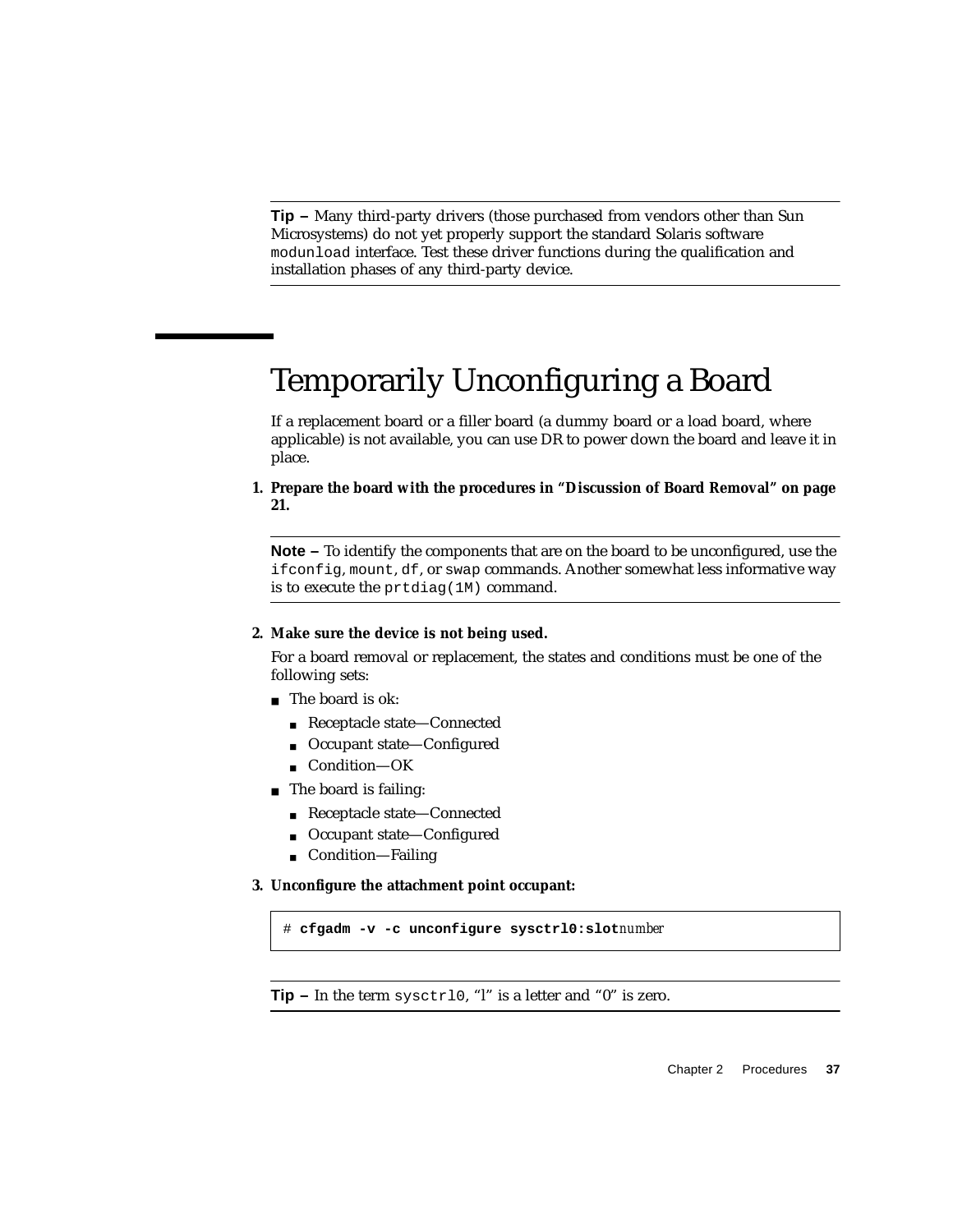**Note –** If the unconfigure step fails, the states and conditions will remain the same as before. This creates a special situation in which the board is only partially unconfigured. In this situation, attempt to unconfigure again. An attempt to configure or reconfigure is not permitted at this point.

**4. Disconnect the attachment point:**

```
# cfgadm -v -c disconnect sysctrl0:slotnumber
```
**5. If you do not want the attachment point to be enabled at boot:**

```
# cfgadm -o disable-at-boot sysctrl0:slotnumber
```
## <span id="page-49-0"></span>Installing a Board

When installing a board:

- Do not use a board that is bad or suspected to be unreliable. It can crash the system.
- The board PROM version must support DR functionality.
- The board type and option cards must be supported by DR. Refer to the web site for the current list of supported hardware.

There are three separate procedures in this section;

- ["Installing or Replacing a CPU/Memory Board"](#page-49-1)
- ["Installing a New I/O Board" on page 41](#page-52-0)
- "Installing a Replacement I/O Board" on page  $43$

## Installing or Replacing a CPU/Memory Board

<span id="page-49-1"></span>**1. If the peripheral power supply (PPS) is faulty, replace it before beginning this procedure. The PPS must be able to supply precharge current to the board that is being installed or removed.**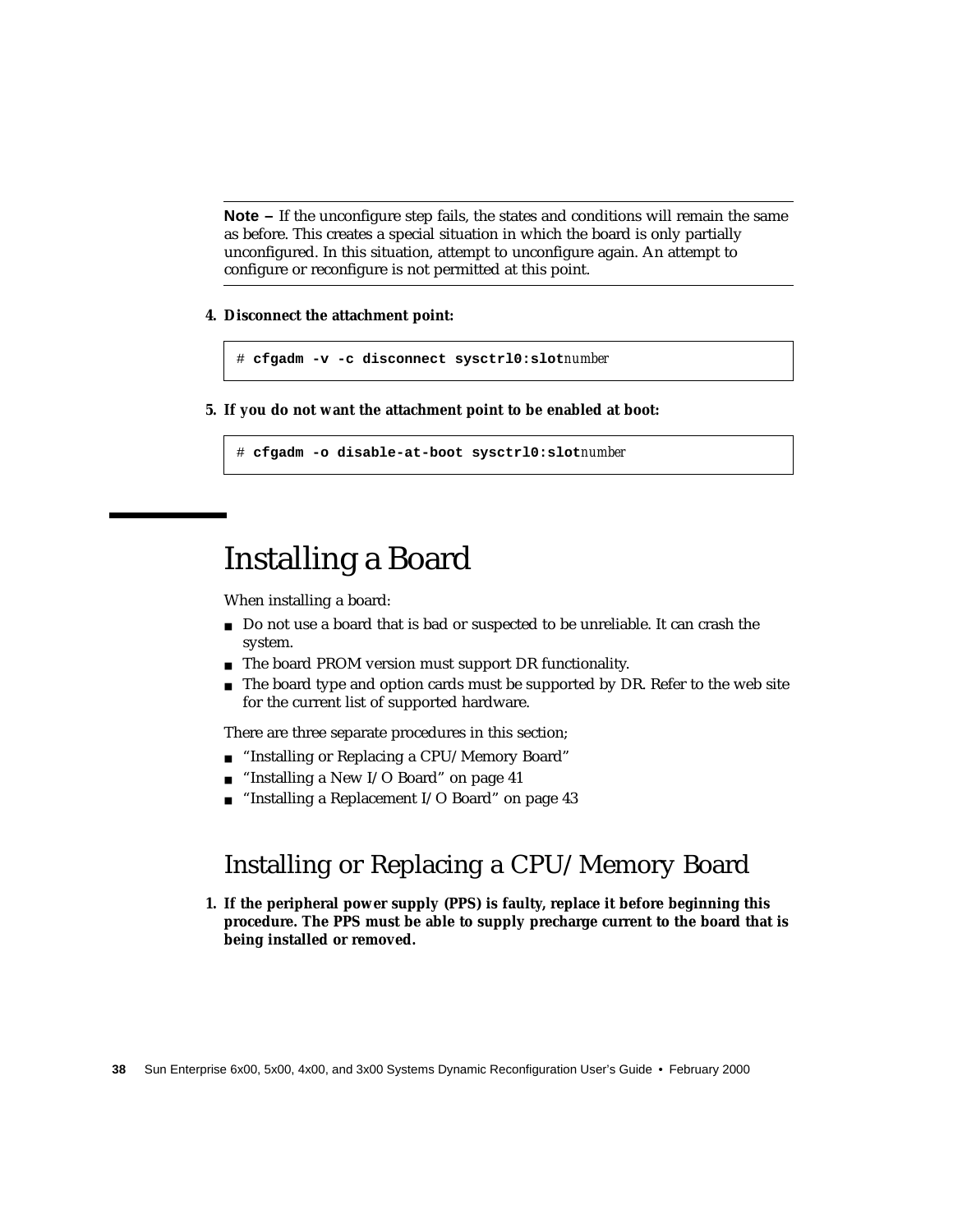**2. Verify that the selected board slot can accept a board.**

# **cfgadm**

The states and conditions should be:

- Receptacle state—Empty
- Occupant state—Unconfigured
- Condition—Unknown

or

- Receptacle state—Disconnected
- Occupant state—Unconfigured
- Condition—Unknown
- **3. Physically insert the board into the slot and watch for an acknowledgment on the system console or in the system log file. The acknowledgment is of the form "***name* board inserted into slot3**".**

After a CPU/memory board is inserted, the states and conditions should become:

- Receptacle state—Disconnected
- Occupant state—Unconfigured
- Condition—Unknown

Any other states or conditions are an error.

**4. Configure the board:**

```
# cfgadm -v -c configure sysctrl0:slotnumber
```
**Tip –** In the term sysctrl0, "l" is a letter and "0" is zero.

There is a delay of about a minute before the message appears. The system is testing the board during the delay.

The states and conditions for a connected and configured attachment point should be:

- Receptacle state—Connected
- Occupant state—Configured
- Condition—OK

Now the system is aware of the usable devices on the board and the devices can be used.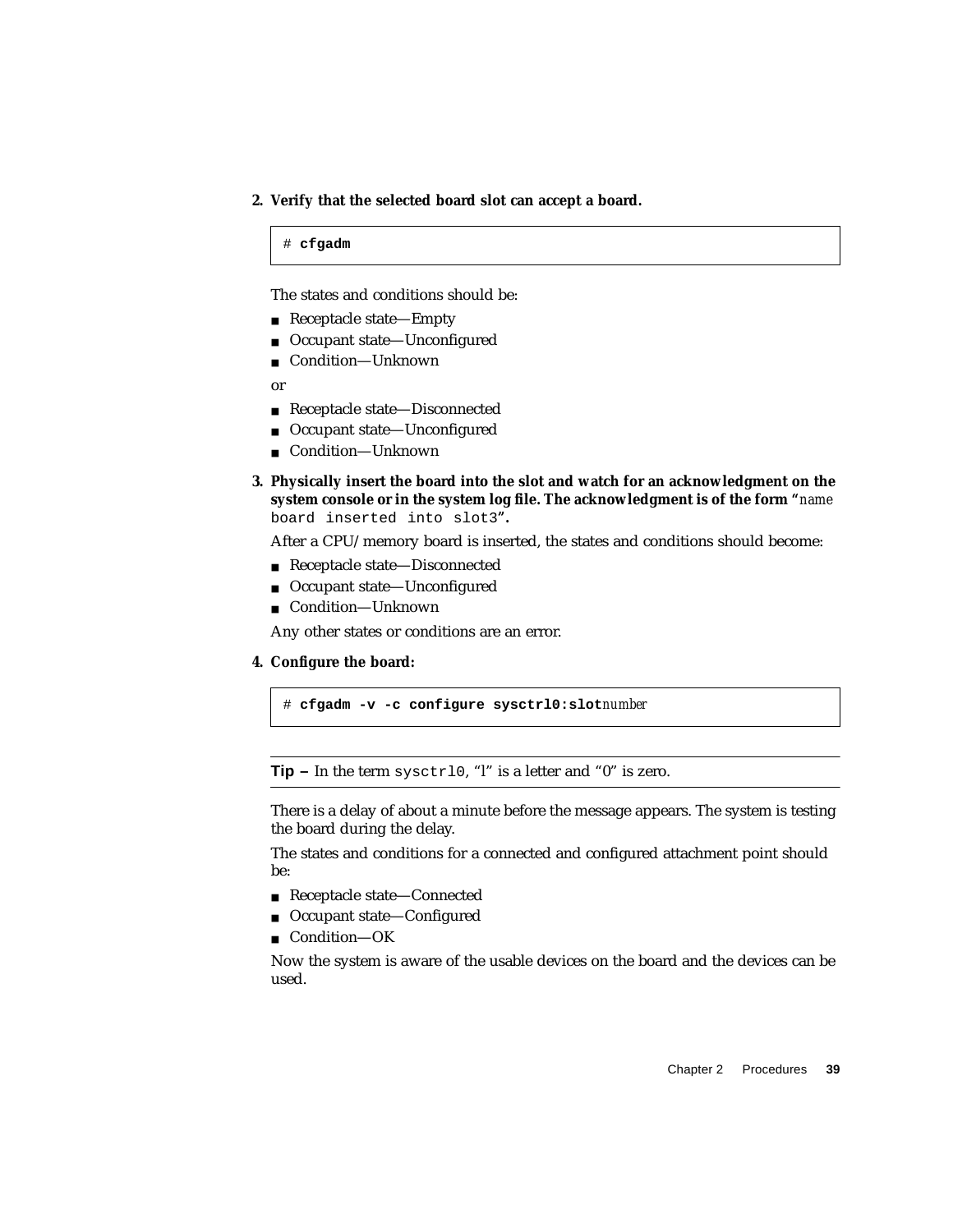**5. Configure the memory devices on the board:**

```
# drvconfig -i ac
```
<span id="page-51-0"></span>**6. Determine the system numbers of the new CPU modules. For example:**

**CODE EXAMPLE 2-1** Using psrinfo to List CPU Module System Numbers

```
# psrinfo
6 on-line since 12/08/98 11:01:25
7 on-line since 12/08/98 11:01:29
10 powered-off since 12/08/98 12:42:17
```
In this example, there is one new CPU module (system number 10). The module has not yet been enabled, so it is listed as being powered off.

**Note –** The system number for a CPU is calculated from the board number and is equal to twice the board number, plus 0 for CPU module 0, or 1 for CPU module 1. In [CODE EXAMPLE 2-1](#page-51-0) system number 10 represents module 0 on board number 5.

#### **7. Enable the new CPU module or modules:**

```
# psradm -n number number
```
In [CODE EXAMPLE 2-1](#page-51-0), there is only one CPU module (10), so the command is:

# **psradm -n 10**

**8. Test the new memory banks:**

```
# cfgadm -o test_type -t acnumber:bank0
# cfgadm -o test_type -t acnumber:bank1
```
where *test\_type* is one of three memory tests:

- Quick (writes a pattern of ones and zeros)
- Normal (detects specific memory address failures)
- Extended (tests interference between memory cells)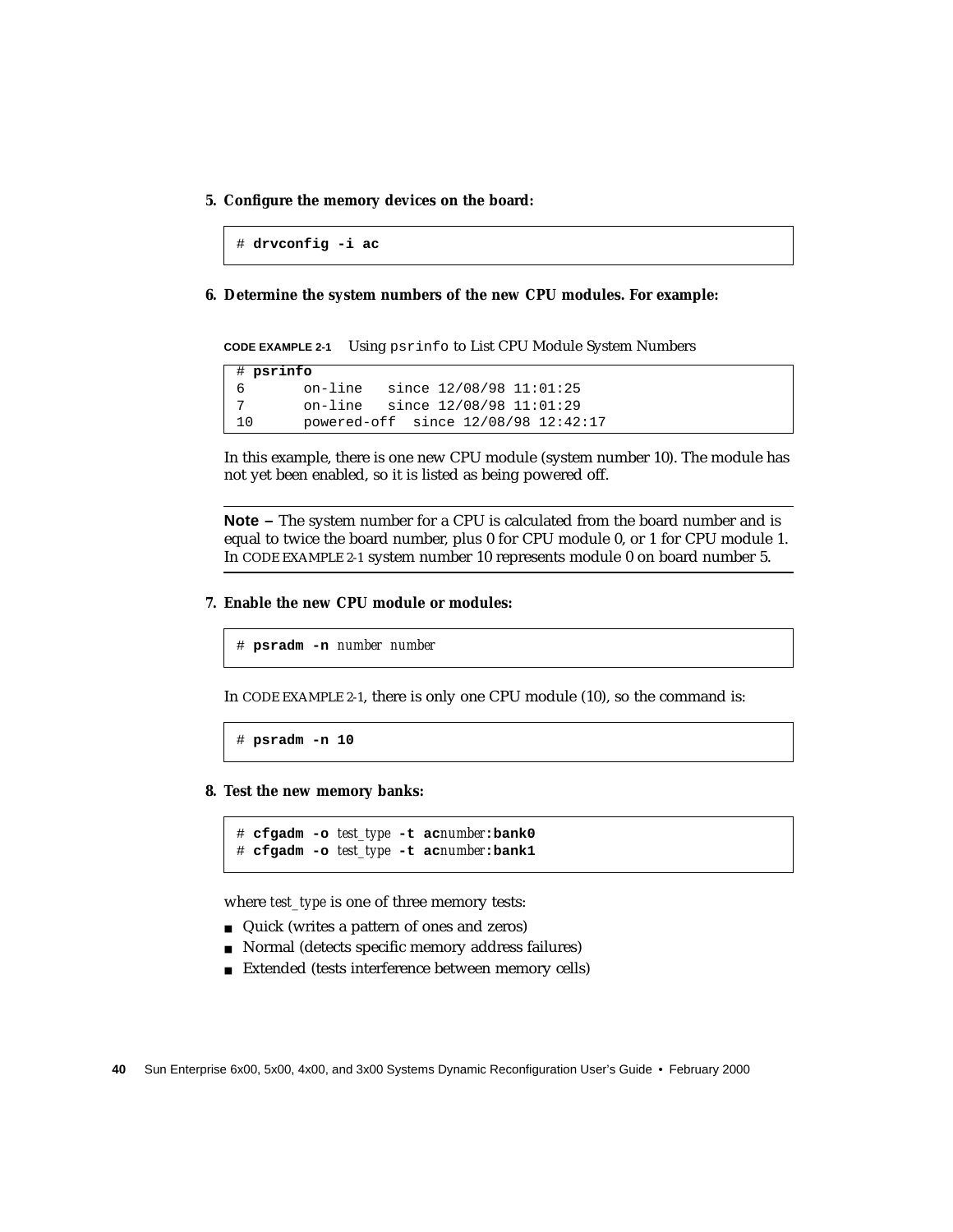**Note –** For one Gbyte of memory the test times are on the order of several minutes (for the quick and normal tests) to more than six hours (for the extended test).

To determine the logical names of the new board, see [Step 1](#page-40-2) in ["Removing a CPU/](#page-40-1) [Memory Board" on page 29](#page-40-1).

**9. Configure the new memory banks:**

```
# cfgadm -c configure acnumber:bank0
# cfgadm -c configure acnumber:bank1
```
- **10. Verify that the board and the memory banks are configured.**
	- For the CPU status, use the psrinfo or mpstat commands.
	- For the memory status, use the prtconf or vmstat commands.

### Installing a New I/O Board

- <span id="page-52-0"></span>**1. If the peripheral power supply (PPS) is faulty, replace it before beginning this procedure. The PPS must be able to supply precharge current to the board that is being installed or removed.**
- **2. Verify that the selected board slot is ready for a board.**

# **cfgadm**

The states and conditions should be:

- Receptacle state—Empty
- Occupant state—Unconfigured
- Condition—Unknown

or

- Receptacle state—Disconnected
- Occupant state—Unconfigured
- Condition—Unknown
- **3. Physically insert the board into the slot and look for an acknowledgment on the console, such as, "***name* board inserted into slot3**".**

After an I/O board is inserted, the states and conditions should become:

- Receptacle state—Disconnected
- Occupant state—Unconfigured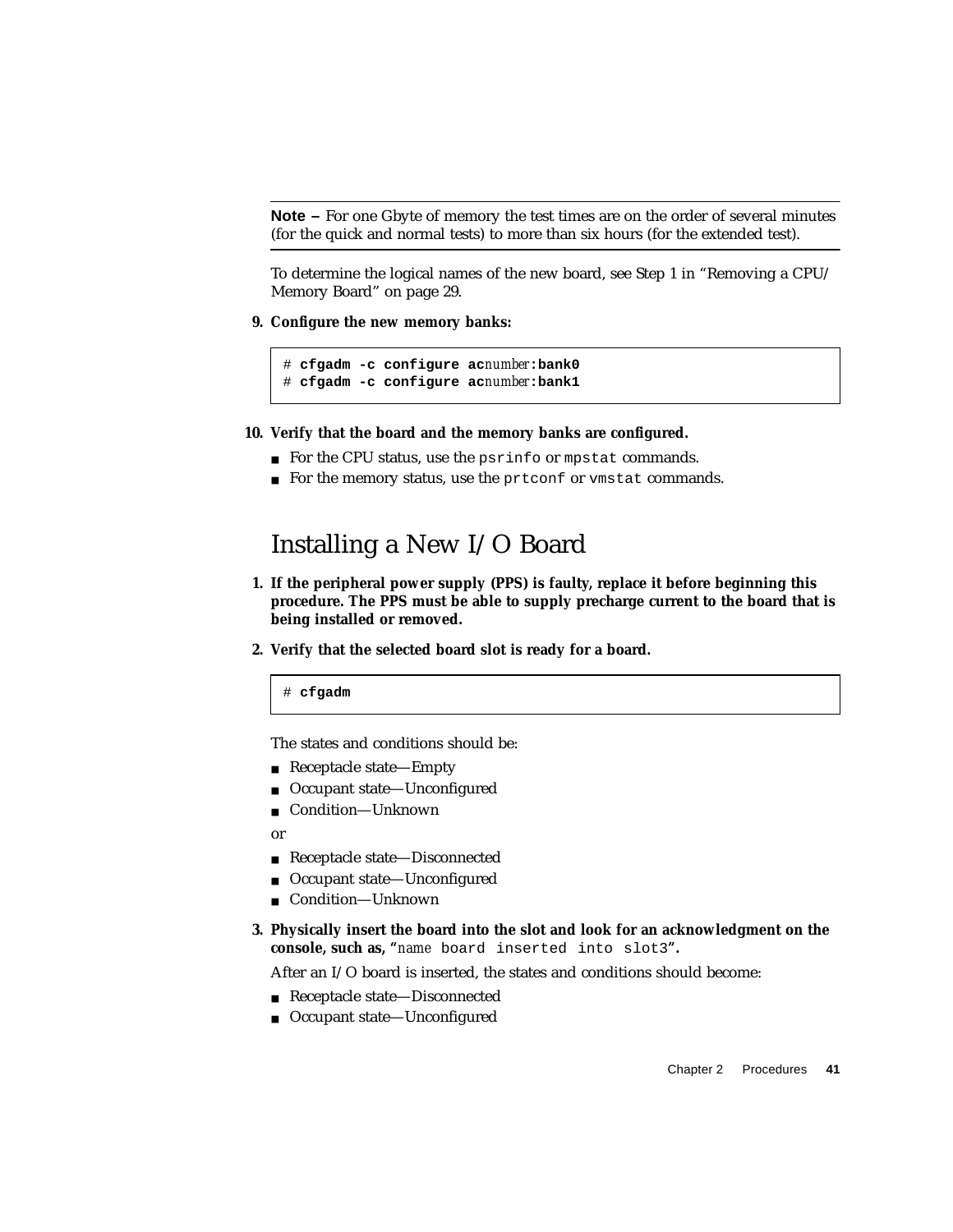■ Condition—Unknown

Any other states or conditions should be considered an error.

- **4. Connect any peripheral cables and interface modules to the board.**
- **5. Configure the board with the command:**

# **cfgadm -v -c configure sysctrl0:slot***number*

**Tip –** In the term sysctrl0, "l" is a letter and "0" is zero.

This command should both connect and configure the receptacle. Verify with the cfgadm command.

The states and conditions for a connected and configured attachment point should be:

- Receptacle state—Connected
- Occupant state—Configured
- Condition—OK

Now the system is also aware of the usable devices which reside on the board and all devices may be mounted or configured to be used.

If the command fails to connect and configure the board and slot (the status should be shown as "configured" and "ok"), do the connection and configuration as separate steps:

#### **a. Connect the board and slot by entering:**

# **cfgadm -v -c connect sysctrl0:slot***number*

There is a delay of 15 seconds or more before the message appears. The system is testing the board during the delay.

The states and conditions for a connected attachment point should be:

- Receptacle state—Connected
- Occupant state—Unconfigured
- Condition—OK

Now the system is aware of the board, but not the usable devices which reside on the board. Temperature is monitored and power and cooling affect the attachment point condition.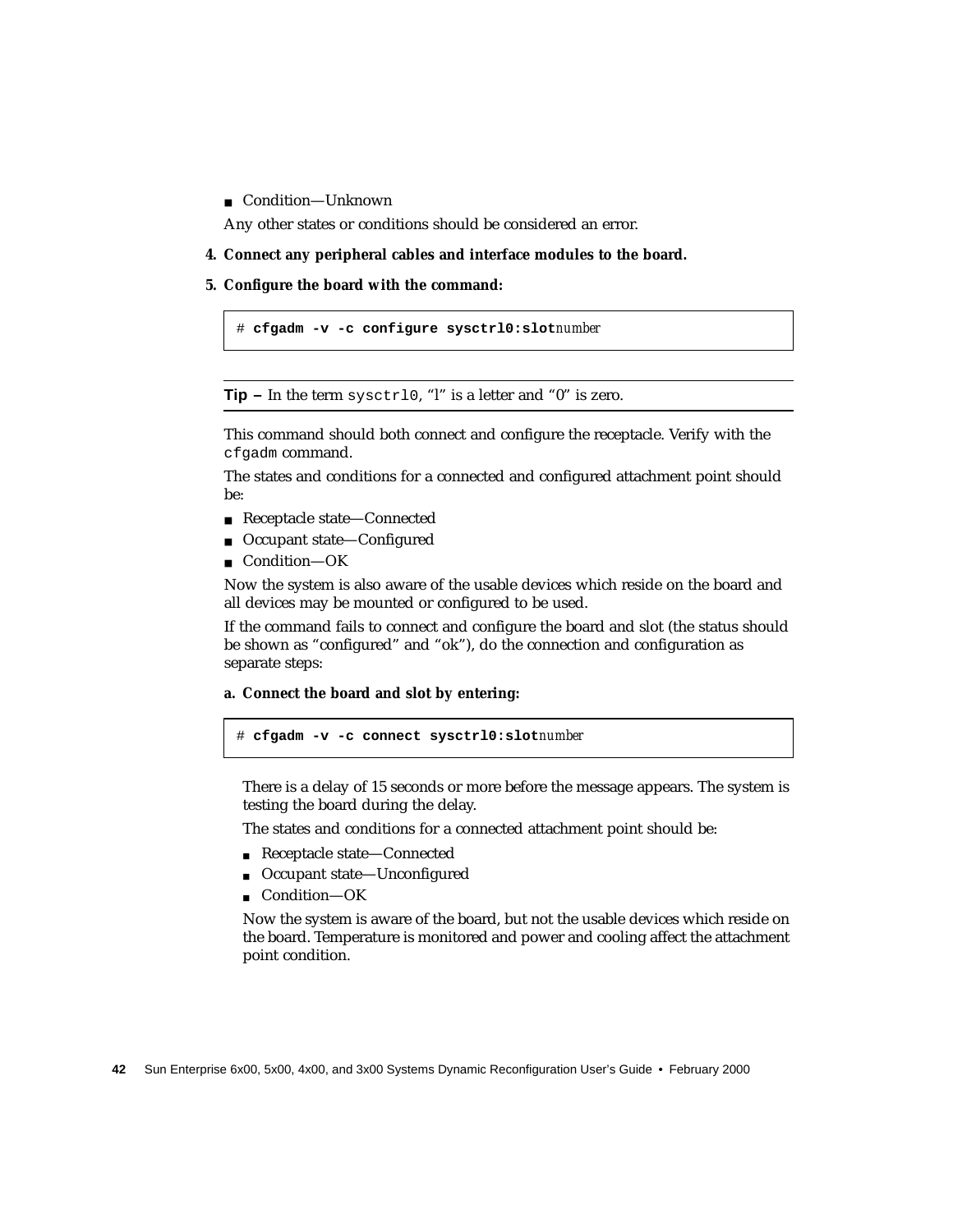**b. Configure the board and slot by entering:**

```
# cfgadm -v -c configure sysctrl0:slotnumber
```
The states and conditions for a configured attachment point should be:

- Receptacle state—Connected
- Occupant state—Configured
- Condition—OK

Now the system is also aware of the usable devices which reside on the board and all devices may be mounted or configured to be used.

**6. Reconfigure the devices on the board by entering:**

# **drvconfig; devlinks; disks; ports; tapes;**

The console should display a list of devices and their addresses.

**7. Activate the devices on the board using commands such as** mount **and** ifconfig**, as appropriate.**

## Installing a Replacement I/O Board

- <span id="page-54-0"></span>**1. If you are not continuing from ["Removing an I/O Board"](#page-43-0) above, use the** cfgadm **command and select a card cage slot to use, but do not insert the board yet.**
- **2. View the configuration list and verify that the slot is unconfigured:**

# **cfgadm**

- **3. Insert the board in the slot and look for an acknowledgment on the console, such as, "***name* board inserted into slot3**."**
- **4. Use the** cfgadm **command again to look for the system name assigned to the new board.**
- **5. Configure the board using the system name for the board:**

```
# cfgadm -c configure sysctrl0:slotnumber
```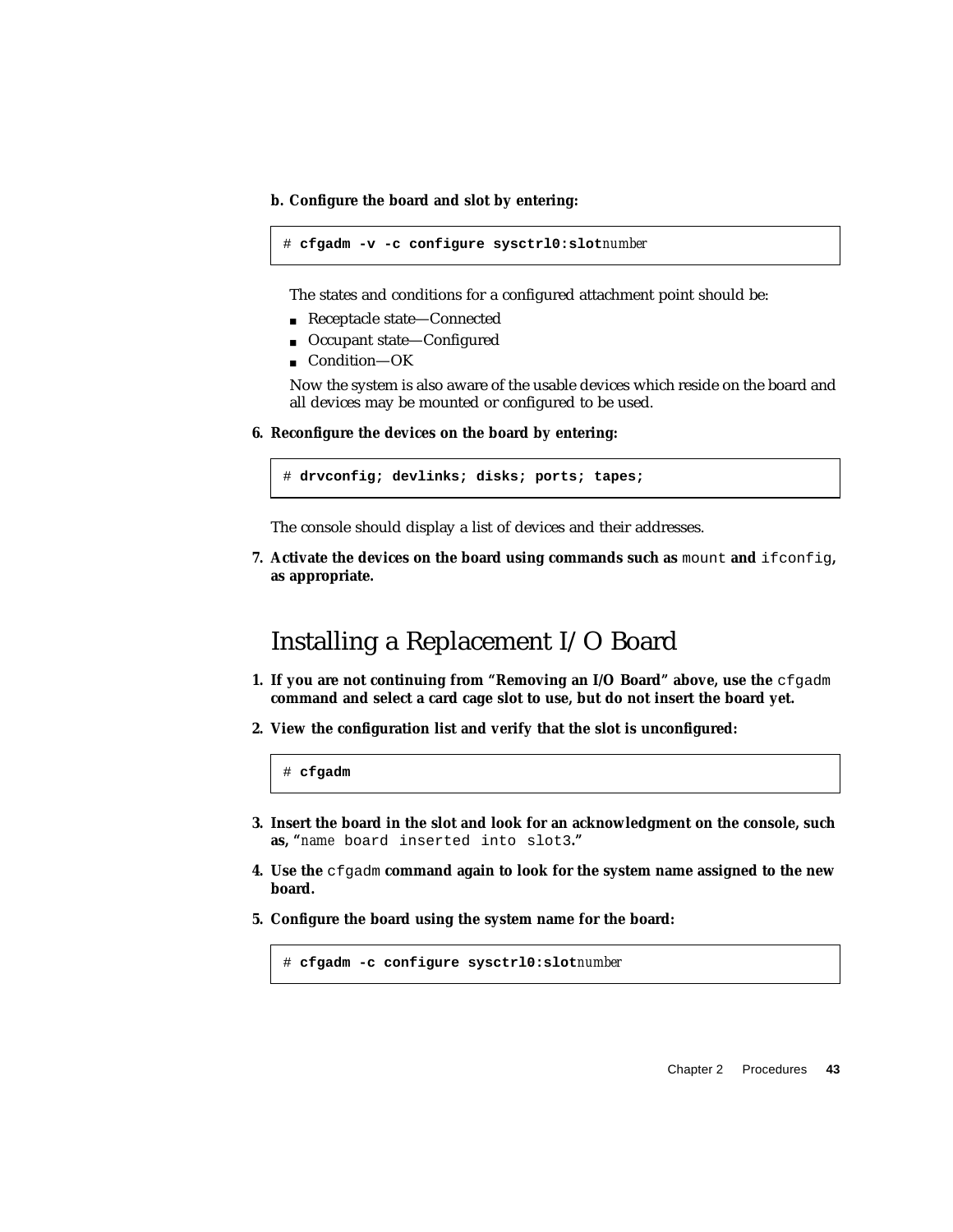**Tip –** In the term sysctrl0, "l" is a letter and "0" is zero.

There is a delay of 15 seconds or more before the message appears. The system is testing the board during the delay.

- **6. Configure any I/O devices on the board using commands such as** drvconfig **and** devlinks**, as appropriate.**
- **7. Activate the devices on the board using commands such as** mount **and** ifconfig**, as appropriate.**

# <span id="page-55-0"></span>Adding Storage Devices

To add storage devices to an I/O board in the system:

- **1. Terminate all active use of the devices on the I/O board.**
- **2. Unconfigure the board.**

# **cfgadm -c unconfigure sysctrl0:slot***number*

**Tip –** In the term sysctrl0, "l" is a letter and "0" is zero.

- **3. To remove the board from the card cage:**
	- **a. Use** cfgadm **to verify that the board is logically disconnected.**
	- **b. Check the LEDs on the board to verify that the board is electrically disconnected.**

The two outer LEDs must be off and the middle LED must be on.

- **c. Physically remove the board.**
- **4. Add the storage device controller:**
	- For an optical controller, attach the I/O module and interface cable.
	- For an SBus or PCI controller card, use the Disconnect command before removing the board. Add the controller card and place the I/O board back in the card cage.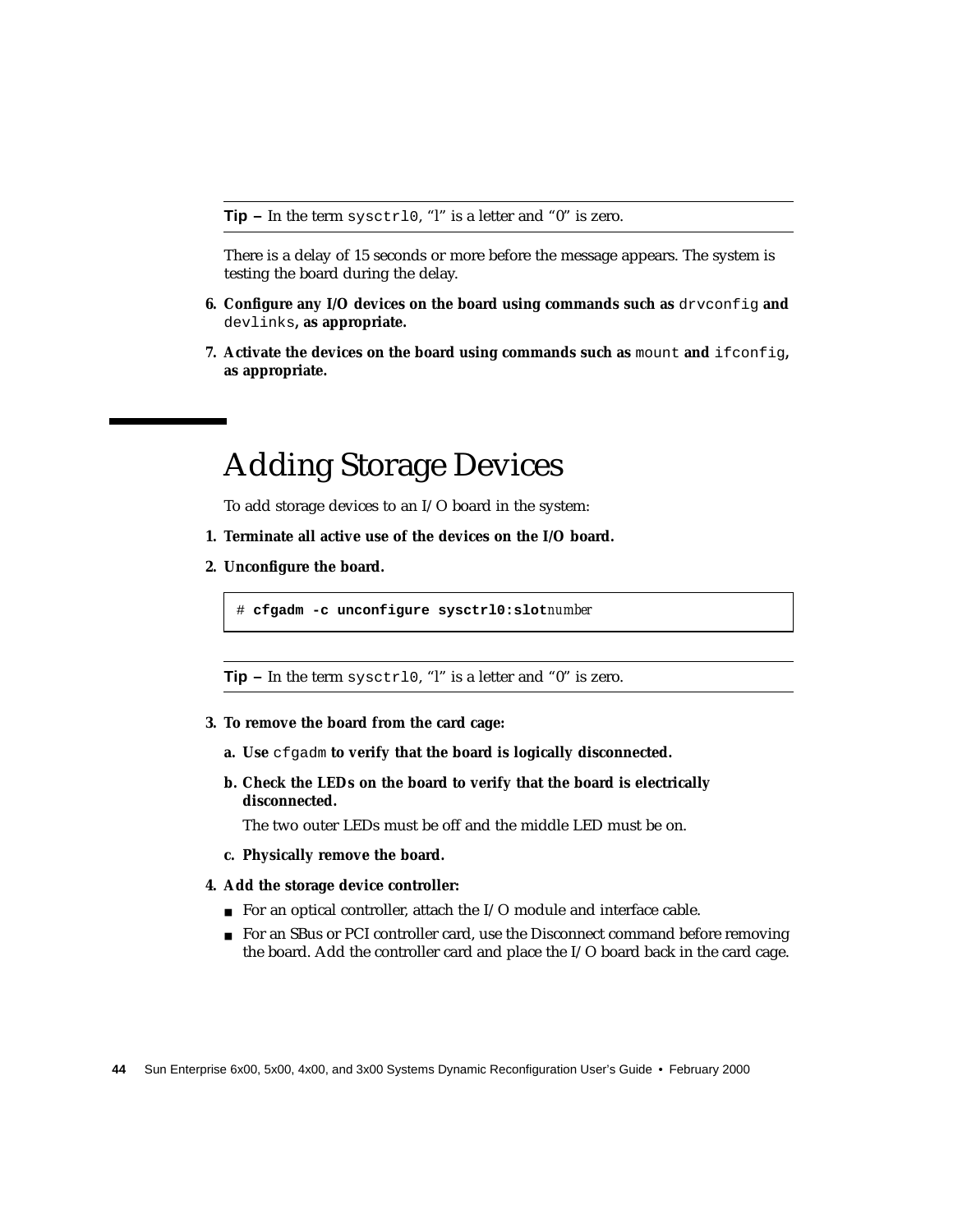**5. Insert the board into the slot and watch for an acknowledgment on the system console or in the system log file. The acknowledgment is of the form, "***name* board inserted into slot3**."**

After a CPU/memory board is inserted, the states and conditions should become:

- Receptacle state—Disconnected
- Occupant state—Unconfigured
- Condition—Unknown

Any other states or conditions should be considered an error.

#### **6. Reconfigure the board.**

# **cfgadm -c configure sysctrl0:slot***number*

There is a delay of 15 seconds or more before the prompt reappears. The system is testing the board during the delay.

Only the Occupant state should change. The Receptacle state and condition should remain the same.

**7. If you installed the board in a different slot, reconfigure the devices on the board by entering:**

# **drvconfig; devlinks; disks; ports; tapes;**

The console should display a list of devices and their addresses.

**8. Activate the devices on the board using commands such as** mount **and** ifconfig**, as appropriate.**

## <span id="page-56-0"></span>Preparing a Spare Board

A working board can be disabled for later use as a spare.

## Disabling a Board

There are two methods for disabling a board. You can use an EEPROM command or a cfgadm command.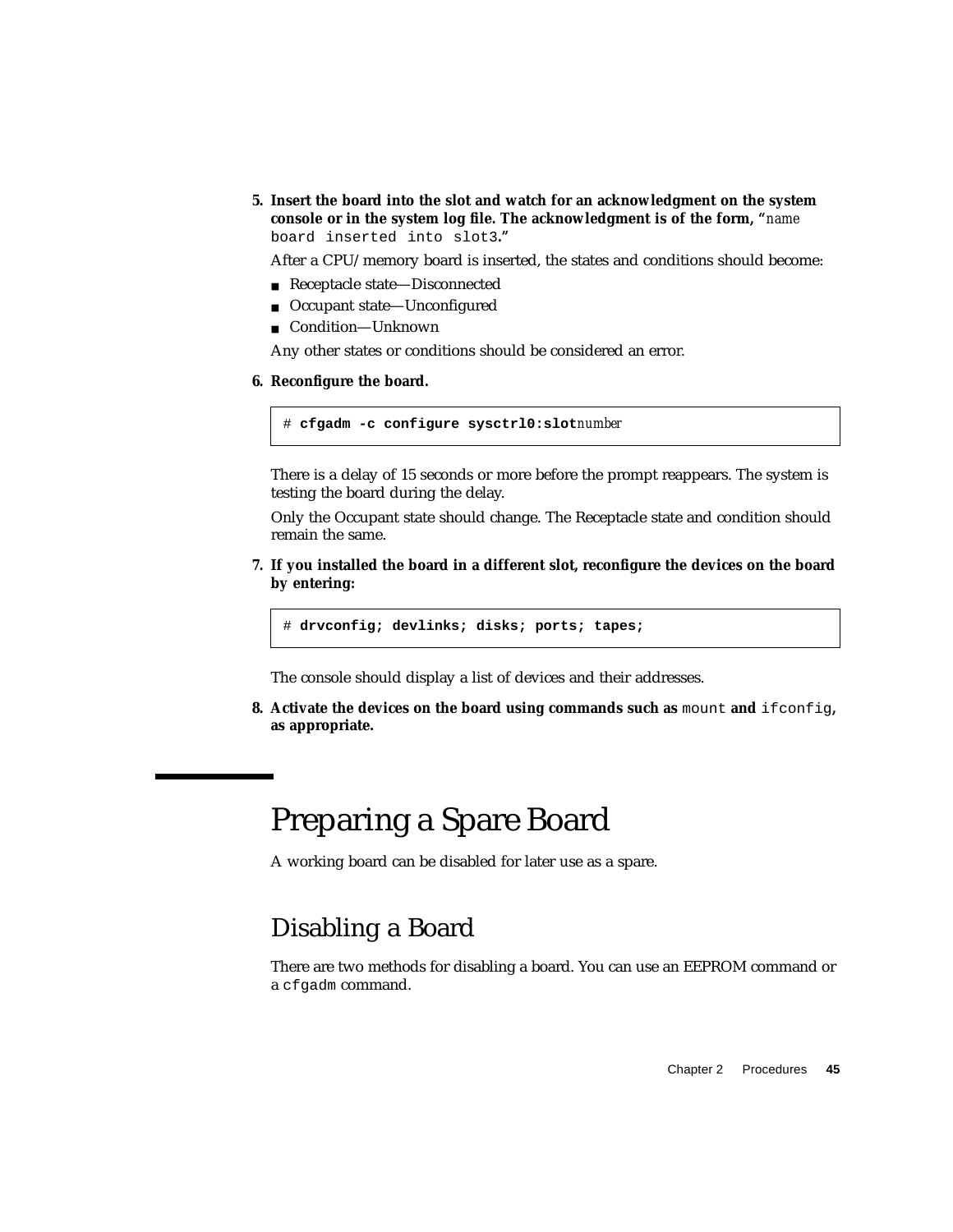■ To use the EEPROM command to disable a board:

```
# eeprom disabled-board-list=sysctrl0:slotnumber
```
**Tip –** In the term sysctrl0, "l" is a letter and "0" is zero.

■ To use the cfgadm command to disable a board:

```
# cfgadm -c disconnect -o disable-at-boot sysctrl0:slotnumber
```
**Tip –** In the term sysctrl0, "l" is a letter and "0" is zero.

### Enabling Spare Boards

### Enabling a Single Board

You can enable a single disabled board immediately, or set it to be enabled at the next boot:

● **To immediately override the disabled condition, use the force flag (**-f**) with the** cfgadm **command:**

# **cfgadm -f -c connect sysctrl0:slot***number*

● **To enable at boot, use the enable option (**-o enable-at-boot**) with the** cfgadm **command:**

# **cfgadm -o enable-at-boot -c connect sysctrl0:slot***number*

**Tip –** In the term sysctrl0, "l" is a letter and "0" is zero.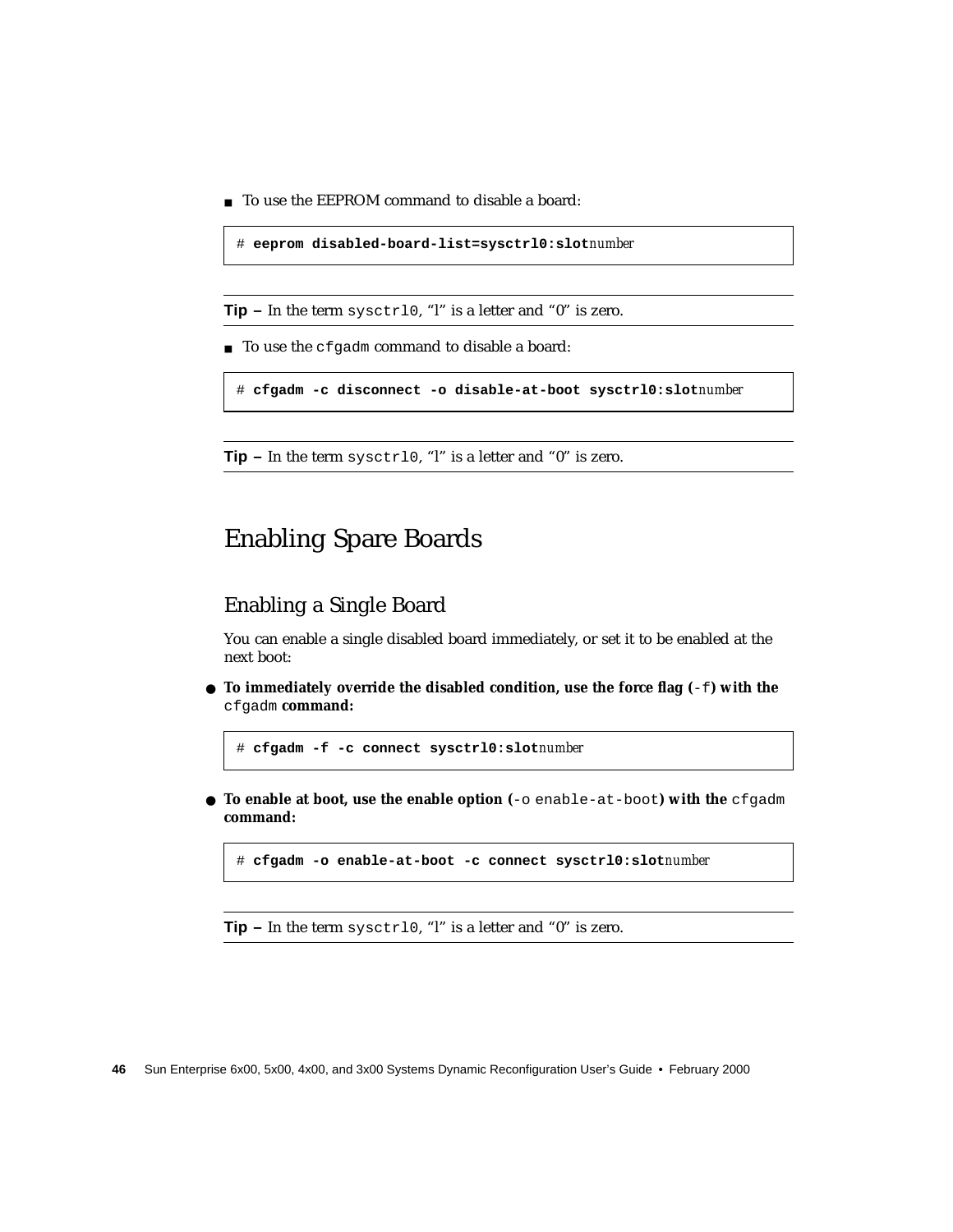### Enabling Multiple Boards

You can set all boards to be enabled at the next boot:

● **If you are at the system prompt, use the** eeprom **command to remove all boards from the disabled board list by setting the disabled-board-list variable to a null set:**

```
# eeprom disabled-board-list=
```
● **If you are at the OpenBoot prompt, use this OBP command to remove all boards from the disabled board list:**

OK **set-default disabled-board-list**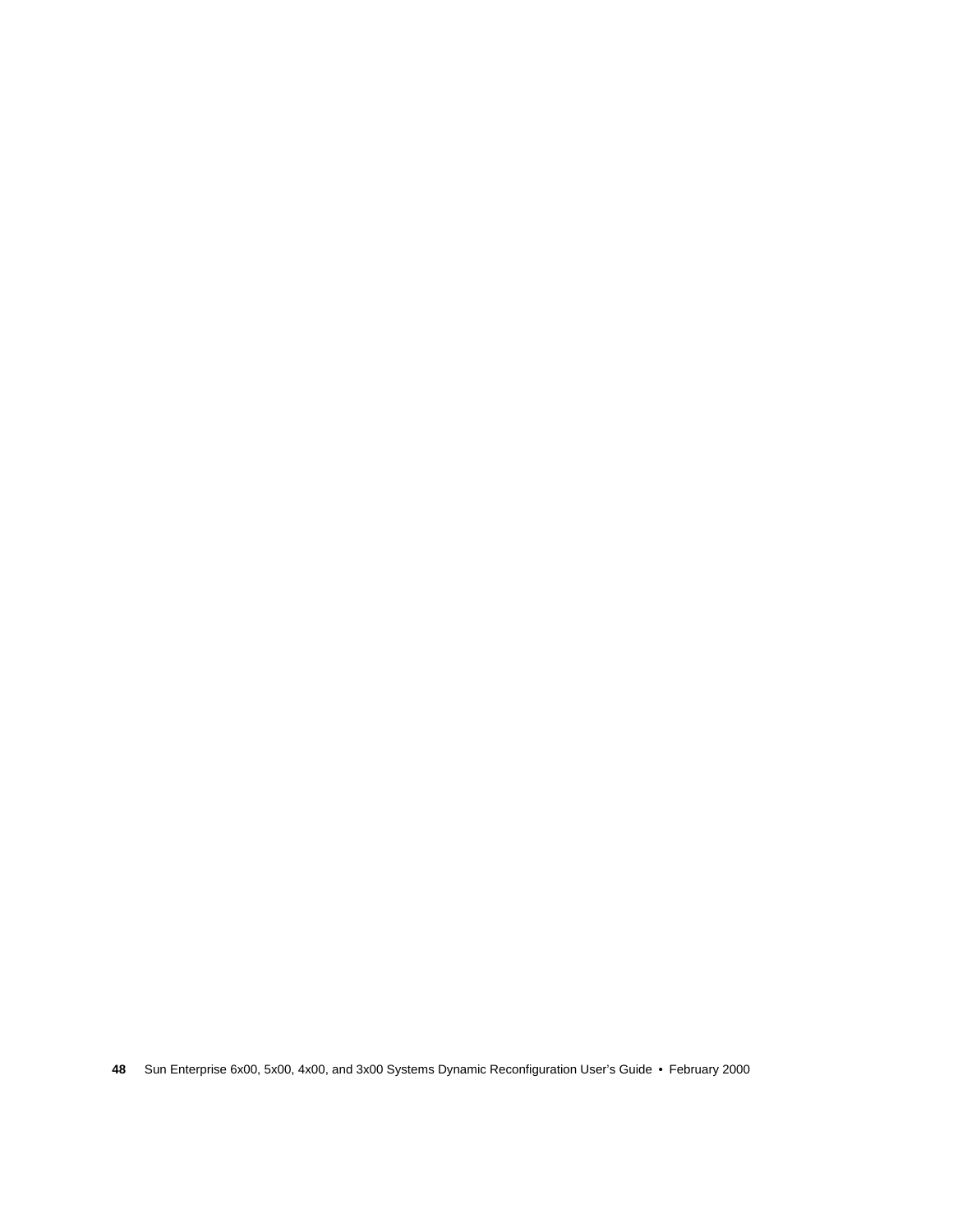# Troubleshooting

# Troubleshooting Specific Failures

This chapter discusses common types of failure:

- ["Driver Does Not Support Dynamic Reconfiguration" on page 50](#page-61-0)
- ["Unconfigure Operation Fails" on page 51](#page-62-0)
- ["Configure Operation Fails" on page 55](#page-66-0)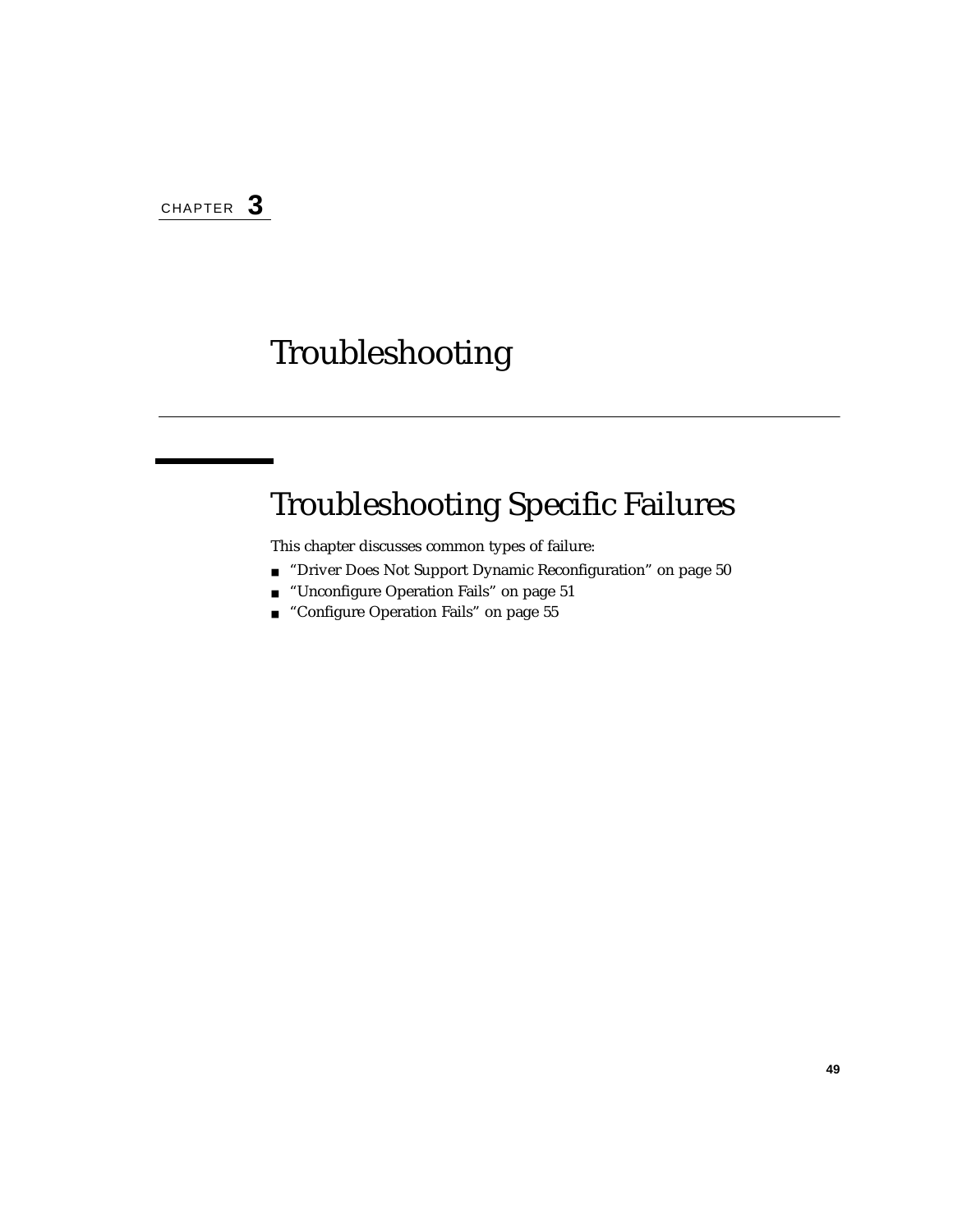# Diagnostic Messages

The following are examples of cfgadm diagnostic messages. (Syntax error messages are not included here.)

```
cfgadm: Configuration administration not supported on this machine
cfgadm: hardware component is busy, try again
cfgadm: operation: configuration operation not supported on this machine
cfgadm: operation: Data error: error_text
cfgadm: operation: Hardware specific failure: error_text
cfgadm: operation: Insufficient privileges
cfgadm: operation: Operation requires a service interruption
cfgadm: System is busy, try again
cfgadm: Hardware specific failure: memory delete failed: VM viability test
failed
cfgadm: Hardware specific failure: memory delete failed: memory operation
refused
cfgadm: Hardware specific failure: memory delete failed: memory delete timeout
WARNING: Processor number number failed to offline.
NOTICE: dual-sbus-soc+ board in slot 4 partially configured
```
See config\_admin(3X) for additional error message detail.

# <span id="page-61-0"></span>Driver Does Not Support Dynamic Reconfiguration

Some drivers do not yet support quiesce operations. A DR-compatible driver must be suspendable.

● **Use this command to test for suspendable drivers.**

# **cfgadm -x quiesce-test sysctrl0:slot***number*

**Tip –** In the term sysctrl0, "l" is a letter and "0" is zero.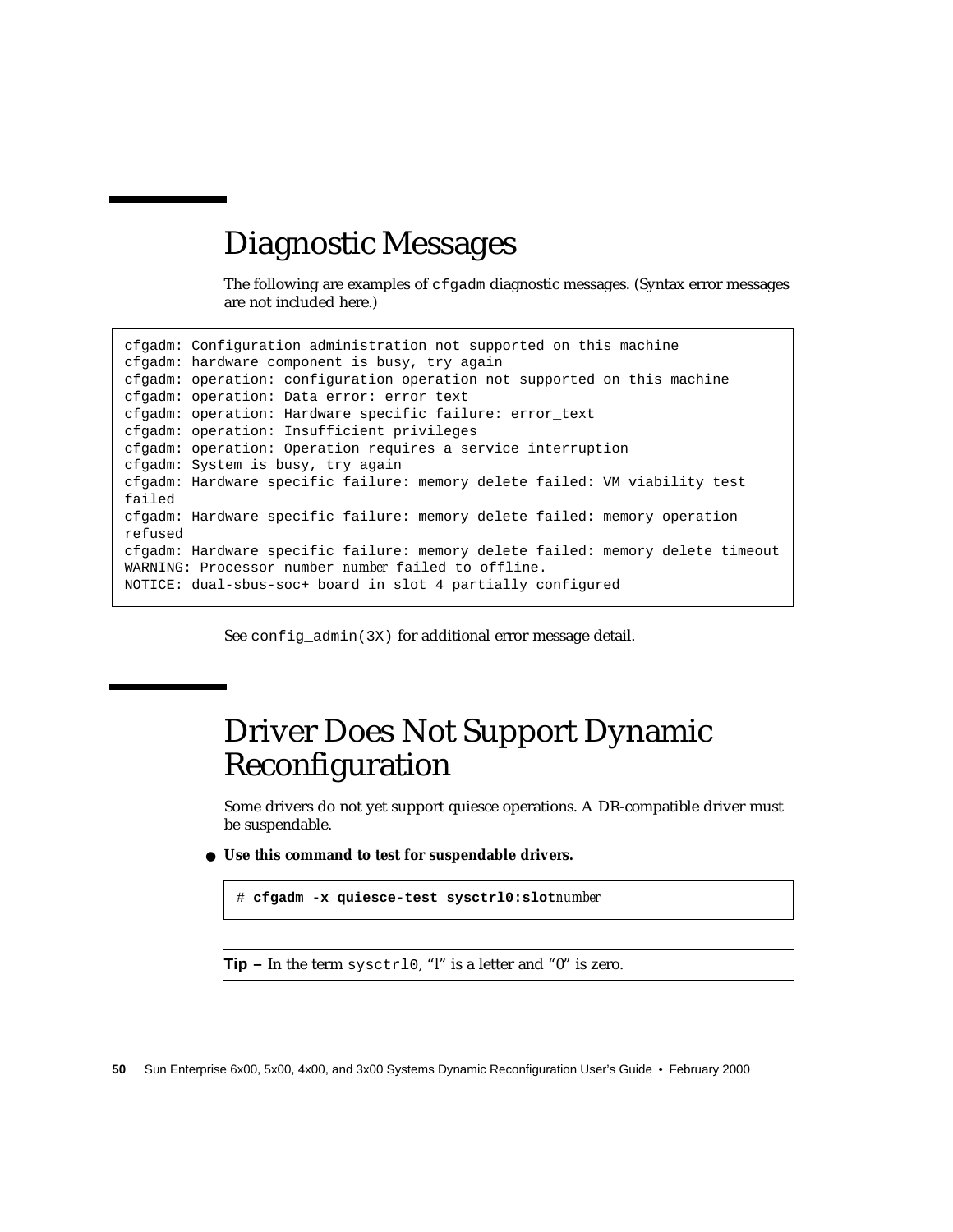DR may not yet support some types of I/O boards in Sun Enterprise 6*x*00, 5*x*00, 4*x*00, and 3*x*00 systems. For late-breaking news, refer to the Solaris 8 section at the DR web site. See ["Sun Enterprise DR Web Site" on page 2.](#page-13-0)

# <span id="page-62-0"></span>Unconfigure Operation Fails

An unconfigure operation can fail if:

- The devices on the board are in use.
- The affected drivers are not detachable.

## CPU/Memory Board Unconfiguration Failure

Problems that prevent unconfiguration for the CPU/memory board are:

- The memory banks on the board are configured (in use). See ["Unable to](#page-62-1) [Unconfigure a Memory Bank" on page 51.](#page-62-1)
- CPUs on the board cannot be taken off line. See ["Unable to Unconfigure a CPU"](#page-63-0) [on page 52](#page-63-0).
- The board cannot be disconnected after it is unconfigured. See ["Unable to](#page-64-0) [Disconnect a Board" on page 53.](#page-64-0)

### <span id="page-62-1"></span>Unable to Unconfigure a Memory Bank

To unconfigure a memory bank, it must be possible to move the contents of the memory to the swap device, file system or some other piece of memory that is not being deleted.

### *Bank Cannot Be Reconfigured*

If the unconfigure fails with the following message, this bank cannot be unconfigured:

cfgadm: Hardware specific failure: memory delete failed: non-relocatable pages in span

Some memory pages that cannot be moved.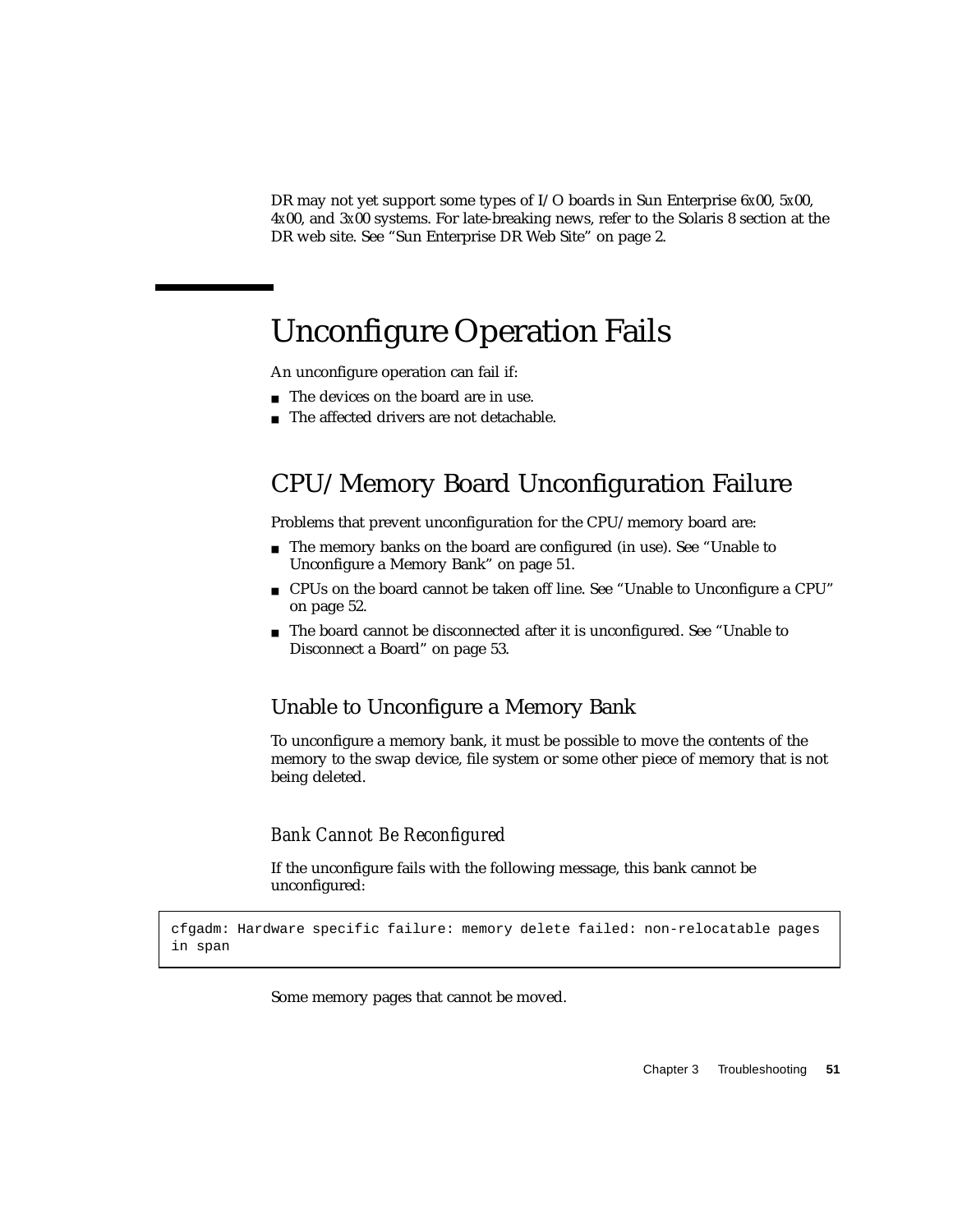● **To confirm that a memory page cannot be moved, use the verbose option with the** cfgadm **command and look for the word "permanent" in the listing:**

# **cfgadm -v ac***number*

### *Not Enough Available Memory*

If the unconfigure fails with one of the messages below, there would not enough available memory in the system if the board is removed:

cfgadm: Hardware specific failure: memory delete failed: VM viability test failed

cfgadm: Hardware specific failure: memory delete failed: memory operation refused

> ● **Reduce the memory load on the system and try again. If practical, install more memory in another board slot.**

### *Memory Demand Increased*

If the unconfigure fails with the following message, the memory demand has increased while the unconfigure operation was proceeding:

<span id="page-63-0"></span>cfgadm: Hardware specific failure: memory delete failed: memory delete timeout

● **Reduce the memory load on the system and try again.**

Unable to Unconfigure a CPU

CPU unconfiguration is part of the unconfiguration operation for a CPU/memory board. If the operation fails to take the CPUs offline, the following message is logged to the console:

WARNING: Processor *number* failed to offline.

This failure occurs if: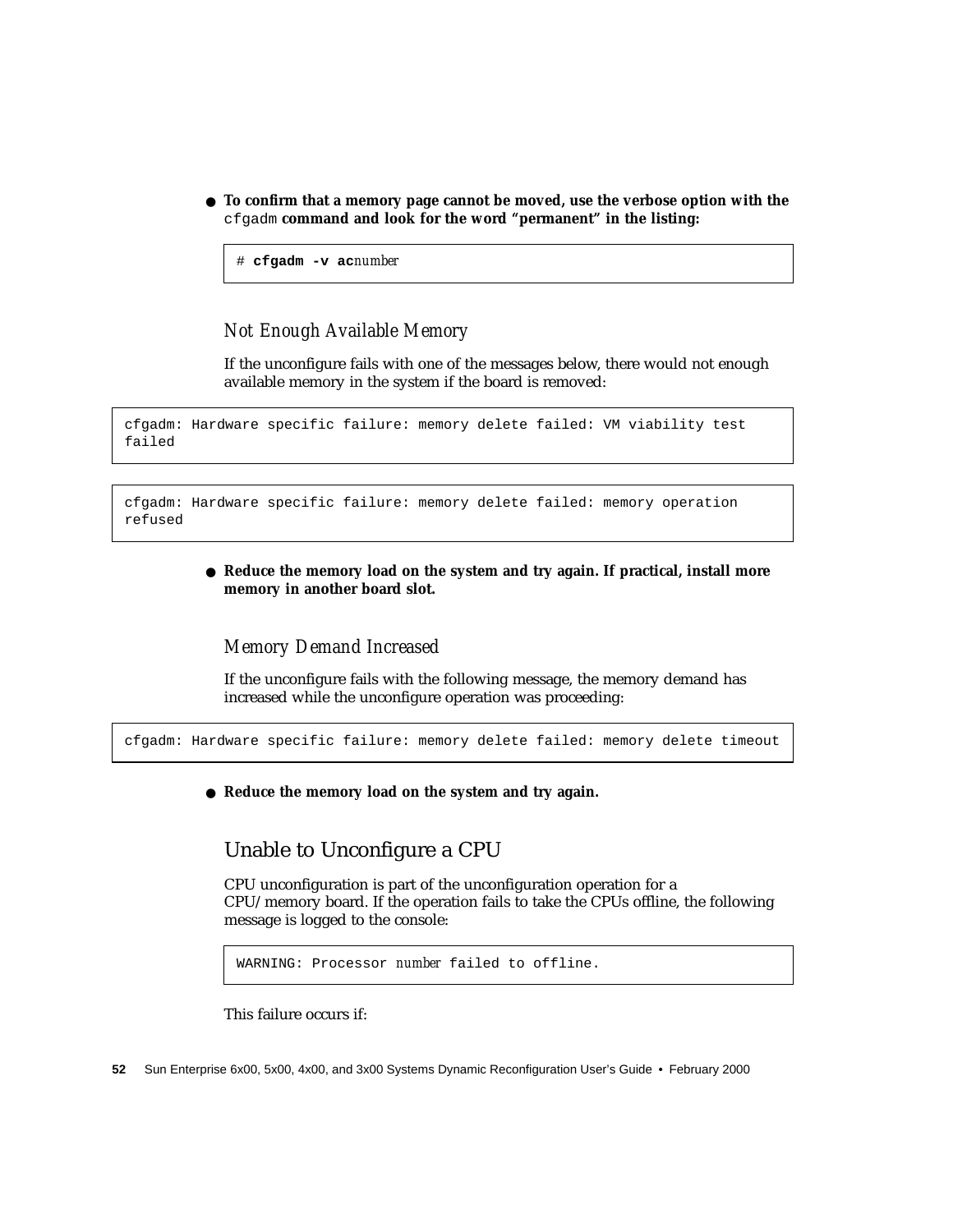- The CPU has processes bound to it.
- The CPU is the last one in a CPU set.
- The CPU is the last on-line CPU in the system.

### <span id="page-64-0"></span>Unable to Disconnect a Board

It is possible to unconfigure a board and then discover that it cannot be disconnected. The cfgadm status display lists the board as not detachable. This problem occurs when the board is supplying an essential hardware service that cannot be relocated to an alternate board.

## I/O Board Unconfiguration Failure

A device cannot be unconfigured or disconnected while it is in use. Many failures to unconfigure I/O boards occur because activity on the boards have not been stopped, or because an I/O device becomes active again after it has been stopped.

If Alternate Pathing is in use on the system, switch all I/O activity from the board to the alternate I/O board.

### Device Busy

Disks attached to an I/O board must idled before any attempt is made to unconfigure or disconnect that board. Any attempt to unconfigure/disconnect a board whose devices are still in use will be rejected.

If an unconfiguration operation fails because an I/O board has a busy or open device, the board is left only partially unconfigured. The operation sequence stopped at the busy device.

To regain access to the devices which were not unconfigured, the board must be completely unconfigured and then reconfigured.

In such a case, the system will log messages similar to the following:

```
NOTICE: unconfiguring dual-pci board in slot 7
NOTICE: dual-pci board in slot 7 partially unconfigured
```
● **To continue the unconfigure operation, unmount the device and retry the unconfigure operation. The board must be in the unconfigured state before you try to reconfigure this board.**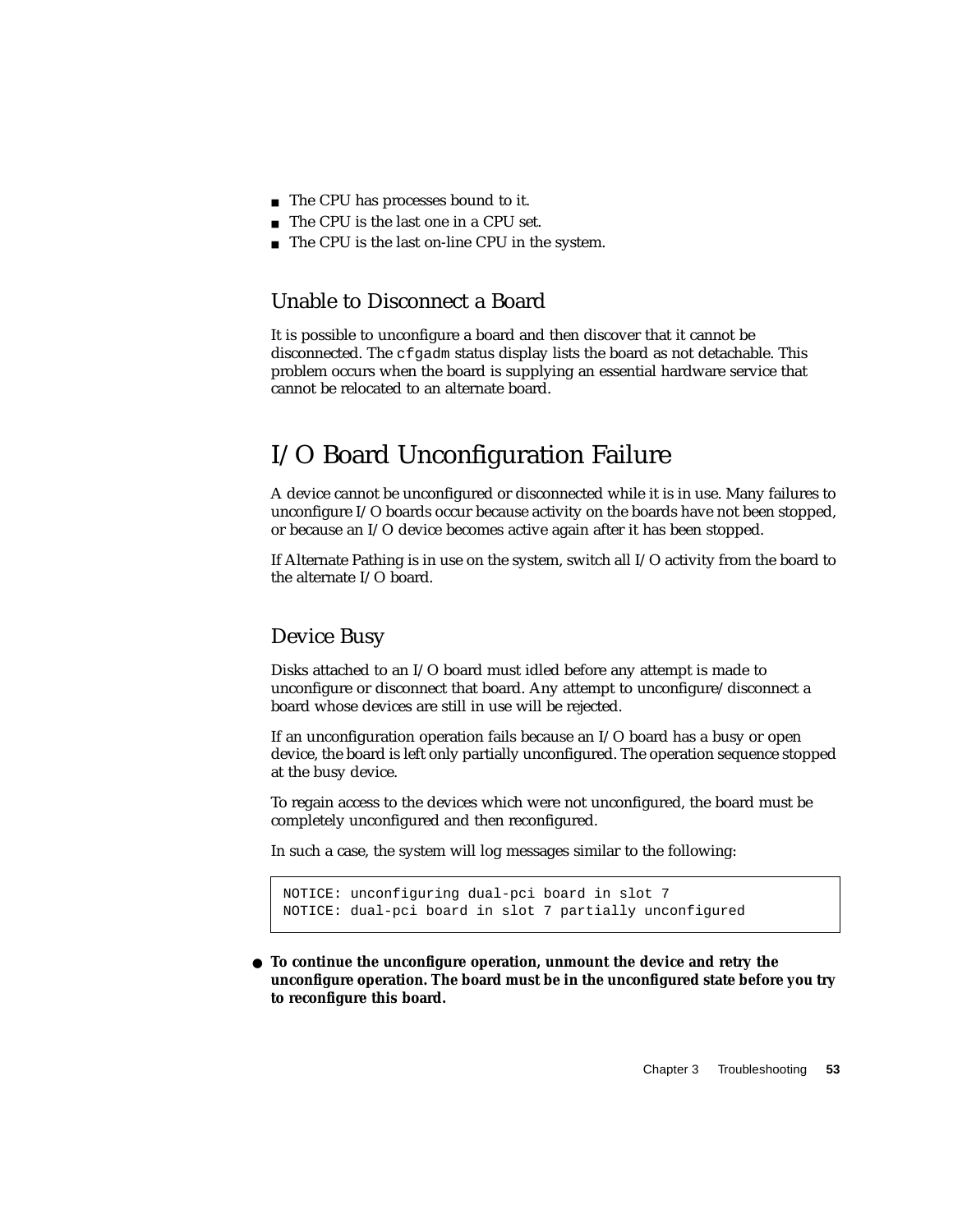### Problems with I/O Devices

All I/O devices must be closed before they are unconfigured.

- **1. To see which processes have these devices open, use the**  $f{user(1M)}$  **command.**
- **2. Perform the following tasks for I/O devices.**
	- If the redundancy features of Alternate Pathing or Solstice DiskSuite mirroring are used to access a device connected to the board, reconfigure these subsystems so that the device or network is accessible by way of controllers on other system boards.
	- Unmount file systems, including Solstice DiskSuite meta-devices that have a board resident partition. (For example, umount/*partition*).
	- Remove Solstice DiskSuite or Alternate Pathing databases from board-resident partitions. The location of Solstice DiskSuite or Alternate Pathing databases is explicitly chosen by the user and can be changed.
	- Remove any private regions used by Sun Volume Manager or Veritas Volume Manager. Volume Manager by default uses a private region on each device that it controls, so such devices must be removed from Volume Manager control before they can be detached.
	- Take offline any RSM 2000 controllers on the board that is being detached, using the rm6 or rdacutil commands.
	- Remove disk partitions from the swap configuration.
	- Either kill any process that directly opens a device or raw partition, or direct it to close the open device on the board.
	- If a detach-unsafe device is present on the board, close all instances of the device and use modunload( $1M$ ) to unload the driver. If a detach-unsafe device is present on the board, close all instances of the device and use  $mod(1M)$  to unload the driver.



**Caution –** Unmounting file systems may affect NFS client systems.

### RPC or TCP Time-out or Loss of Connection

Time-outs occur by default after two minutes. Administrators may need to increase this time-out value to avoid time-outs during a DR-induced operating system quiescence, which may take longer than two minutes. Quiescing a system makes the system and related network services unavailable for a period of time that can exceed two minutes. These changes affect both the client and server machines.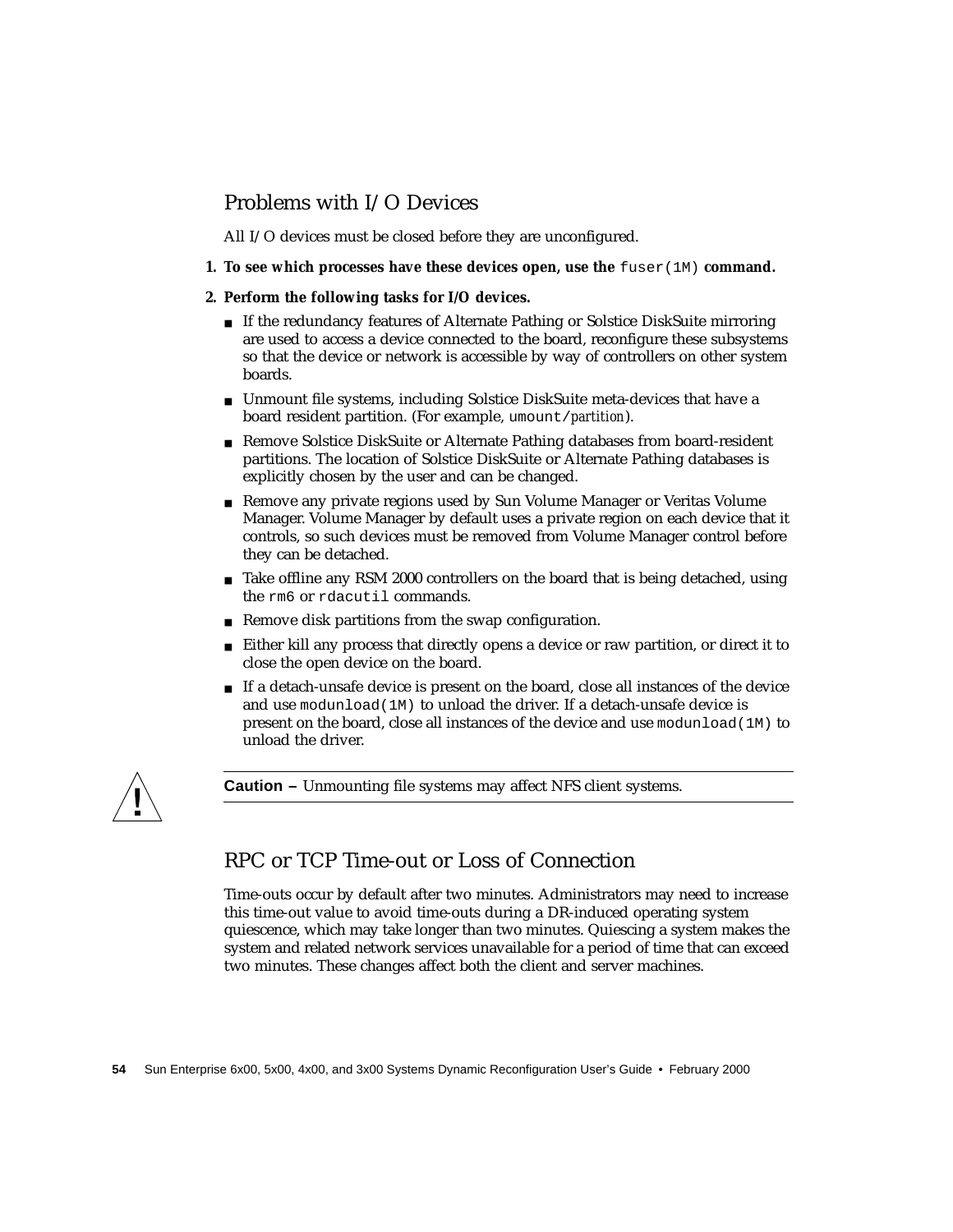# <span id="page-66-0"></span>Configure Operation Fails

## CPU/Memory Board Configuration Failure

The attempt to configure a memory bank fails if the board has been intentionally disabled. For example:

```
# cfgadm -c configure ac0:bank0
cfgadm: Hardware specific failure: memory is disabled at boot
```
● **Use the** -f **(force) option to overcome this problem.**

```
# cfgadm -c configure -f ac0:bank0
```
## I/O Board Configuration Failure

A configure operation may fail because an I/O board with a device does not currently support hot-plugging. In such a situation, the board is now only partially configured. The operation has stopped at the unsupported device. In this situation, the board must be brought back to the unconfigured state before another configure attempt. In such a case the system will log messages similar to the following:

NOTICE: configuring dual-sbus-soc+ board in slot 4 NOTICE: dual-sbus-soc+ board in slot 4 partially configured

● **To continue the configure operation, either remove the unsupported device's driver or replace it with a new version of the driver that will support hotplugging.**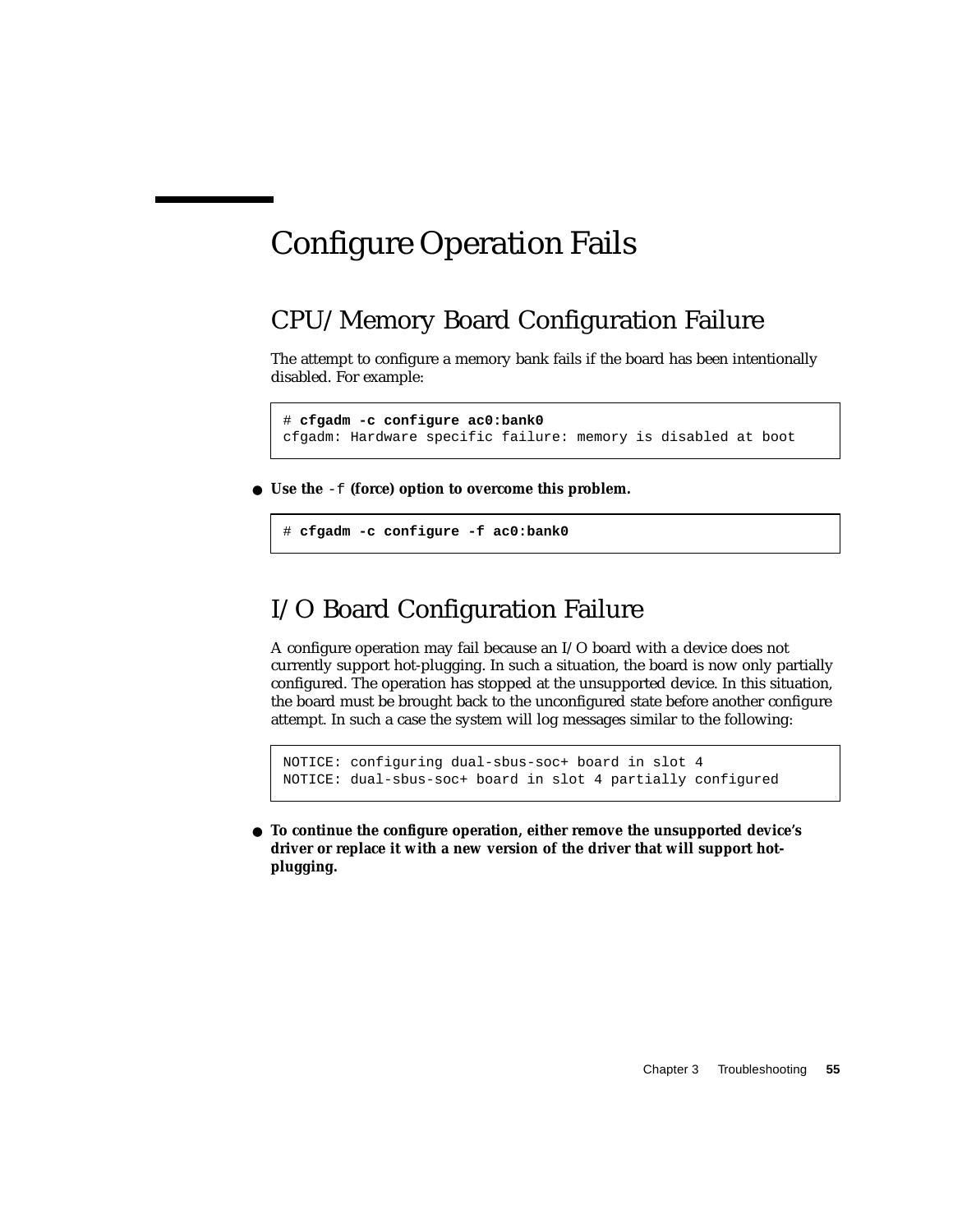## Disabled Board List

Attempting to connect a board may produce the following error message, if the board is on the disabled board list:

```
# cfgadm -c connect sysctrl0:slotnumber
cfgadm: Hardware specific failure: connect failed: board is
disabled: must override with [-f][-o enable-at-boot]
```
● **To override the disabled condition, use the force flag** ( $-$ f) or the enable option **(**-o enable-at-boot**) with the** cfgadm **command, as shown below:**

# **cfgadm -f -c connect sysctrl0:slot***number*

# **cfgadm -o enable-at-boot -c connect sysctrl0:slot***number*

● **To remove all boards from the disabled board list, set the** disabled-board-list **variable to a null set by entering the system command:**

# **eeprom disabled-board-list=**

● **If you are at the OpenBoot prompt, use this OBP command instead to remove all boards from the disabled board list:**

OK **set-default disabled-board-list**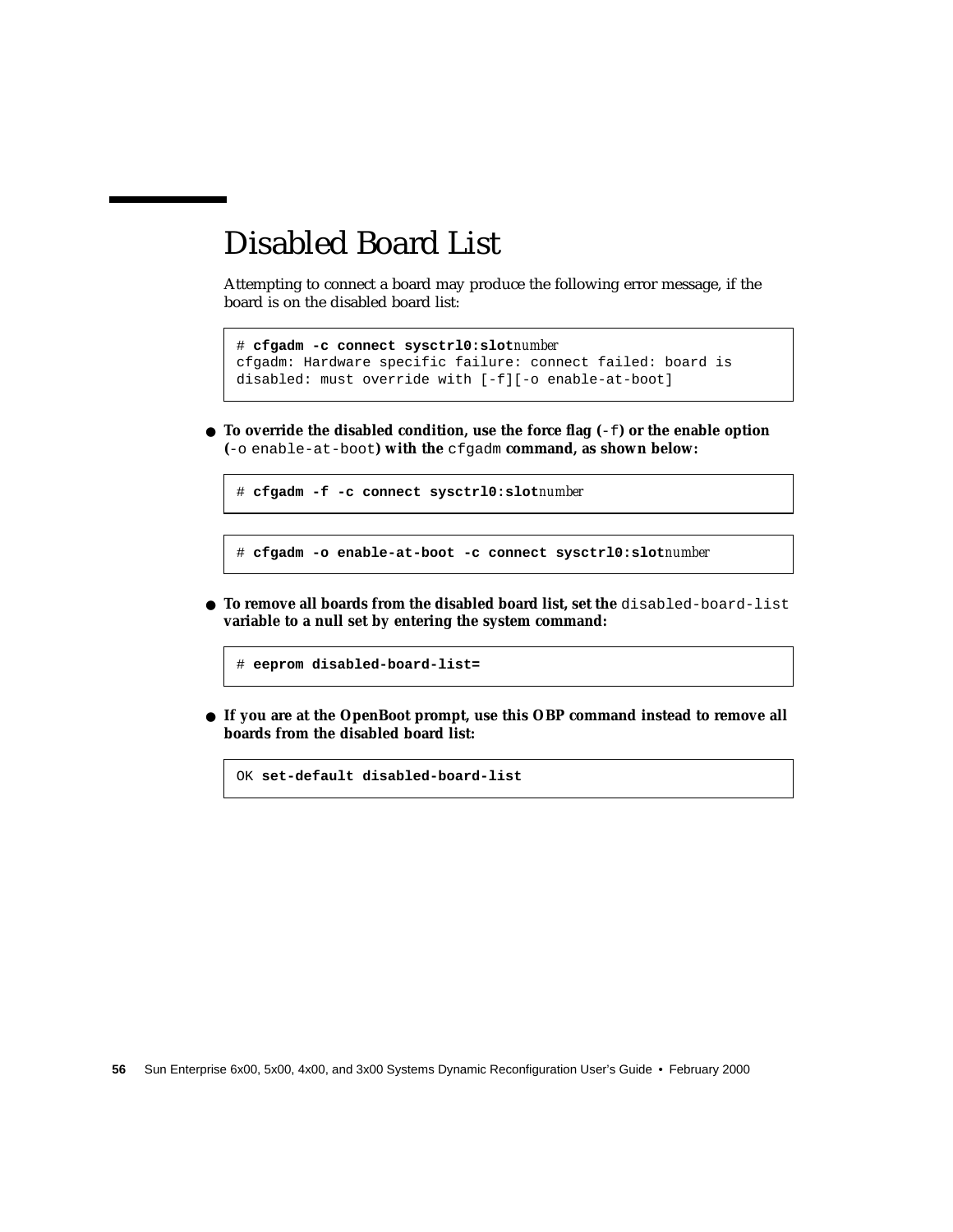## **Glossary**

#### **AP** See Alternate Pathing.

- **ac** Address controller. The cfgadm status report lists memory banks in the order of the board address controller numbers (ac0, ac1, ac2, and so forth). Note that the ac numbers are not listed in the order of their physical board slot numbers, but in the chronological order in which the CPU/memory boards were inserted into the system. Thus, if the second CPU/memory board is already in slot 7, and you now install a third CPU/memory board in slot 4, a  $cf$ gadm status report would list the third CPU/memory board (ac2) after the second CPU/memory board, even though the third CPU/memory board is in a lower-numbered physical slot.
- **ap\_id** Attachment point identifier; an ap\_id specifies the type and location of the attachment point in the system and is unambiguous. There are two types of identifiers: physical and logical. A physical identifier contains a fully specified pathname, while a logical identifier contains a shorthand notation.
- **Alternate Pathing** Alternate Pathing (AP) is software package that allows the use of multiple paths between a server and a disk array or a network. If one path fails, AP can ensure that the disk array or network is still available through the alternate path. For example, the alternate path can be a second port on an interface board, or an entirely separate interface board. See also Dynamic Reconfiguration.
- **Attachment point** A collective term for a board and its card cage slot. A *physical* attachment point describes the software driver and location of the card cage slot. A *logical* attachment point is an abbreviated name created by the system to refer to the physical attachment point.
- cfgadm **command** cfgadm is the primary command for dynamic reconfiguration on the Sun Enterprise 6x00, 5x00, 4x00, and 3x00 systems. For information about the command and its options, refer to the cfgadm(1M), cfgadm\_sysctrl(1M), and cfgadm\_ac(1M) man pages. For any late-breaking news about this and related commands, refer to the Solaris 8 section at the DR web site. See ["Sun](#page-13-0)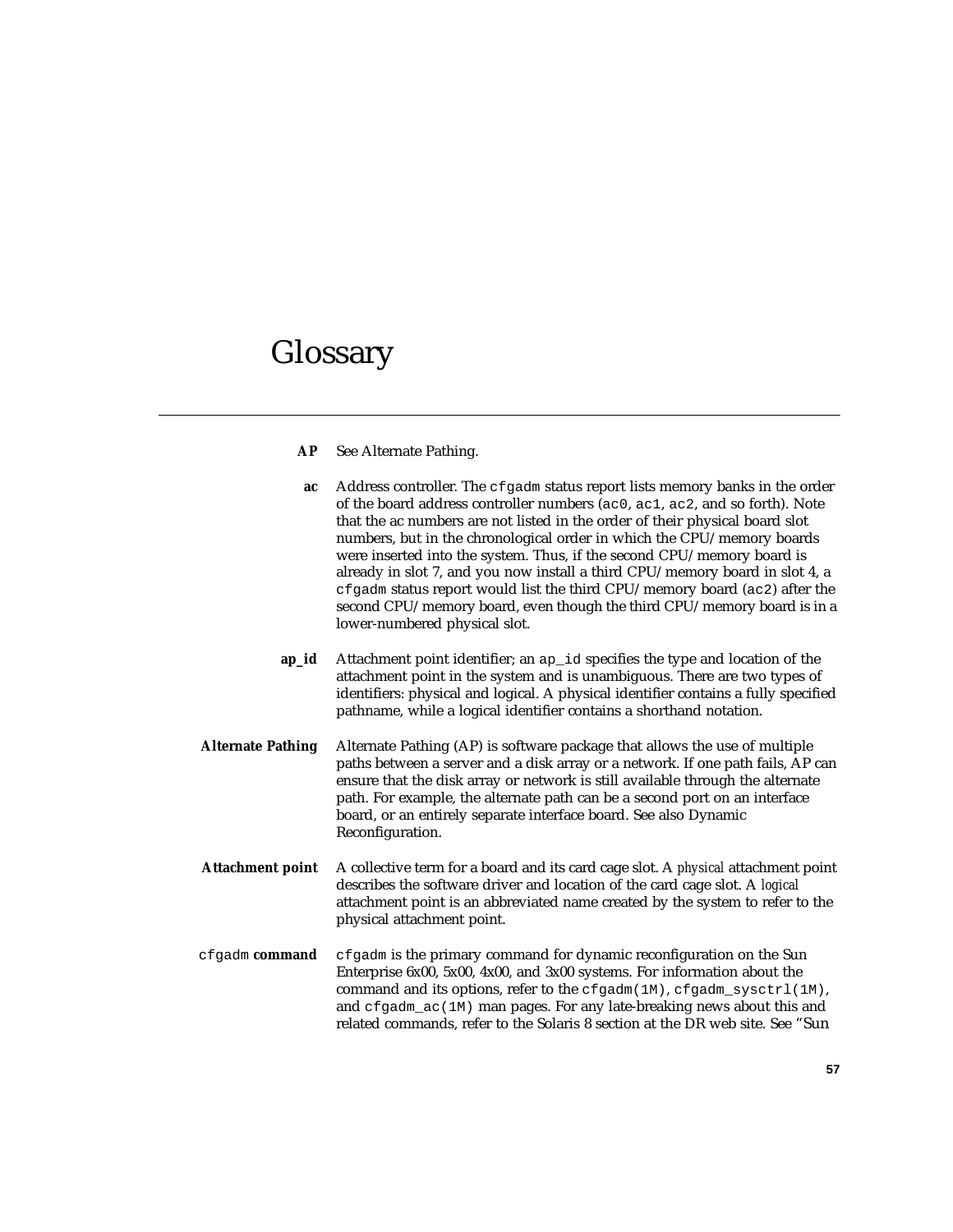|                              | Enterprise DR Web Site" on page 1-2. For dynamic reconfiguration<br>commands used on the Sun Enterprise 10000 system, refer to the Sun Enterprise<br>10000 Dynamic Reconfiguration User's Guide.                                                                                                                                                                                                                                                                                                                                                                                                                                                                                                                                                                                                 |
|------------------------------|--------------------------------------------------------------------------------------------------------------------------------------------------------------------------------------------------------------------------------------------------------------------------------------------------------------------------------------------------------------------------------------------------------------------------------------------------------------------------------------------------------------------------------------------------------------------------------------------------------------------------------------------------------------------------------------------------------------------------------------------------------------------------------------------------|
| <b>Condition</b>             | The operational status of an attachment point.                                                                                                                                                                                                                                                                                                                                                                                                                                                                                                                                                                                                                                                                                                                                                   |
| Configuration<br>(system)    | The collection of attached devices known to the system. The system cannot use<br>a physical device until the configuration is updated. The operating system<br>assigns functional roles to a board and loads device drivers for the board and<br>for devices attached to the board.                                                                                                                                                                                                                                                                                                                                                                                                                                                                                                              |
| <b>Configuration (board)</b> | The operating system assigns functional roles to a board and loads device<br>drivers for the board and for devices attached to the board.                                                                                                                                                                                                                                                                                                                                                                                                                                                                                                                                                                                                                                                        |
| <b>Connection</b>            | A board is present in a slot and is electrically connected. The temperature of<br>the slot is monitored by the system.                                                                                                                                                                                                                                                                                                                                                                                                                                                                                                                                                                                                                                                                           |
| Detachability                | The device driver supports DDI_DETACH and the device (such as an I/O board<br>or a SCSI chain) is physically arranged so that it can be detached.                                                                                                                                                                                                                                                                                                                                                                                                                                                                                                                                                                                                                                                |
| <b>Disconnection</b>         | The system stops monitoring the board and power to the slot is turned off. A<br>board in this state can be unplugged.                                                                                                                                                                                                                                                                                                                                                                                                                                                                                                                                                                                                                                                                            |
| DR                           | See Dynamic Reconfiguration                                                                                                                                                                                                                                                                                                                                                                                                                                                                                                                                                                                                                                                                                                                                                                      |
| Dynamic<br>Reconfiguration   | Dynamic Reconfiguration (DR) is software that allows the administrator to (1)<br>view a system configuration; (2) suspend or restart operations involving a port,<br>storage device, or board; and (3) reconfigure the system (detach or attach hot-<br>swappable devices such as disk drives or interface boards) without the need to<br>power down the system. When DR is used with Alternate Pathing or Solstice<br>DiskSuite software (and redundant hardware), the server can continue to<br>communicate with disk drives and networks without interruption while a<br>service provider replaces an existing device or installs a new device. DR<br>supports replacement of a CPU/Memory, provided the memory on the board<br>is not interleaved with memory on other boards in the system. |
| Hot-plug                     | Hot-plug boards and modules have special connectors that supply electrical<br>power to the board or module before the data pins make contact. Boards and<br>devices that do not have hot-plug connectors cannot be inserted or removed<br>while the system is running.                                                                                                                                                                                                                                                                                                                                                                                                                                                                                                                           |
| Hot swap                     | A hot swap device has special DC power connectors and logic circuitry that<br>allow the device to be inserted without the necessity of turning off the system.                                                                                                                                                                                                                                                                                                                                                                                                                                                                                                                                                                                                                                   |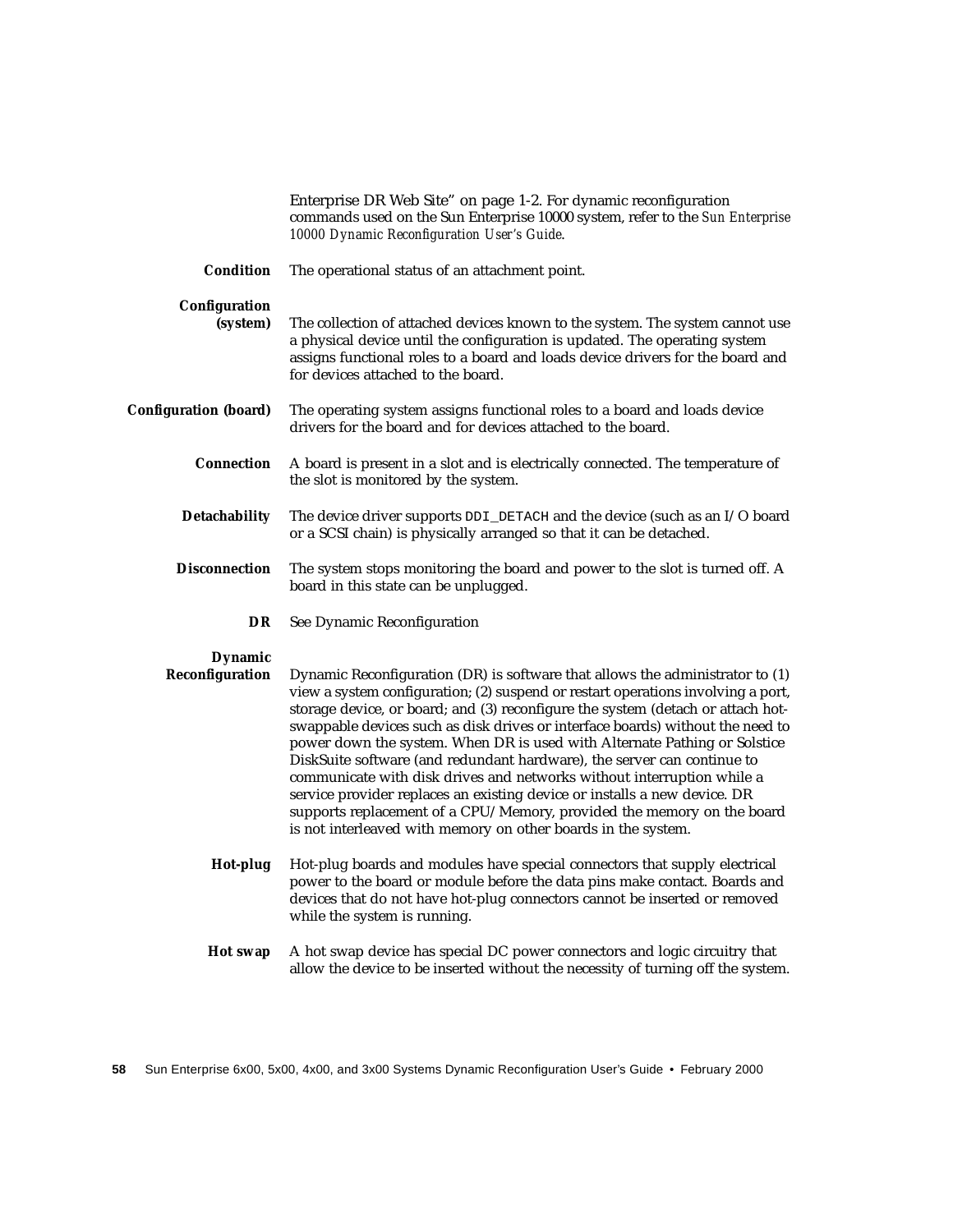- **Logical DR** A DR operation in which hardware is not physically added or removed. An example is the deactivation of a failed board that is then left in the slot (to avoid changing the flow of cooling air) until a replacement is available.
- **Physical DR** A DR operation that involves the physical addition or removal of a board. See also "Logical DR."
- **Quiescence** A brief pause in the operating environment to allow an unconfigure and disconnect operation on a system board with non-pageable OpenBoot PROM (OBP) or kernel memory. All operating environment and device activity on the backplane must cease for a few seconds during a critical phase of the operation.
- **Receptacle** A receiver such as a board slot or SCSI chain.
	- **State** The operational status of either a receptacle (slot) or an occupant (board).
- **Suspendability** To be suitable for DR, a device driver must have the ability to stop user threads, execute the DDI\_SUSPEND call, stop the clock, and stop the CPUs.
	- **Suspend-safe** A suspend-safe device is one that does not access memory or interrupt the system while the operating system is in quiescence. A driver is considered suspend-safe if it supports operating system quiescence (suspend/resume). It also guarantees that when a suspend request is successfully completed, the device that the driver manages will not attempt to access memory, even if the device is open when the suspend request is made.
- **Suspend-unsafe** A suspend-unsafe device is one that allows a memory access or a system interruption while the operating system is in quiescence.
	- **SyMON** Sun Enterprise SyMON is a graphical user interface for monitoring and managing systems. The interface includes dynamic reconfiguration capability.
	- **Occupant** Hardware resource such as a system board or a disk drive that occupies a DR receptacle or slot.
- **Unconfiguration** The system detaches a board logically from the operating system and takes the associated device drivers off-line. Environmental monitoring continues, but any devices on the board are not available for system use.